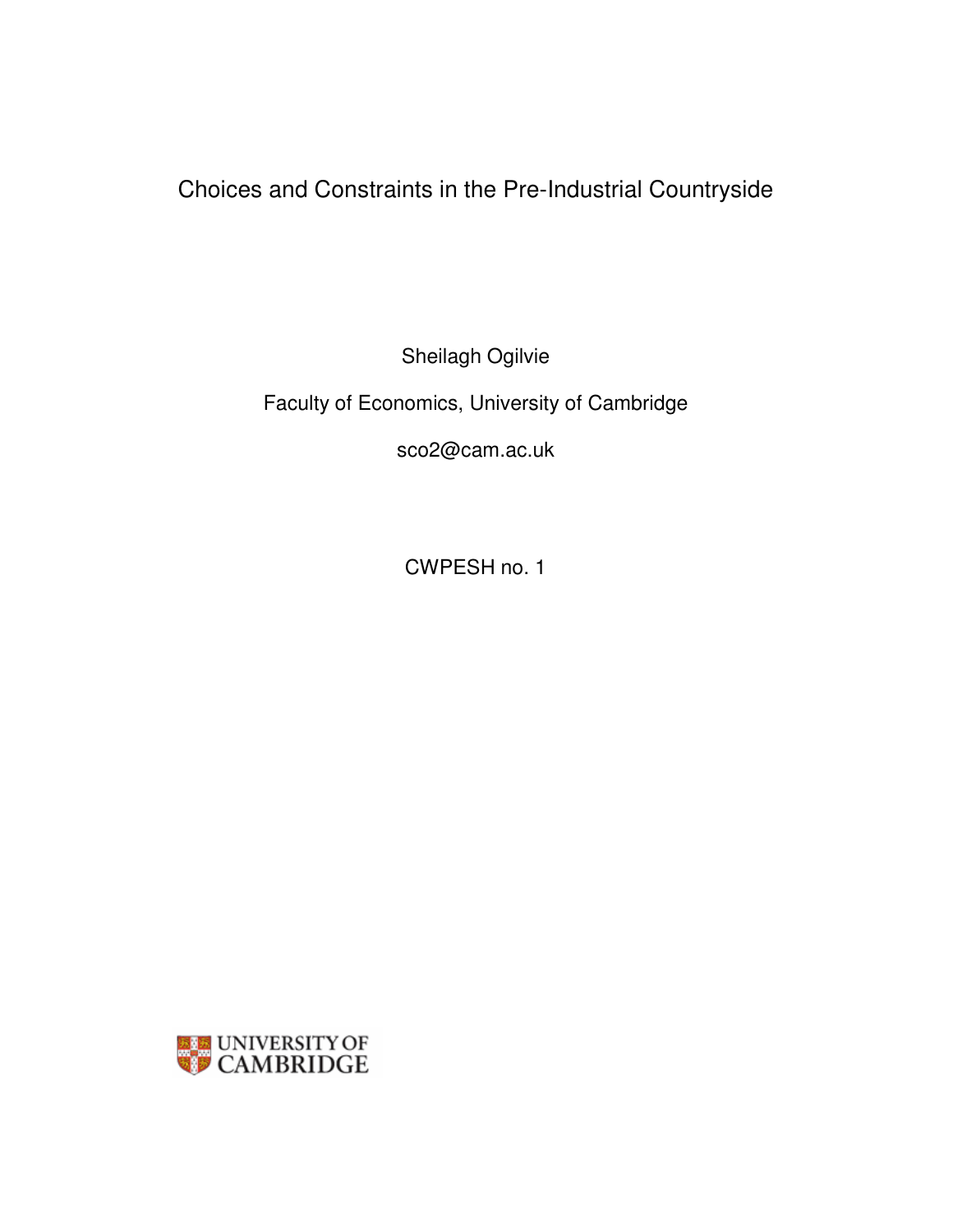# **Plenary Lecture for**

# *Population, Economy and Welfare, c. 1200 – 2000:*

# *a Conference in Honour of Richard Smith***,**

# **Cambridge, 16 September 2011**

*Abstract*: This paper explores a key implication of Richard Smith's work on agrarian societies: the need to be attentive both to rural people's decisions as economic agents and to the constraints on their choices. It begins by examining evidence of goalmaximizing behaviour by rural people – not just peasant farmers but women, servants, serfs, landless workers, youths, and many others – in a diversity of pre-industrial societies. It then analyses some central constraints within which rural people made their choices: family and inheritance systems, village communities, manorial systems, legal rules and customs, and the actions of rulers. It concludes by discussing the implications of these findings for understanding the functioning of rural economies, now widely recognized as central to long-term improvements in economic growth and human well-being.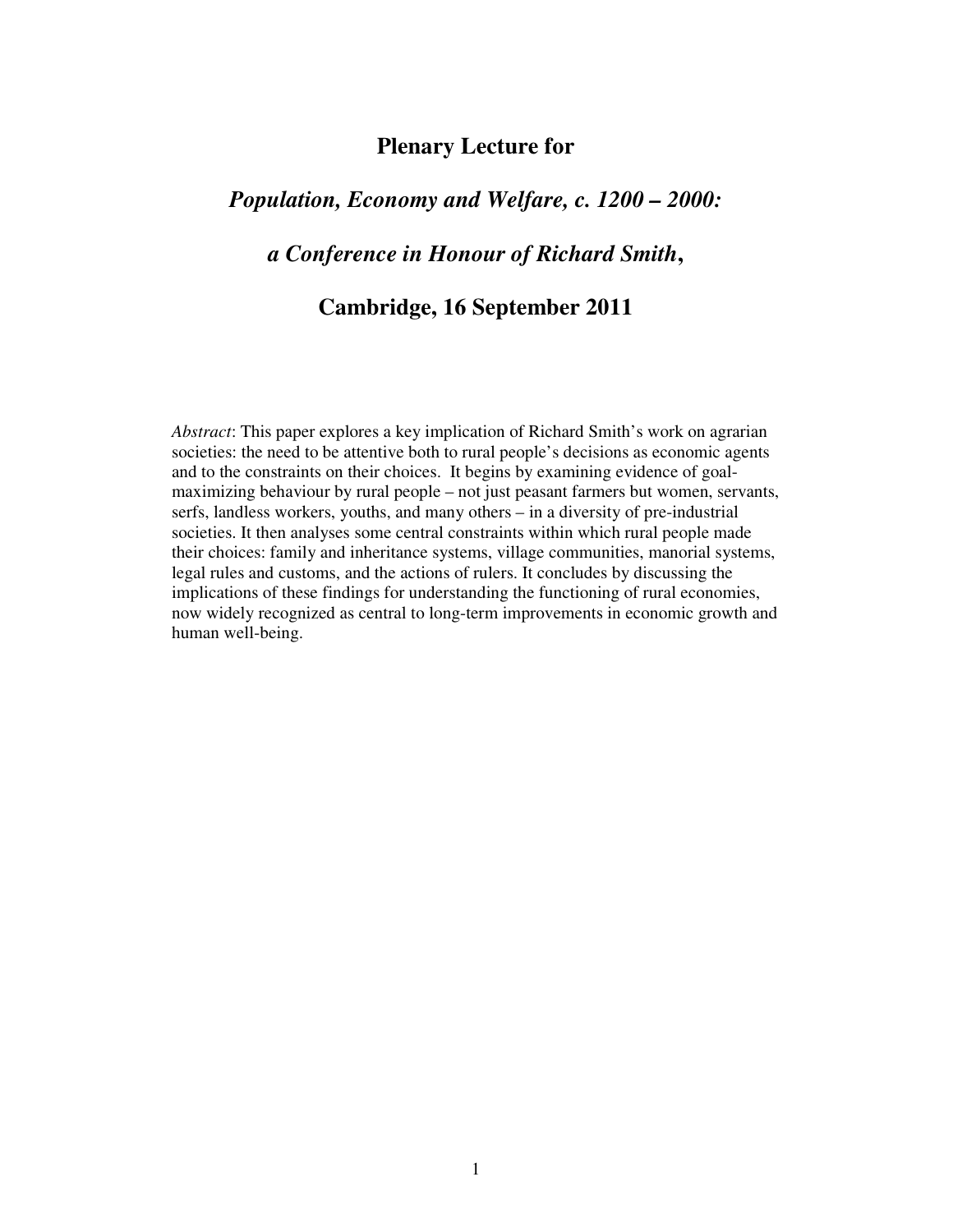### 1. Introduction

This paper explores a central implication of Richard Smith's work on agrarian societies: the need to be attentive both to rural people's decisions as economic agents and to the constraints on those choices. As early as 1979, Smith pointed out that although people in the pre-modern English countryside made individualistic choices, 'This does not necessarily require us to approach this society with a purely voluntaristic model of social behaviour for we have to define the structural limits within which people interacted'.<sup>1</sup> In saying this, Smith put his finger on a tension between two sides of rural history – one stressing peasant choices, the other the constraints on those choices. For the one side, key concepts are 'individualism', 'autonomy', 'rationality', 'voluntarism', and 'agency'. For the other, they are 'class struggle', 'exploitation', 'extra-economic coercion', 'social structure', and 'institutions'.

In this paper I want to show how both sides of rural history have enriched and deepened our understanding – not just of England, but also of many other pre-modern societies, including the ones I know best, those of central and eastern Europe. Both strands of analysis, I believe, have important contributions to make to our understanding of the pre-industrial countryside. But pursuing the one and ignoring the other, I will argue, can lead us astray. Only by combining an attentiveness both to people's choices and to the constraints on those choices can we arrive at a just understanding both of the particular rural society we are studying and of rural development more widely.

### 2. Choices

Let us begin by considering whether rural people in pre-industrial societies really did have choices. It is surprising how often one still encounters views to the contrary, sometimes explicit, sometimes implicit and hardly recognized by the scholars who

 $1$  Smith (1979), 103.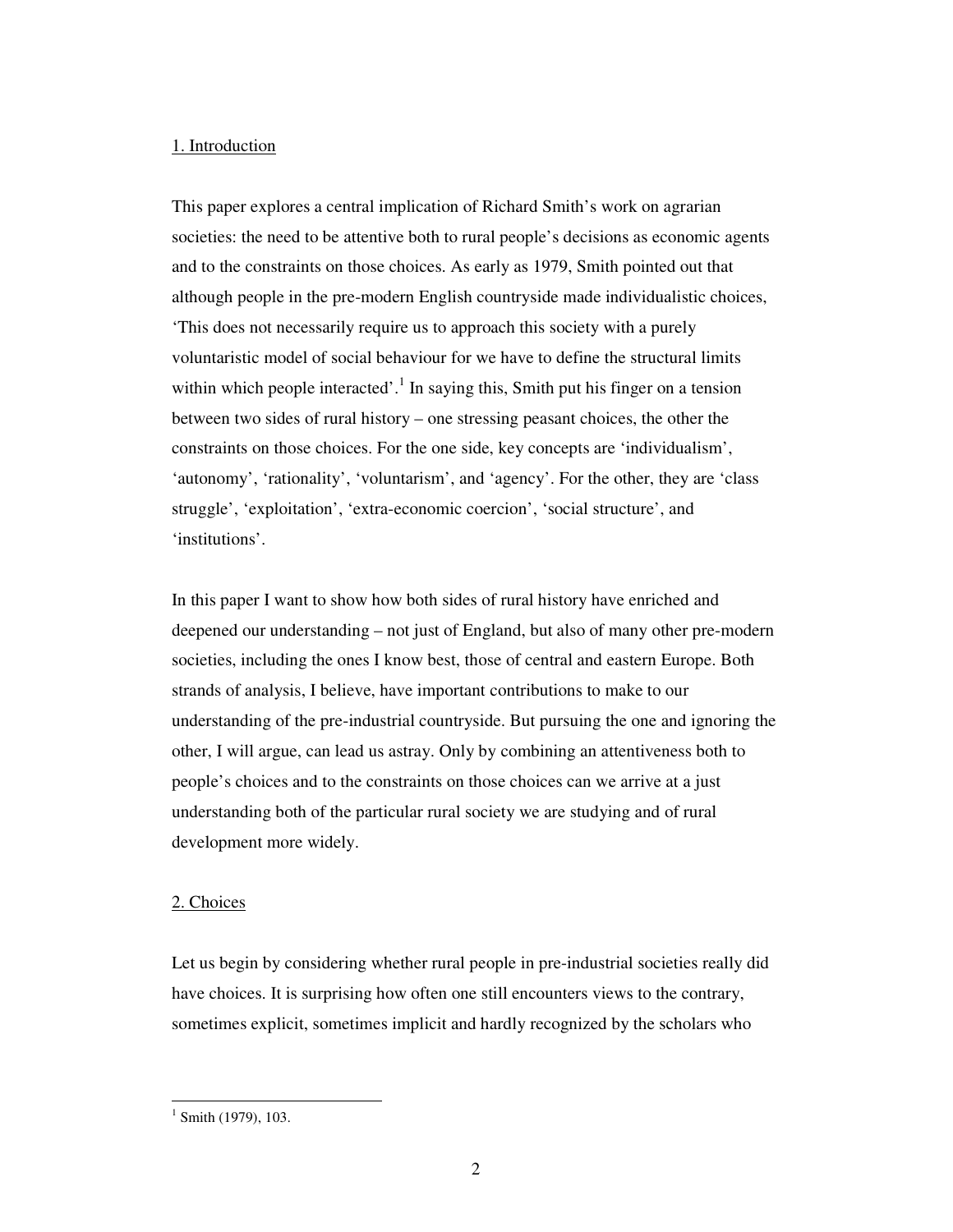enunciate them. The view that pre-industrial rural people were either unwilling or unable to make choices takes at least four different forms.

First there is the view most coherently put forward by Alexander Chayanov and his modern followers, that peasants did not make choices in many spheres because they were governed by a mentality that did not view those aspects of life as choice variables. So in the Chayanovian view, peasants do not make individual economic choices about labour inputs, use of capital, size of farm, agricultural technology, market participation, or style of consumption. Instead, they are governed by cultural norms that cause them to engage in self-exploitation (i.e. to go on putting labour into the farm past the point at which an individual agent making rational choices would stop), avoid debt and credit (i.e. accept the ups and downs of consumption and production and not try to smooth them by borrowing or lending), retain the family farm at all costs (i.e. not buy or sell land to adjust to changes in profitability or family labour), avoid markets (i.e. not choose between self-consumption or market sales), and consume only traditional goods (i.e. not choose new consumer objects even when they are available).

This view, according to which a deeply rooted peasant mentality so strongly guided rural people's behaviour that they could not – or at least did not – make individual choices about labour, capital, land, technology, markets or consumption, was not only strongly held by Chayanov himself as a descriptive truth about early twentieth-century Russian peasants, but is still often applied to rural societies, both historical and modern.<sup>2</sup> In the proto-industrialization debate, for instance, Peter Kriedte, Hans Medick and Jürgen Schlumbohm appeal to Chayanov in describing peasants and rural artisans as not making individual choices about costs, profits, or accumulation, but rather being guided by a pre-determined mentality of 'limited goals'.<sup>3</sup> In the discussion about rural development in medieval Germany, Werner Rösener portrays peasants as avoiding markets, ignoring profits, pursuing limited aims, valuing land for its own sake (even when unprofitable), working for below-market wage rates, minimizing risks at all costs, preferring leisure to income, seeking culturally-defined consumption

<sup>&</sup>lt;sup>2</sup> See, for instance, Wolf (1966), 12-17, 37-50; Shanin (1988), 1-9; Thorner (1988), 62-7; Ellis (1988),

<sup>5-6;</sup> Huang (1985), 3-6. For a historiographical overview, see Dipper (1987).

<sup>&</sup>lt;sup>3</sup> Kriedte / Medick / Schlumbohm (1981), 41, 43-46, 52-53, 99-100, 106-108, 114-115.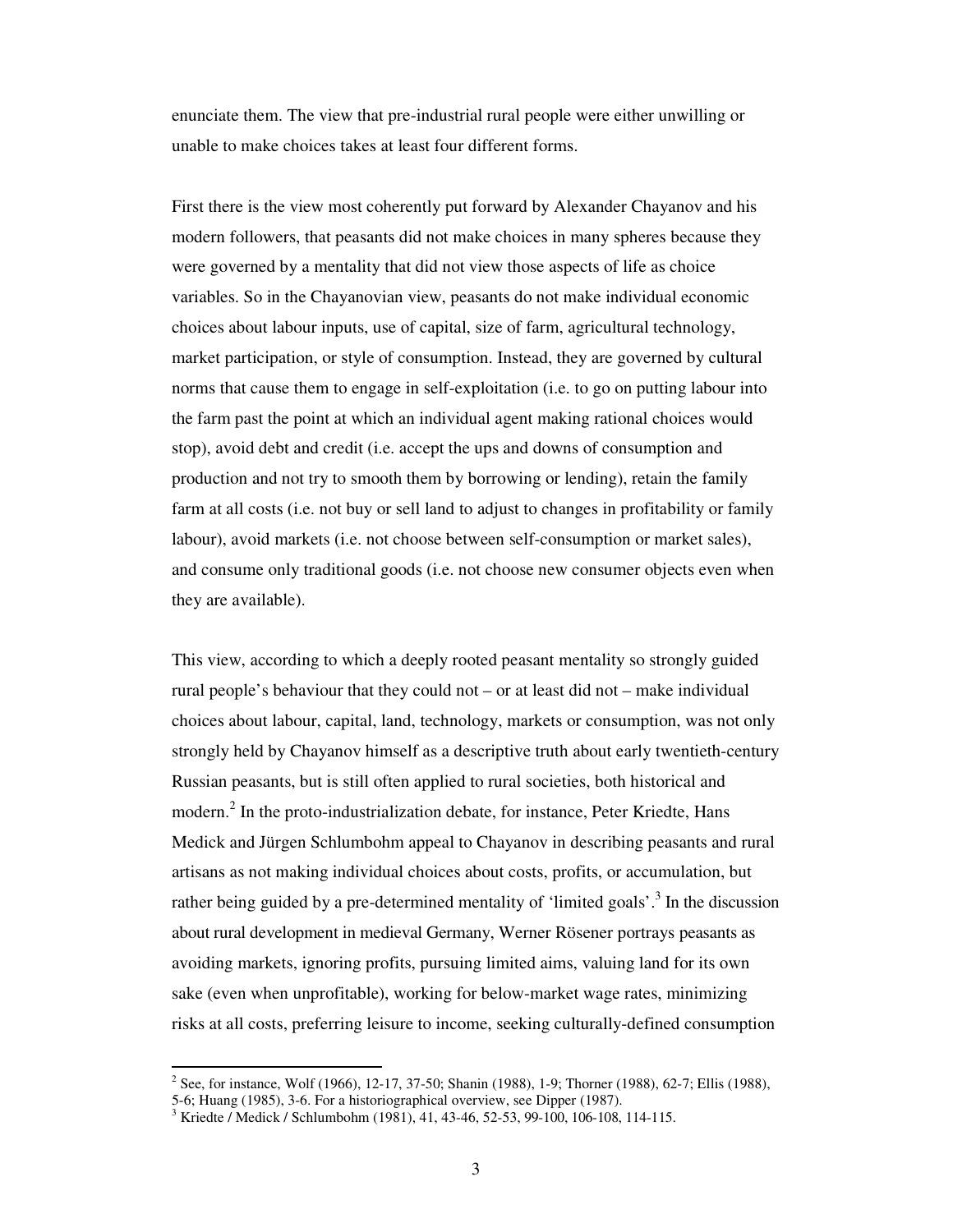targets, and making decisions that were 'economically speaking, unprofitable'.<sup>4</sup> Introducing a handbook on early modern German rural history, Christoph Dipper urges agrarian historians to adopt anthropologists' concept of 'peasant society' since early modern rural people were distinguished by 'a specific economic approach, world-view and morality' and by a 'special system of norms'.<sup>5</sup> Karl Bosl characterizes central and eastern-central European rural society in terms of the autarkic, Brunnerian 'ganzes Haus' of the peasant, which was only gradually penetrated and destroyed by the advance of 'rationality' and 'individualism' in the eighteenth century.<sup>6</sup> Many historians of Russia ascribe the country's centuries of economic stagnation, its divergence from western Europe, the inevitability of violent revolution, and the difficulties of its twentieth-century history, to a distinctive peasant culture.<sup>7</sup> Into the twentieth century, according to Ioffe and Nefedova, low agricultural productivity even in regions of high soil fertility can be traced to Chayanovian mentalities leading the Russian peasantry to maximize employment and gross output rather than income per individual labourer, to reject machinery, and to stay with the three-field system long after more productive alternatives were known.<sup>8</sup> As Orlando Figes puts it, in Russia '[t]he peasantry's egalitarian customs gave them little incentive to produce anything other than babies.<sup>9</sup> According to all these scholars, people in rural society did not make individual choices but followed the dictates of peasant mentalities.

The second form taken by the view that peasants lacked choices recognizes the existence of voluntaristic behaviour in some rural societies but regards these as exceptional enclaves in a wider ocean of peasant culture in which such behaviour was lacking. That is, peasants made choices in some parts of Europe but not in others. Thus Alan Macfarlane argues that medieval and early modern England had a uniquely 'individualistic' culture that led rural people to regard as choice variables many things – land transactions, labour market participation, credit, market participation, marriage – which peasants on the continent of Europe regarded as beyond the realm of choice.<sup>10</sup> David Landes extends this view to the eighteenth century, arguing that England's

<sup>4</sup> Rösener (1992), 122-125, 142.

<sup>5</sup> Dipper (1987), 27.

<sup>6</sup> Bosl (1991), 9-14, 96, 178-9.

<sup>7</sup> Figes (1989), 8-13; Mironov (1990); Mironov (1996), 333; Pallot (1999), 15-17, 242-9.

<sup>8</sup> Ioffe/Nefedova (1997), 195.

 $<sup>9</sup>$  Figes (2002), 258 (quotation).</sup>

 $10$  Macfarlane (1978).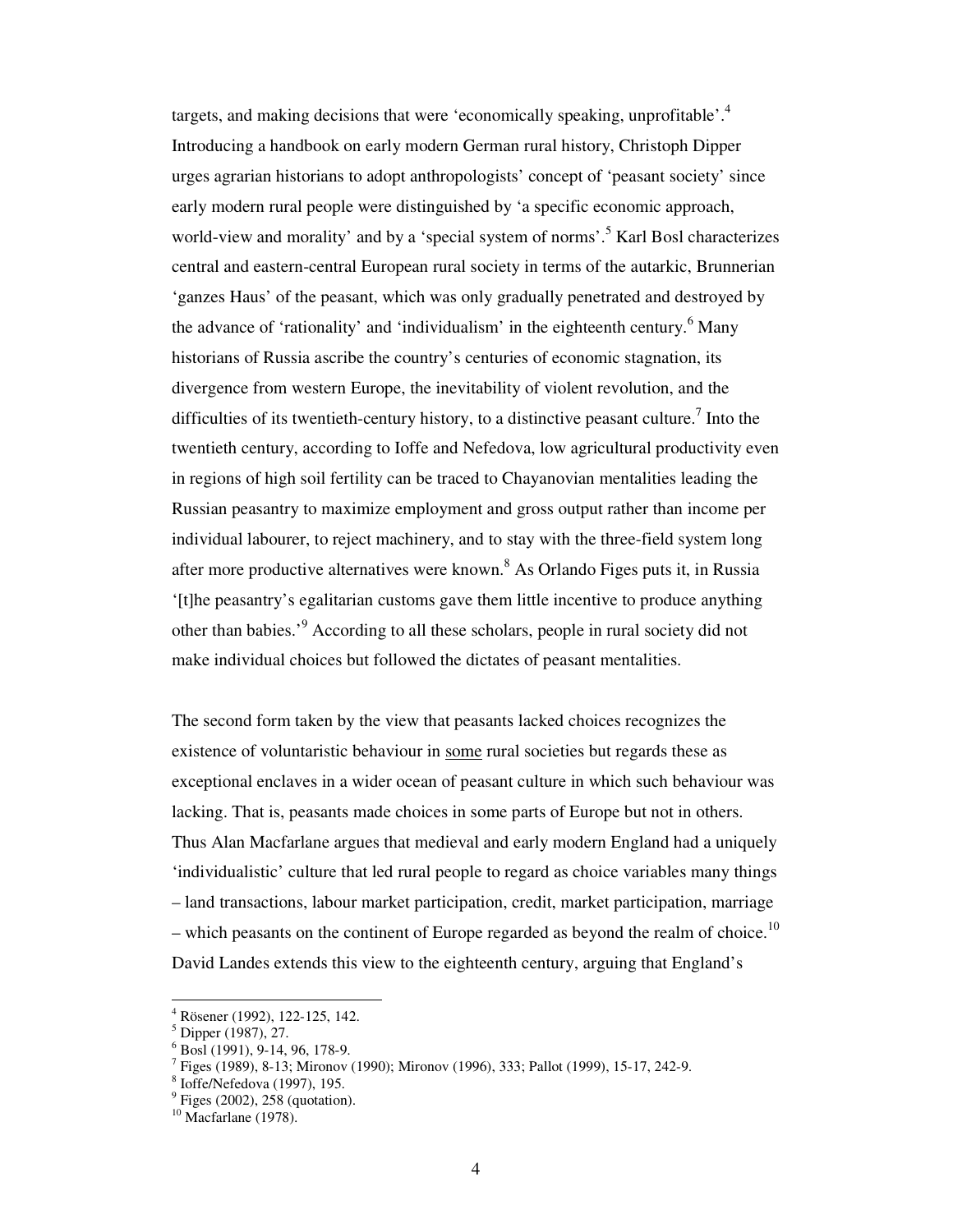individualistic and rational culture was unique and led to its economic primacy compared to other parts of Europe where such rational choice-making was absent.<sup>11</sup> Tine De Moor and Jan-Luiten van Zanden pursue the same argument, but include the Low Countries, arguing that together with England it formed a distinctive North Sea cultural region characterized by individualistic choices concerning marriage, female labour market participation, inheritance, and marital property rights; elsewhere in Europe, and in non-European societies such as China, they argue, people did not make individualistic choices about these matters, resulting in economic stagnation.<sup>12</sup>

Such views are not limited to English and Dutch or Flemish scholars. In rural Languedoc, for instance, James Thomson finds evidence of strongly individualistic and entrepreneurial choices, which he regards as distinctive and to which he ascribes successful proto-industrial development in the early modern period.<sup>13</sup> The German Wupper Valley, according to Herbert Kisch, was an exceptional enclave of individualistic choice and profit-maximizing behaviour in the Rhineland, leading to its two and a half centuries of vibrant agricultural and proto-industrial development.<sup>14</sup>

Many scholars who observe peasants making individualistic choices ascribe it to cultural influences from outside – in western Europe to influences from England, in eastern Europe to influences from western Germany. As early as 1809, when the Wupper Valley in the Ruhr became one of the first German regions to set up cotton factories, a traveller described it as 'ein England im Kleinen' ('an England in miniature').<sup>15</sup> Modern historians also ascribe individualistic choices among European peasants to influence from England or from western parts of the continent. Thus Renate Blickle argues that early modern Bavarian peasants abandoned their subsistence-oriented 'principle of needs' only because of English Enlightenmentinfluenced 'liberal ideas, especially liberal conceptions of property'.<sup>16</sup> Winfried Schulze argues that the individualistic choices observed among early modern peasants in Germany east of the Elbe resulted from the 'individualistic legal system' arising out of the reception of Roman Law in Germany west of the Elbe, and could not have been

 $11$  Landes (1999), passim.

<sup>12</sup> De Moor / Van Zanden (2010), 6-9, 11-12.

 $13$  Thomson (1983), 66-7.

<sup>&</sup>lt;sup>14</sup> Kisch (1972), 300-2.

<sup>&</sup>lt;sup>15</sup> Quoted according to Engelbrecht (1996), 10.

<sup>&</sup>lt;sup>16</sup> Blickle (1992), 377-382; Blickle (1987).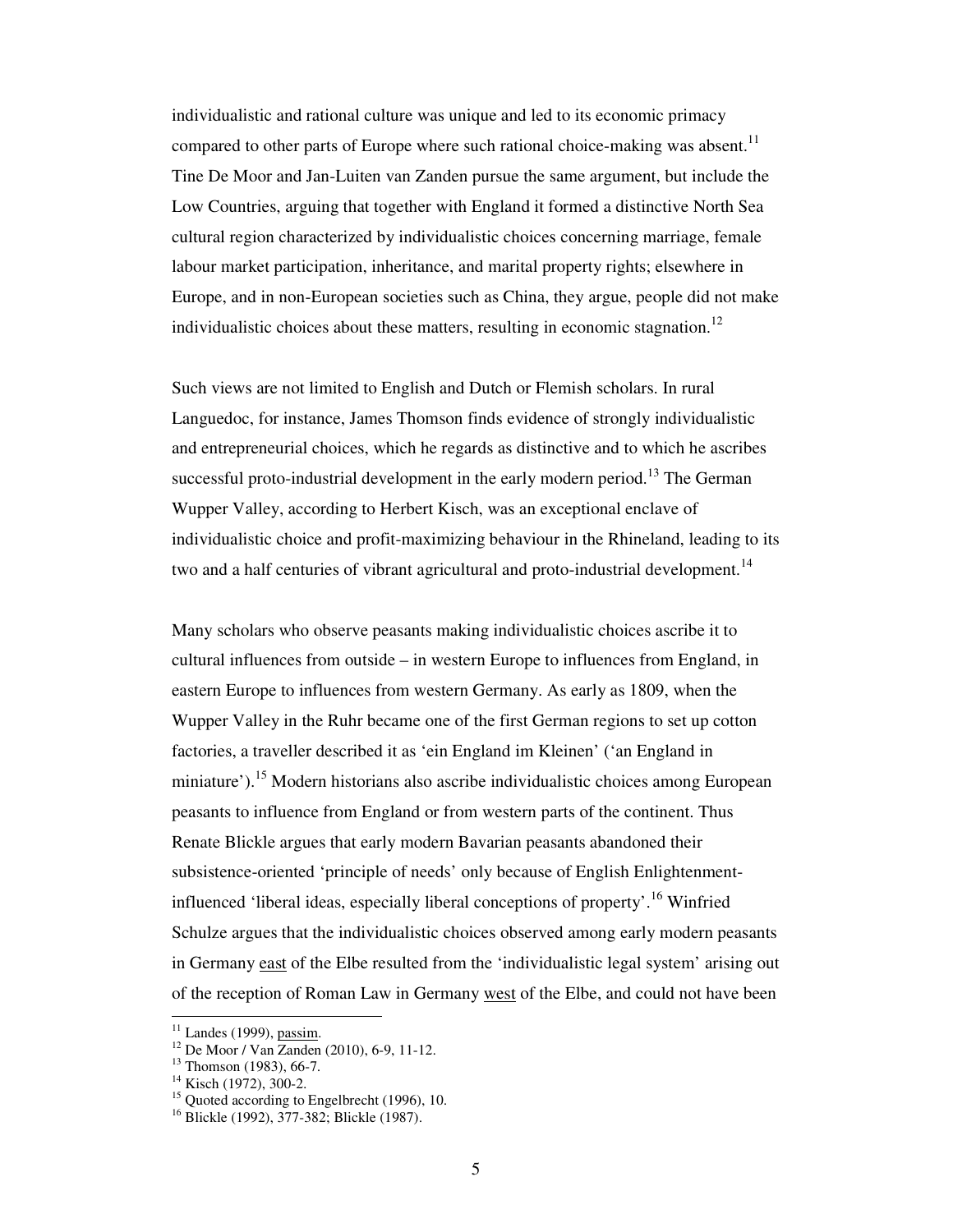found among Polish or Hungarian peasants at the same period.<sup>17</sup> All these scholars see individual choices as restricted only to certain rural cultures, outside which voluntaristic action was not observed among peasants.

The third version of the idea ascribes the putative absence of peasant choice to manorial coercion. This view is widespread in the traditional, 'manorial dominance' view of serfdom, according to which overlords succeeded in suppressing all individual and communal agency among the peasants they governed.<sup>18</sup> A vivid illustration is provided by scholarly reactions to the individualistic behaviour revealed by the research of Lieslott Enders into peasants in the Uckermark of Brandenburg under the early modern 'second serfdom'. Silke Göttsch claimed that this was caused by the fact that landlordship in the Uckermark was highly fragmented; by contrast, in territories such as Schleswig-Holstein where lordship was more unitary, 'probably this individualized form of behaviour did not exist'.<sup>19</sup> Clemens Zimmermann went further, arguing that Uckermark peasants were profit-oriented only because of their proximity to a big city (Berlin) and that other German peasants under the 'second serfdom' still pursued the limited aims of the traditional 'family economy', avoided markets, and did not calculate costs and benefits with respect to prices – 'at least not solely, and before 1750 not at all'.<sup>20</sup> This school of thought regards individualistic choices among peasants, especially under serfdom, as being essentially stifled by manorial dominance.

The fourth variant of this approach to rural societies contends that peasants were so poor that they did not make choices – rather, they were forced to behave in certain ways by pure necessity. Thus even when peasants appear to be choosing to borrow or lend money, buy or sell land, do more market work, or increase agricultural productivity, these cannot be regarded as true choices – peasants were simply compelled to do these things. If we find peasants borrowing money, for instance, it is because they were on the edge of starvation, not because they wanted to smooth their

 $17$  As quoted in Kaak (1995), 458-459.

<sup>&</sup>lt;sup>18</sup> This view of serfdom is described and criticized for medieval England in Hatcher (1981), 3-8; for early modern Bohemia in Ogilvie (2005), 72-3; and for both Bohemia and Russia in Dennison and Ogilvie (2007).

 $19^{\circ}$  As quoted in Kaak (1995), 457.

<sup>20</sup> As quoted in Kaak (1995), 442-443.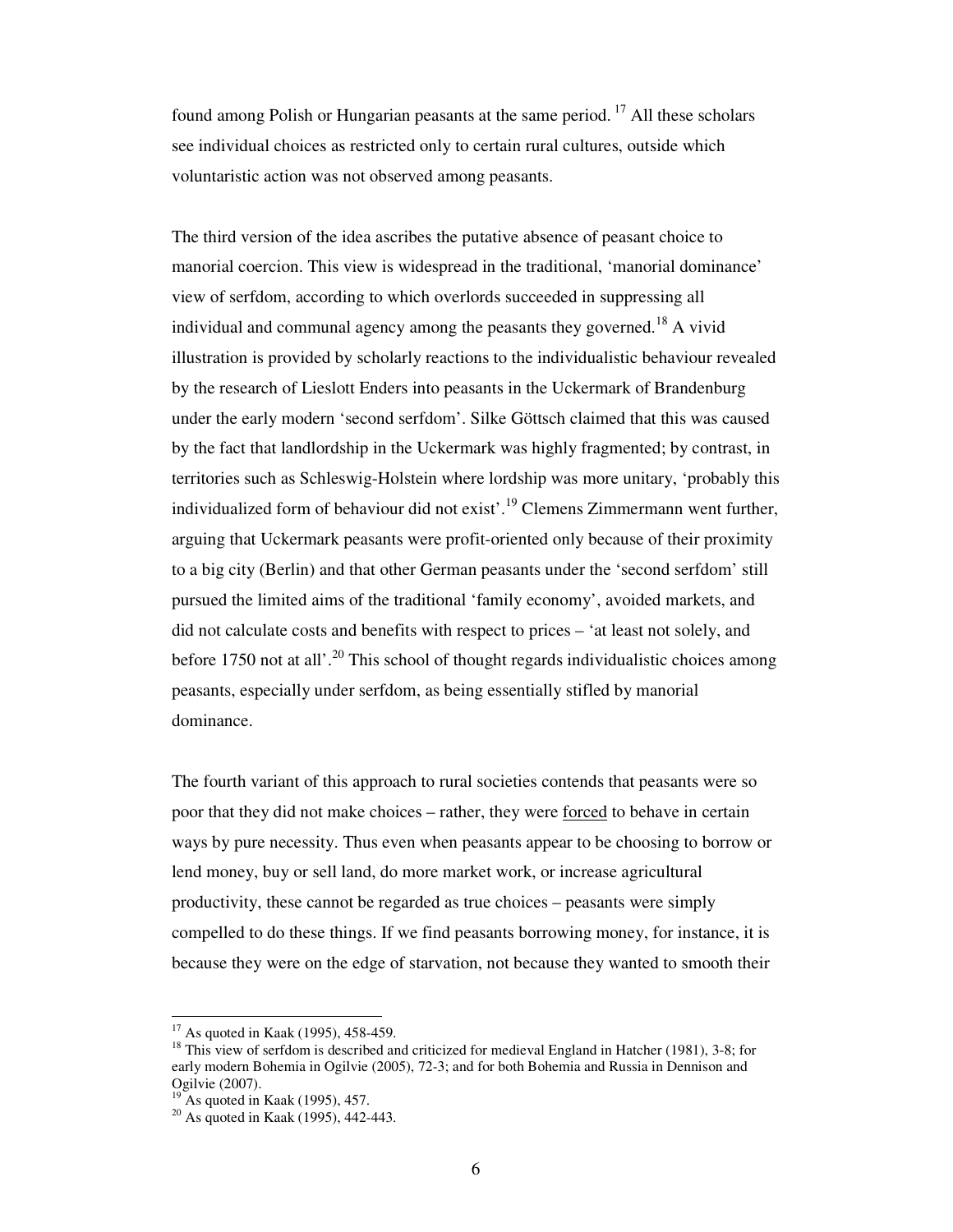production and consumption choices over time.<sup>21</sup> If we see peasants participating in market transactions, it was because they were being forced to pay feudal dues in cash and this compelled them to get it somewhere.<sup>22</sup> If we detect peasants working more hours, it is because they were so poor that they were forced to do so by rising food prices and falling real wages.<sup>23</sup> If we observe peasants introducing new agricultural techniques to increase the productivity of their farms, it was because they were being forced to pay higher taxes. $^{24}$ 

But do these four images of the choiceless peasant hold up against a closer look at the evidence? For decades, it has been recognized that peasants engaged in individualistic choices in medieval and early modern England, and the work of Richard Smith has contributed significantly to our understanding of these choices.<sup>25</sup> By now, the debate is not so much about whether peasants took individualistic choices, but about the scope of their choices in different periods (e.g. before and after the decline of serfdom) and different regions (e.g. East Anglia or the Midlands).<sup>26</sup> Historians of the Netherlands, too, have pointed out that a great deal of individualistic peasant choice can be observed in the late medieval and early modern Dutch countryside.<sup>27</sup> In the western Dutch region of Holland, small farmers can be observed making individual choices about using land, transferring its ownership, and flexibly participating in market transactions as far back as the twelfth or thirteenth century.<sup>28</sup> A fifteenthcentury register from one part of Holland shows that one-quarter of all peasants were involved in the capital market, rising to one-half by the early sixteenth century.<sup>29</sup> By c. 1350, according to Bas van Bavel, around one-quarter of the rural labour force in Holland was engaged in market-oriented, non-agricultural activities, rising to twofifths by  $1450<sup>30</sup>$  Even in much less advanced regions, such as the eastern Dutch province of Drenthe, recent studies have found that as early as the fifteenth century,

<sup>&</sup>lt;sup>21</sup> For a review of these ideas about early modern rural credit, see Ogilvie/Küpker/Maegraith (2011), esp. 1-2.

 $^{22}$  Wolf (1966), 12-17, 37-50; Shanin (1988), 1-9; Thorner (1988), 62-7; Ellis (1988), 5-6; Huang (1985), 3-6.

 $23$  Van Zanden (2006), 192.

<sup>24</sup> Bieleman (1985), 114-15.

<sup>&</sup>lt;sup>25</sup> Hilton (1973), 41; Smith (1974); Campbell (1984), 91; Macfarlane (1978); Whittle (1998), 27-8; Dyer (2007), 70, 75, 85; Campbell (2005), 8.

 $26$  Whittle (1998), 49ff.

 $27$  De Vries (1974); De Vries (1975).

<sup>28</sup> Van Bavel (2008), 20-1.

 $29$  Van Bavel (2008), 37-8.

 $30$  Van Bavel/Van Zanden (2004), 509.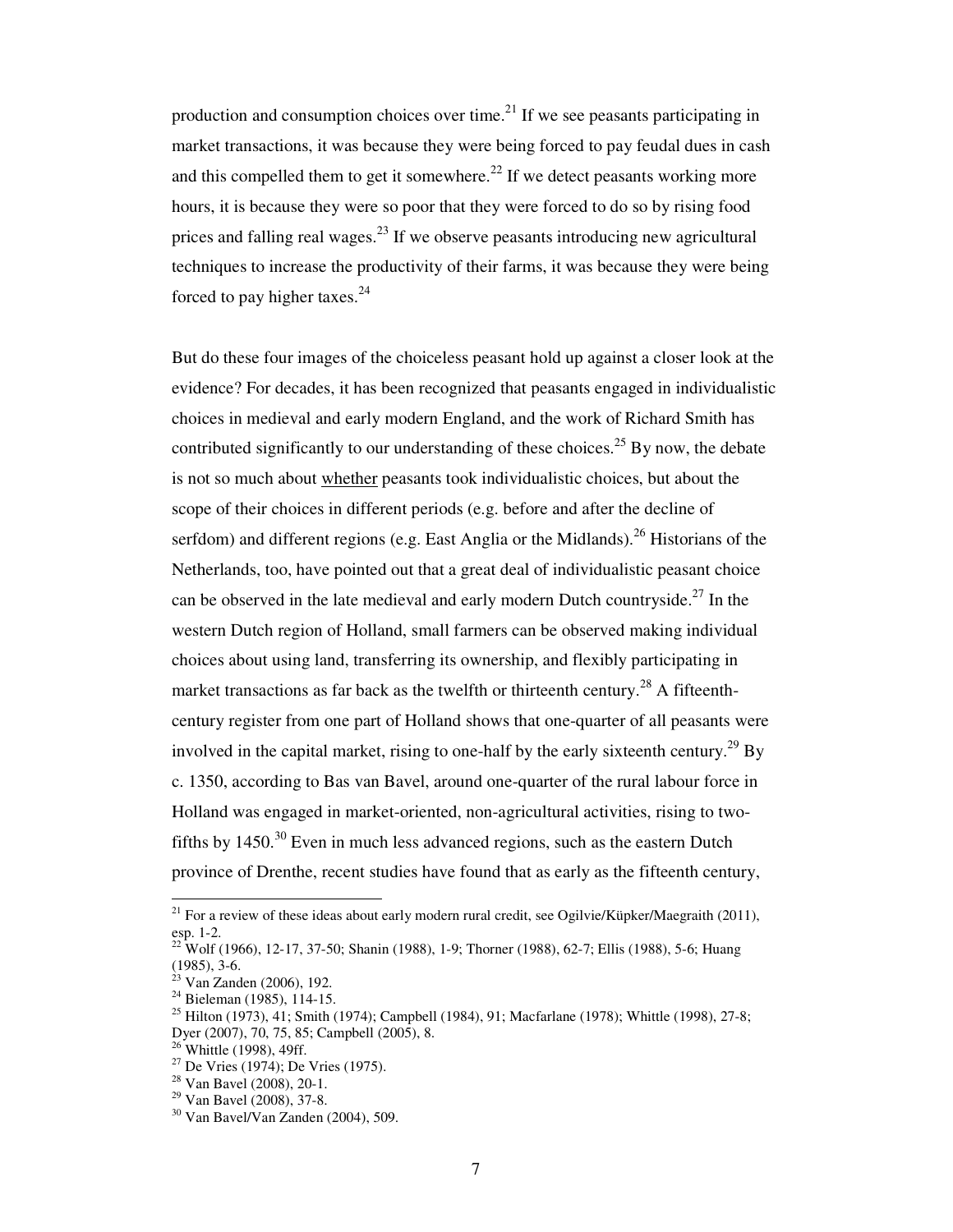peasants were responding flexibly to changes in relative prices and engaging in strongly market-oriented behaviour. $31$ 

It might be argued, as a number of scholars have done, that England and the Netherlands were unique and that outside the North Sea region the absence of an individualistic culture meant that peasants were unable or unwilling to make voluntaristic choices.<sup>32</sup> But micro-studies of many other parts of Europe have also begun to unearth evidence of peasants making individualistic choices. In Italy, historians have found records of sales of land by rural people of modest means as early as the eighth century.<sup>33</sup> These developments accelerated in the eleventh century in the regions of Milan, Bergamo, Abruzzi, and Tuscany.<sup>34</sup> This has led historians to characterize farming in these regions, especially in the Po Valley and Tuscany, as 'highly individualistic' in the early medieval period, arguably more so than northwest Europe in the same period.<sup>35</sup> In the Westphalian bishopric of Paderborn, likewise, Lienen finds fourteenth-century peasants engaging in individualistic choices, leasing land and buildings for short periods to adapt to fluctuations in agricultural markets and use family labour optimally, buying and selling landholdings actively, and showing no indication of emotional attachments to the family farm.<sup>36</sup> In Upper Austria, Hermann Rebel finds poor peasants in rural communities manifesting careful economic calculation and individual maximizing behaviour in the early modern period.<sup>37</sup> In southern France, James Thomson describes individualistic, entrepreneurial, and profit-maximizing behaviour among proto-industrial producers in the sixteenth and seventeenth centuries.<sup>38</sup> For the southwest German village of Neckarhausen, David Sabean rejected the whole Chayanovian concept of the peasant 'family economy' as inapplicable to the far-reaching autonomy of rural decisionmaking in the eighteenth and nineteenth centuries.<sup>39</sup> My own studies of the Württemberg Black Forest found widespread evidence of voluntaristic marriage

<sup>31</sup> Bieleman (1987); Bieleman (1988); Bieleman (1990).

 $32$  As argued for England, for instance, in Macfarlane (1978); Macfarlane (1984); Macfarlane (1987), esp. 191-222; and for the North Sea area in De Moor/Van Zanden (2010).

 $33$  For a number of examples, see Feller (2004).

<sup>&</sup>lt;sup>34</sup> Wickham (1994); Wickham (1988), 242-56.

<sup>35</sup> Van Bavel (2008), 26-7.

<sup>36</sup> Lienen (1991).

<sup>37</sup> Rebel (1983), 118-119.

<sup>38</sup> Thomson (1983), 66-7.

<sup>39</sup> Sabean (1990), 94-97.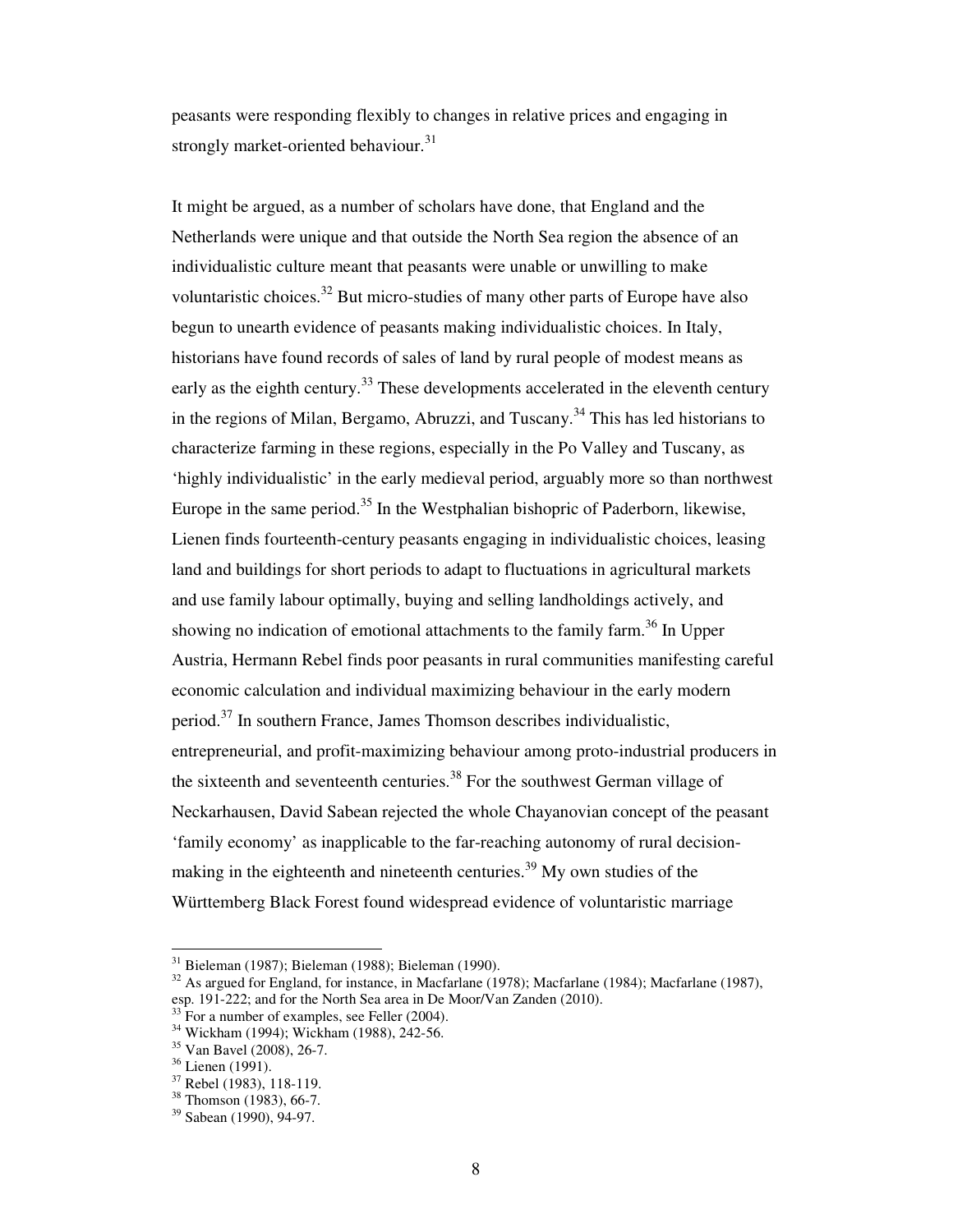behaviour and household formation, and individual choices in land, labour, credit, and output markets.<sup>40</sup> In northern Switzerland, Schnyder-Burghartz describes early modern peasants taking individualistic choices in land and credit markets.<sup>41</sup>

This still leaves open the possibility that peasants were able to make individualistic choices in the relatively free rural societies of western Europe but not in areas of manorial dominance. This would rule out peasant choice both during the first serfdom in medieval western Europe and during the so-called 'second serfdom' in early modern eastern-central and eastern Europe. Closer attention to the behaviour of enserfed populations, however, casts doubt on this view. Richard Smith's own work and that of other distinguished medievalists has already shown the prevalence of voluntaristic behaviour long before the decline of serfdom in England.<sup>42</sup> Similar findings emerge for other parts of medieval Europe. In thirteenth-century Silesia, for instance, a charter drawn up in 1297 lists all the necessary procedures for buying and selling peasant land, describing them as applying to 'all peasant farms that were sold in the village'.<sup>43</sup> For fourteenth- and fifteenth-century Bohemia and Moravia, Graus describes 'quite a significant traffic in subject [i.e. serf] land, sales and purchases of subject [i.e. serf] fields'.<sup>44</sup> In the Uckermark and Prignitz districts of the East-Elbian German territory of Brandenburg, Enders observes peasant farmers transacting actively as individuals in the property market by the late medieval period.<sup>45</sup>

Similar findings emerge for early modern eastern and eastern-central Europe, where from the sixteenth century onwards peasants were subjected to extremely oppressive forms of manorialism under the so-called 'second serfdom'. For the Uckermark of Brandenburg, for instance, Hartmut Harnisch describes peasants under this very strong manorialism as behaving like 'small-scale agricultural entrepreneurs', transacting in markets, employing wage labour, carefully calculating costs, pursuing accumulation, and seeking all 'opportunities for profit'.<sup>46</sup> Jan Peters contended that

<sup>40</sup> Ogilvie (1997), esp. pp. 7-11, 181-186, 225-230, 301-307, 455-463.

<sup>41</sup> Schnyder-Burghartz (1992), 203-09.

 $42$  Whittle (1998), 47-9.

<sup>43</sup> Menzel (1977), 458; quoted in Cerman (2008), 62.

<sup>44</sup> Graus (1957), 230; as quoted in Cerman (2008), 62.

<sup>45</sup> Enders (1992), 148; Enders (1997), 404; Enders (2000), 191-2.

<sup>(</sup>quotations pp. 191, 193; translations mine).

 $\frac{1}{6}$  Harnisch (1989), esp. pp. 88-89, 92, 99, 106-108.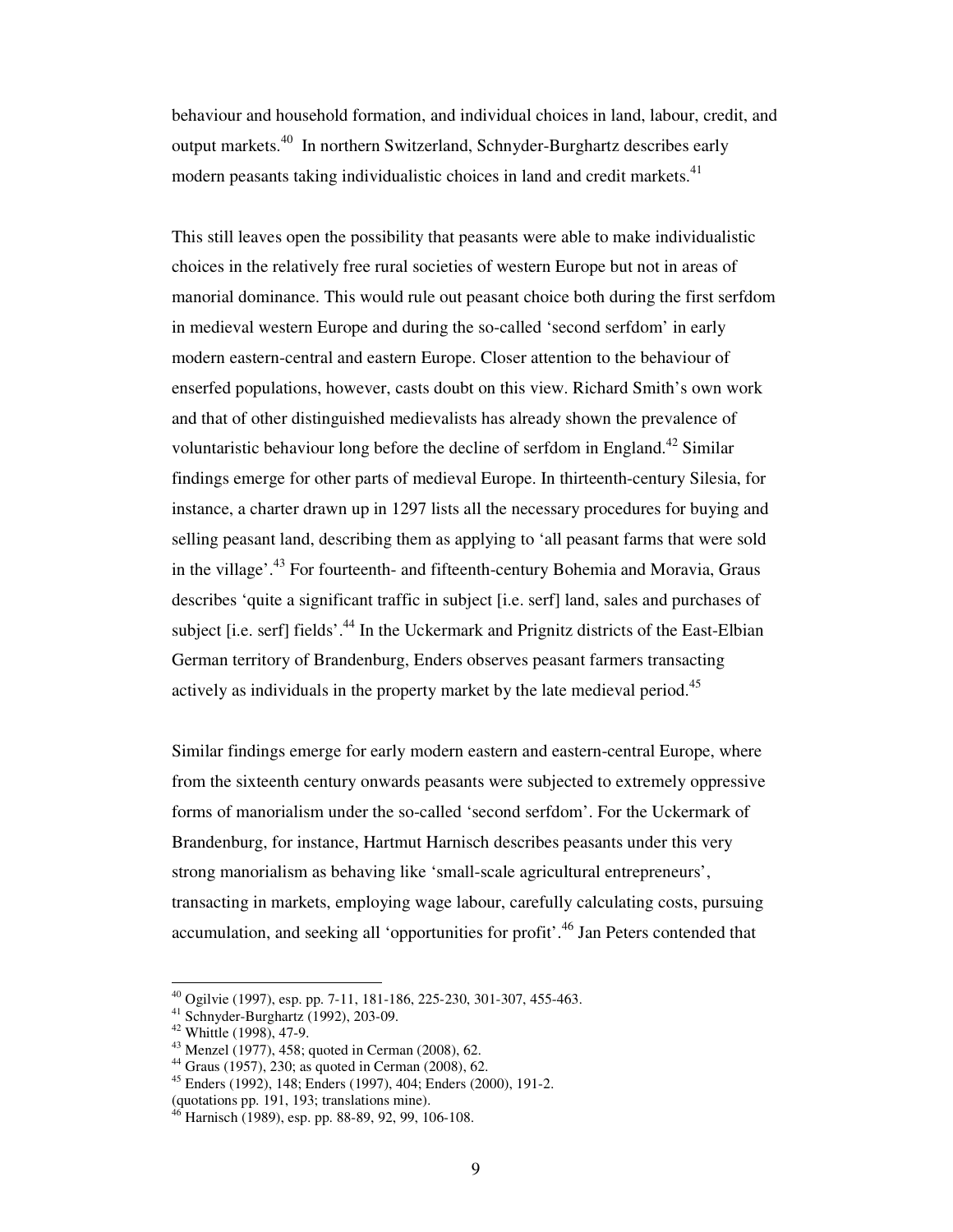East-Elbian serfs in general manifested 'individualistic' economic behaviour: when one observes apparent leisure-preference, unpunctuality, lack of forward planning, traditionalism, or rejection of innovations, he argues, this is not because of deterministic peasant mentalities excluding the possibility of undertaking goalmaximizing action, but rather because rural people were using these forms of behaviour strategically to resist manorial coercion.<sup>47</sup> My own work on the Czech lands found that enserfed peasants in Bohemian villages in the sixteenth and seventeenth centuries engaged in a wide variety of individualistic choices and profitmaximizing activities.<sup>48</sup> Tracy Dennison's detailed study of the Russian estate of Voshchazhnikovo showed serfs devising ingenious ways to participate in labour markets as workers and as employers, lend and borrow money, buy and sell land, sell their output in markets, and consume new things, despite the framework of extremely strong manorial controls within which they had to operate.<sup>49</sup>

Perhaps, though, these forms of voluntaristic action were open to elites but not to the lower rural strata who were too poor to do anything other than what they were forced to do? Deeper empirical studies of marginal groups in the medieval and early modern countryside are dispelling this myth as well. The land transactions identified for rural people in eighth- and ninth-century Italy included not just nobles and townsmen but peasants and even slaves.<sup>50</sup> Jeremy Goldberg's work on medieval England showed that women, too, were able and willing to make individualistic choices about labour market participation, property transactions, and marriage.<sup>51</sup> Hermann Rebel found that in rural Upper Austria, the poorest groups showed careful economic calculation and maximization, even while the better-off supported bureaucrats' and feudal officials' 'notions and practices of moral economy'.<sup>52</sup> Lieselott Enders found that all social strata in the east-Elbian German region of the Uckermark engaged in rational economic calculation, responded to market prices, balanced monetary costs and benefits, transacted eagerly in markets, pursued profits, and manifested every sign of economic and social 'individualism'.<sup>53</sup> My own analysis of manorial court records in

 $47$  Peters (1991), 90, 92-93, 95-96, 100-102.

<sup>48</sup> Ogilvie (2001).

 $49$  Dennison (2011).

<sup>50</sup> Feller (2004); Van Bavel (2008), 26.

 $51$  Goldberg (1992).

 $52$  Rebel (1983), 118-19

 $53$  Enders (1995), esp. pp. 159-162, 170, 176.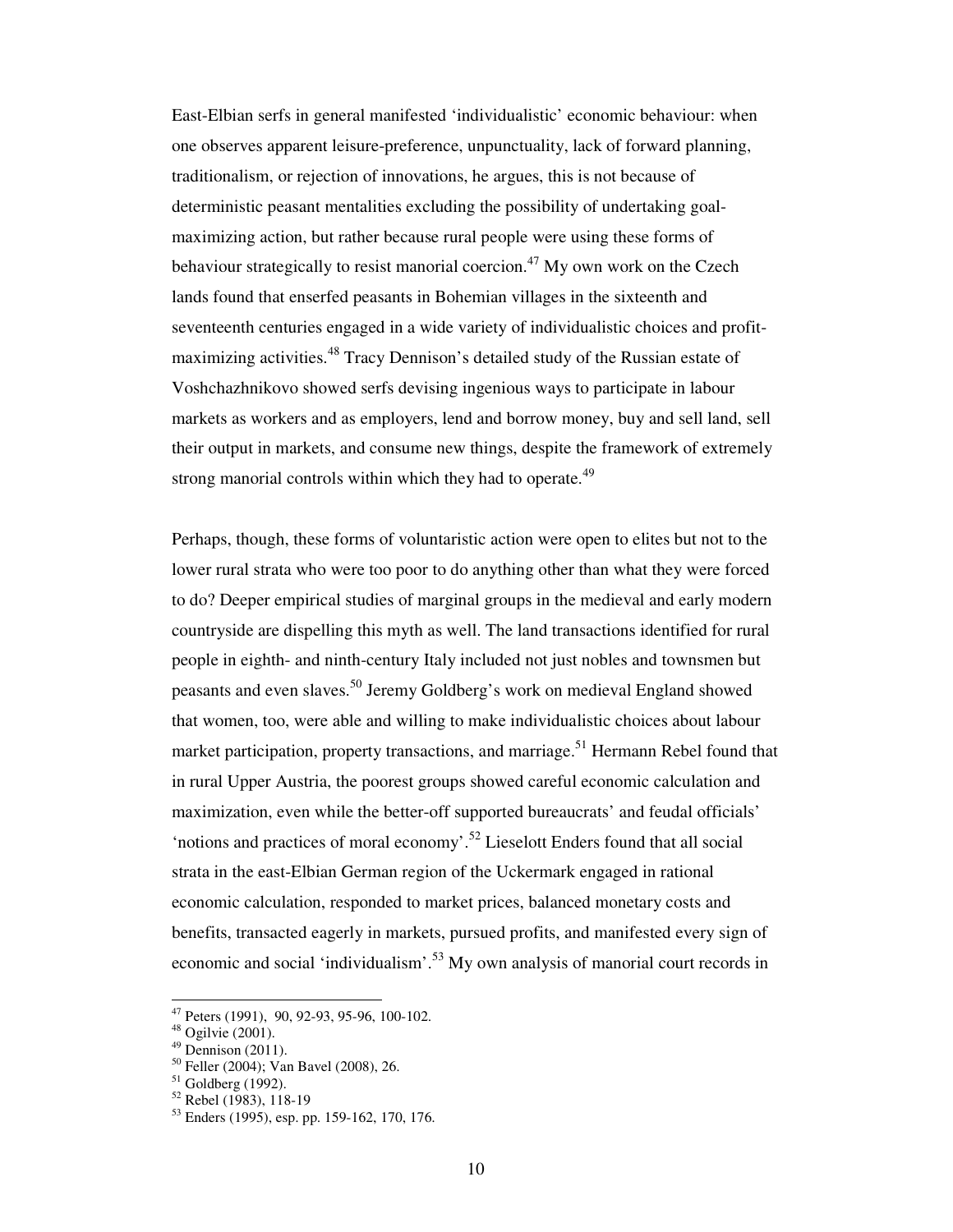sixteenth- and seventeenth-century Bohemia showed that even the poorest serfs – women, labourers, those subsisting at the edge of starvation – showed a clear understanding of their ability to make choices concerning wages, prices, rents, capital, interest, and profit, and an unmistakable eagerness to transact in markets, use money, and improve their individual economic position.<sup>54</sup> Research by Josef Grulich, Hermann Zeitlhofer, and Dana Štefanová on several different regions of early modern Bohemia show more frequent buying and selling of land among the lower rural strata of smallholders and cottagers than among the richer strata of full peasant farmers.<sup>55</sup>

These studies suggest that goal-maximizing behaviour by rural people was ubiquitous in pre-industrial Europe. Counter to the Chayanovian view, peasants regarded most aspects of their lives as choice variables. Counter to the 'cultural' view, such voluntaristic behaviour can be observed not just in 'individualistic' England and the Low Countries, but also in a vast array of other rural societies including in putatively 'collectivist' southern, central and eastern Europe. Counter to the 'manorial dominance' view, rural people can be observed making individual choices even in medieval western Europe under the first serfdom and in eastern-central and eastern Europe under the second serfdom, indicating that even the most severe forms of manorial coercion did not prevent peasants from making choices. Finally, counter to the view that poverty ruled out choice for poor peasants, even the poorest of rural people – not just substantial male peasant farmers but women, servants, serfs, landless workers, youths, and many others – can be observed taking voluntaristic decisions, admittedly within very serious constraints. It is quite clear that people in the premodern countryside made choices.

## 3. Constraints

 $\overline{\phantom{a}}$ 

But can we leave it at this? Is it enough to have discovered peasant agency, and can we now just focus on how peasants decided to exercise it? Precisely this approach now dominates some parts of the literature. The recognition that peasants could and did make choices about many aspects of life leads many studies to go to the opposite extreme and assume that the constraints on peasant choices stressed in traditional

<sup>54</sup> Ogilvie (2001), here esp. 437-9, 444-6.

<sup>55</sup> Grulich (2005), Štefanová (1999); Zeitlhofer (2001).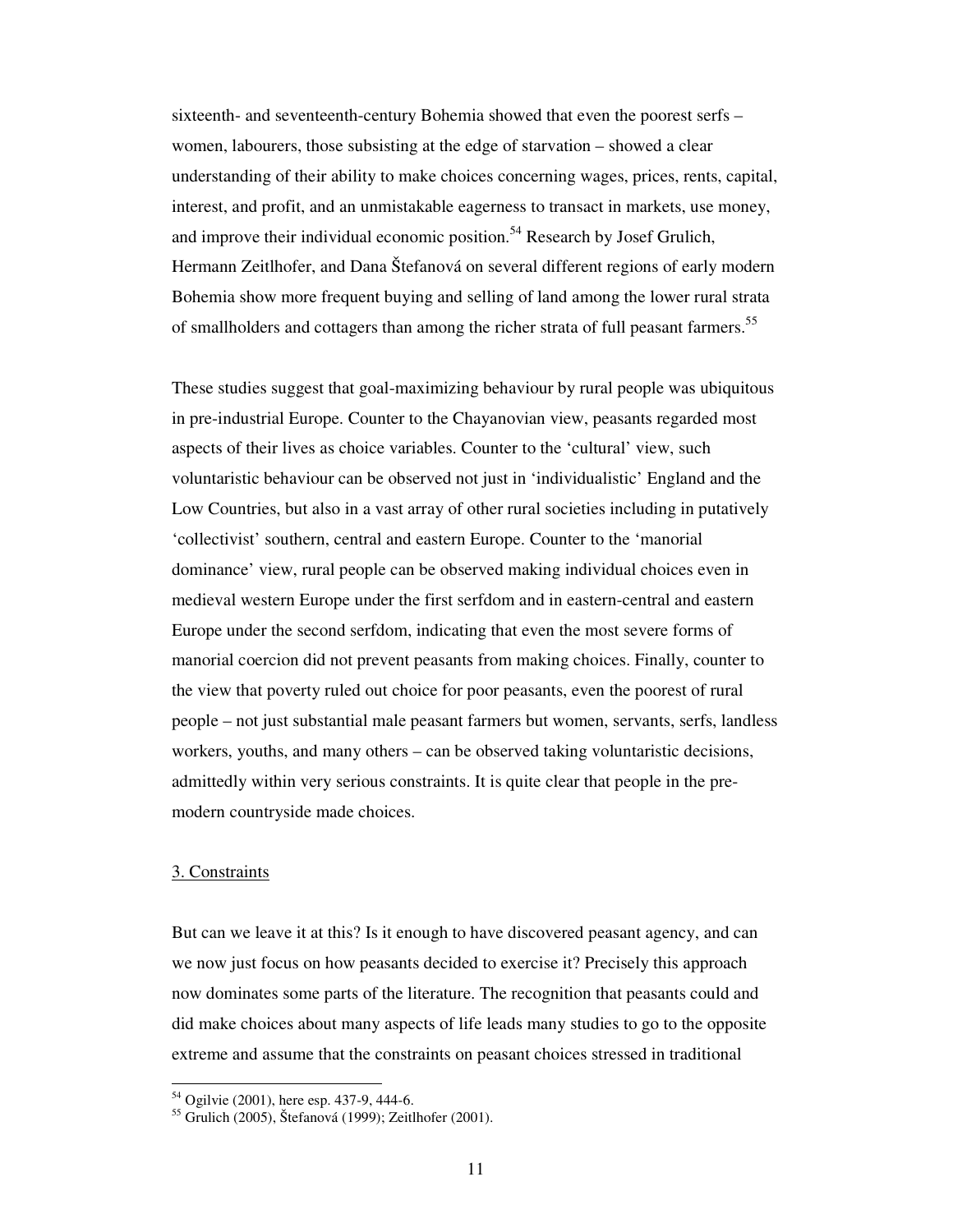scholarship did not actually matter – that rural people just got around any obstacles. But does the existence of choice really imply that constraints – even humanly devised ones such as institutions – didn't matter?

Both theory and empirical findings, I believe, tell us that the answer is 'no'. In fact, there were a large number and variety of obstacles which people in rural societies could not get around. One set of obstacles were natural and environmental – climate, location, topography, land fertility, resource endowments, energy supplies. Individual choices had to take these factors into account then, at least as much as they do in the present day, as the work of scholars such as Bruce Campbell and Richard Hoffmann have so convincingly demonstrated.<sup>56</sup> But individual choices also had to take into account social institutions – the structure of norms, rules and practices constraining decisions in any society. Institutions affected peasant choices both directly, by laying down norms of behaviour, and indirectly, by rendering economies more or less vulnerable to natural and environmental forces.<sup>57</sup>

Just as it would be laughable to claim that 'peasant agency' was strong enough to remain unaffected by the natural environment, so too we should question the idea that it was unaffected by the human environment – the institutional rules and customs governing behaviour in rural societies. Institutions may or may not have been 'humanly devised' – in fact, we still have no commonly accepted theory of their origins, so their status as something 'devised' (rather than 'imposed', 'evolved' or 'stochastic') is still subject to debate.<sup>58</sup> But institutional rules and customs were certainly not devised by the individual peasants whose choices we are observing, and as a general rule they weren't even devised by the collectivity of the peasants. Even in their most concrete and local manifestation – i.e. as enforced rules of behaviour rather than abstract codes – rural institutions can hardly be regarded as lying within the realm of choice for peasants, either as individuals or as collectivities. In fact, I will argue, rural societies were full of institutional constraints on peasant choice – so much so that I doubt we will have time to explore them all in this entire conference, let

<sup>56</sup> Hoffmann et al. (2008); Campbell (2005), 3-4, 9; Campbell (2010).

<sup>57</sup> Campbell (2005), 4.

<sup>&</sup>lt;sup>58</sup> The well-known characterization of institutions as 'the rules of the game in a society or, more formally ... the humanly devised constraints that shape human interaction' was first made by North (1990), 3. For a discussion of alternative explanations for the rise and survival of economic institutions in European history, see Ogilvie (2007).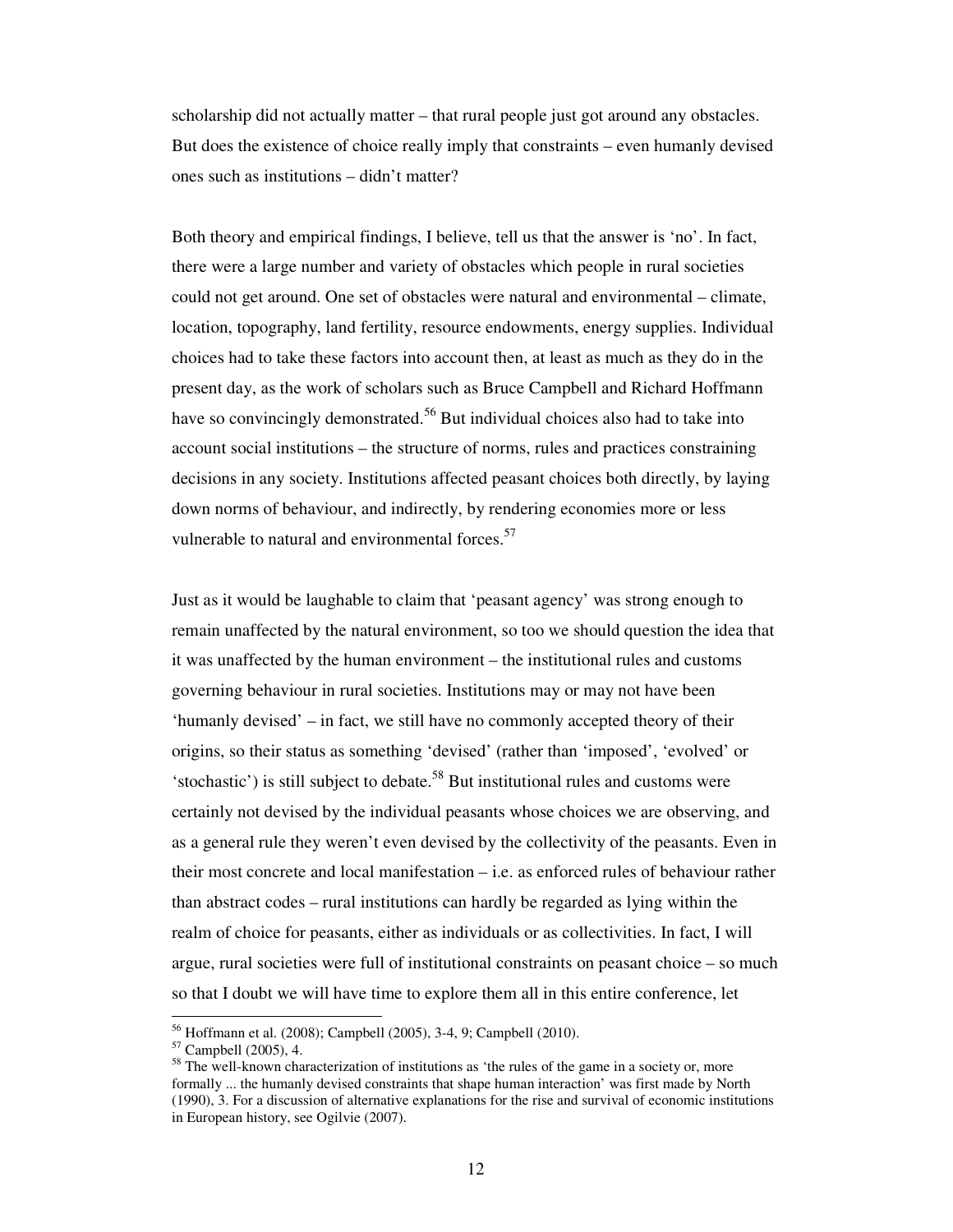alone in this lecture. Here I would like to focus on just three of 'the structural limits within which people interacted' which have been vividly illuminated by Richard Smith's research over the past three and a half decades: manorial systems, peasant communities, and legal systems.

#### 3.1. Manorial Systems

Let us start with manorial institutions. As we saw already, the traditional view of the manorial system – whether classic serfdom in western Europe or the so-called 'second serfdom' in central and eastern Europe – was that it imposed such severe restrictions on the rural population that peasants were unable to make their own choices. According to this 'manorial dominance' view, under serfdom landlords used their institutional powers to prevent mobility, dictate marriage, control landholding, and restrict most other choices a peasant might make.

But recent years have given rise to a revisionist view, according to which manorial institutions did not constrain peasant choices because people simply got around them. According to this view, landlords did not have the quality or quantity of local-level personnel necessary to monitor individual behaviour or impose effective sanctions, so rural people easily circumvented manorial regulations. As a result, peasant agency meant that serfdom was perfectly compatible with economic growth and rural development. Edgar Melton, for instance, has argued that Russian serfs were able to get around landlords' rules and regulations by buying passports permitting them to migrate, paying fees for permission to set up nuclear-family households, or paying wages to labourers to do their manorial corvée while they themselves engaged in more profitable activities.<sup>59</sup> John Bushnell has observed Russian serfs taking their own marriage choices and from this has concluded that manorial regulation of marriage did not matter.<sup>60</sup> Jacek Kochanowicz found Polish serfs engaging in individualistic family decision-making, which led him to the view that manorial controls had no effect on family formation.<sup>61</sup> Dana Štefanová observed considerable 'scope for manoeuvre' (Handlungsspielraum) in the land transactions and inheritance practices of peasants in

<sup>59</sup> Melton (1988), here esp. 315-6, 320-2, 333, 340-1.

 $60$  Bushnell (1993).

<sup>61</sup> Kochanowicz (1983), esp. 163-4.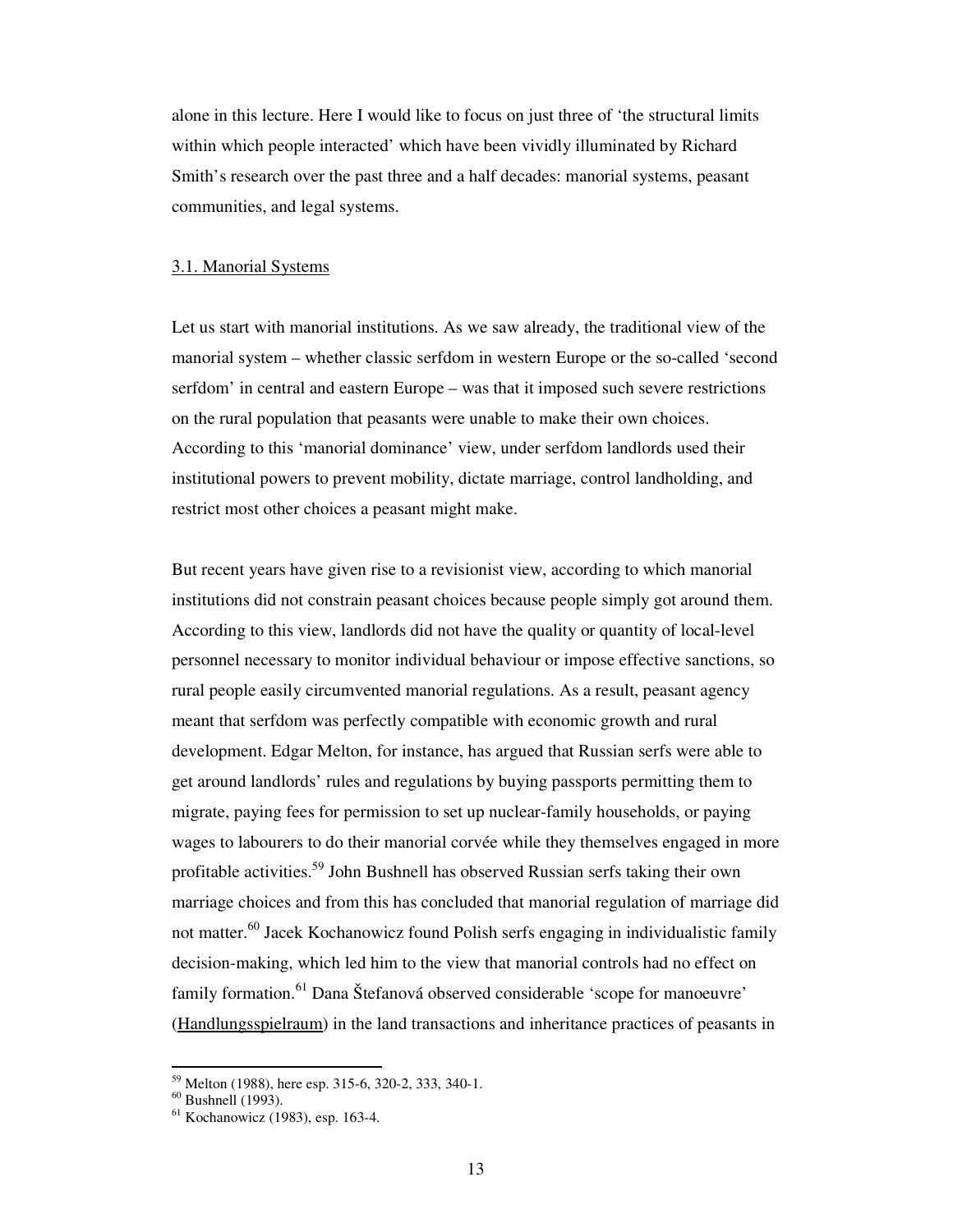three Bohemian villages in the seventeenth and early eighteenth century, which led her to dismiss the idea that manorial controls under the second serfdom had any effect.<sup>62</sup> Andrejs Plakans detected evidence of individual decision-making about familial behaviour in nineteenth-century Livonia, leading him to conclude that peasant demographic decisions were not constrained by overlords.<sup>63</sup> Lieselott Enders found strong evidence of free economic choices among peasants in the Uckermarck of Brandenburg in the early modern period, which led her to dismiss the impact of manorial economic restrictions.<sup>64</sup> Richard Hoffmann found that peasants in late fifteenth-century Silesia took strategic market-based action, from which he concluded that these actions were not constrained by overlords.<sup>65</sup> William Hagen proposed an even more optimistic view of the Prussian 'second serfdom', which he regarded as hardly limiting peasant action at all: the well-being of early modern Prussian serfs, he went so far as to claim, was higher than that of free peasants in western Europe.<sup>66</sup> Markus Cerman surveyed the manorial system across the whole of eastern-central Europe under the so-called second serfdom, and concluded that manorial actions exercised no significant impact on migration, marriage, or market participation.<sup>67</sup> The finding that under strong manorialism peasants were able to make some individual choices in which the manor did not intervene has thus led many scholars to conclude that there were no peasant decisions in which the manor was able or willing to intervene, and thus that manorial restrictions did not really matter.

But does this logically follow? Once one thinks about it, the fact that people can be observed making choices does not imply that the restrictions on those choices have no effect. People make choices subject to the constraints they face – their own budgets, the prices of goods, the available technology, the natural environment, and the rules and customs of their society – which, in many pre-modern rural societies, included the constraints imposed by the manorial system. If people make a choice that violates socially defined rules, they face the risk of being penalized, i.e. of incurring costs. This risk does not have to be 100 per cent in order to have a non-zero expected value. Thus, for instance, if in seventeenth-century Bohemia selling one's landholding

<sup>62</sup> Štefanová (1997), 205-9.

<sup>63</sup> Plakans/Wetherell (1988).

<sup>64</sup> Enders (1993), 197.

<sup>65</sup> Hoffmann (1989), 358-62.

<sup>66</sup> Hagen (2002).

<sup>67</sup> Cerman (1999), 1, 4-16.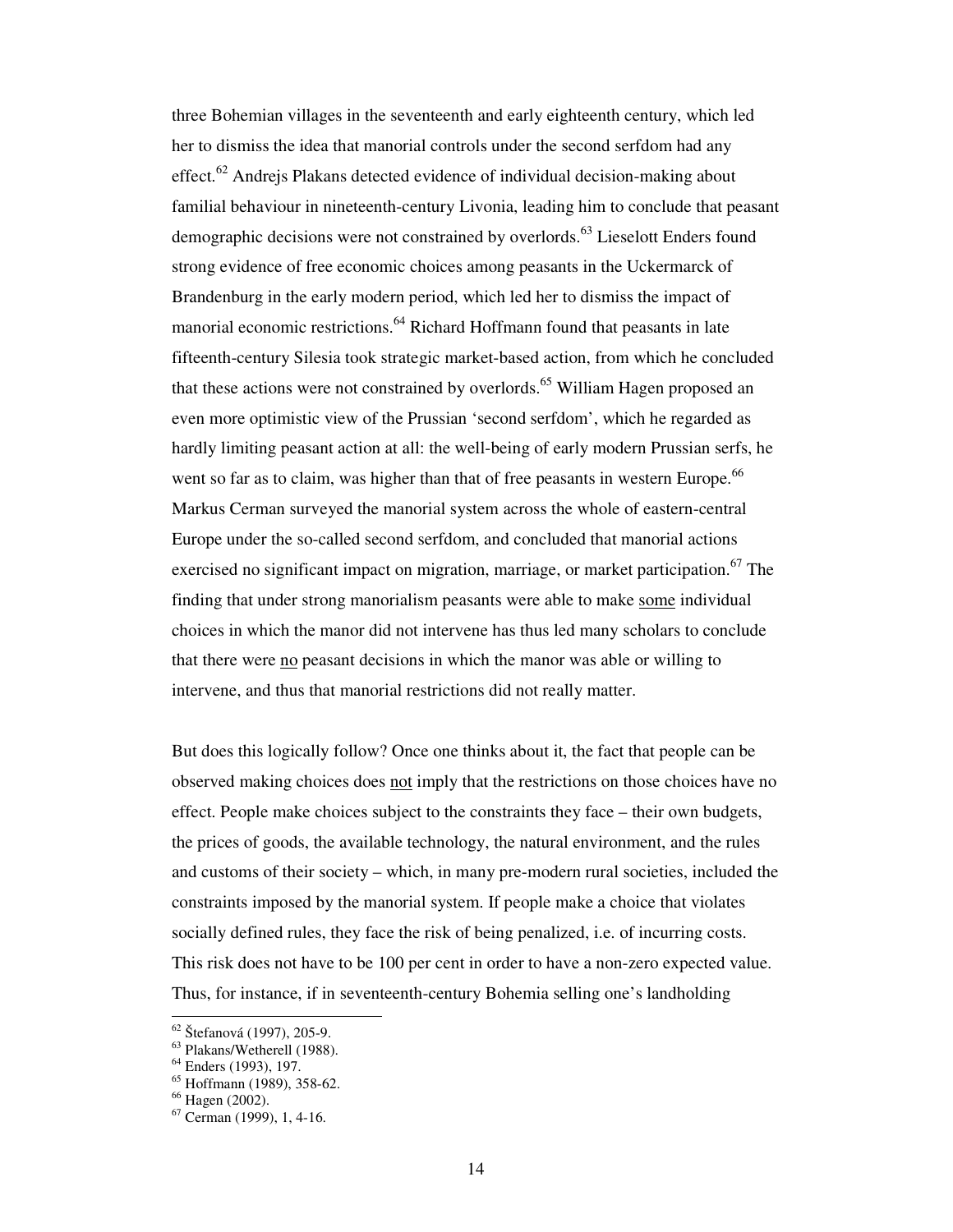without obtaining manorial consent carried a 10-Schock fine, even if there was only a 50 per cent chance of being caught, the expected cost of illegally selling that landholding was 5 <u>Schock</u> – which in some cases would exceed the expected benefit. Even if there was only a 10 per cent chance of detection, the expected cost would be 1 Schock. On the margin, some farmers would refrain from selling their holdings at this price, even while others would go ahead. The same theoretical reasoning applied to migrating without manorial permission, refusing to marry when ordered by the manorial officials, setting up as a proto-industrial linen weaver without paying your loom-dues, or buying beer from a private brewer rather than from the manorial brewery. All carried penalties of fines, imprisonment, or burdens on one's family; and for all, as Bohemian manorial court records show, there was at least some risk of detection. As a result, the expected cost of engaging in that action was non-zero, and there would therefore be some marginal migraters, marriers, linen-weavers, and even beer-drinkers who would refrain from making that choice (which they would otherwise have made), even while others would go ahead. Only if the penalty or the risk of detection for violating manorial restrictions were zero would no-one's choices be affected. The fact that some people can be observed making choices does not logically imply, therefore, that the institutional rules governing those choices had no effect.

Empirically, too, closer examination reveals few if any manorial systems in which landlords imposed absolutely no constraints on peasant choices. This is not to deny that serfs engaged in many individual actions without manorial interference. In most European serf societies, many marriages, land transfers, and even acts of migration occurred with little or no sign of manorial intervention. But just because we do not observe the manor intervening in all marriages or land transfers does not mean it lacked the power or interest to intervene in any. Quite the contrary. Even where manorial intervention took place, there are two reasons we should not expect to observe it actually being exercised very frequently. First, regulation was costly in terms of time and personnel, and overlords were only interested in forms of intervention that yielded benefits for themselves; this reduced the frequency of intervention. Second, awareness of manorial disapproval and the desire to avoid attracting it deterred many serfs from even trying to take certain actions. The very

15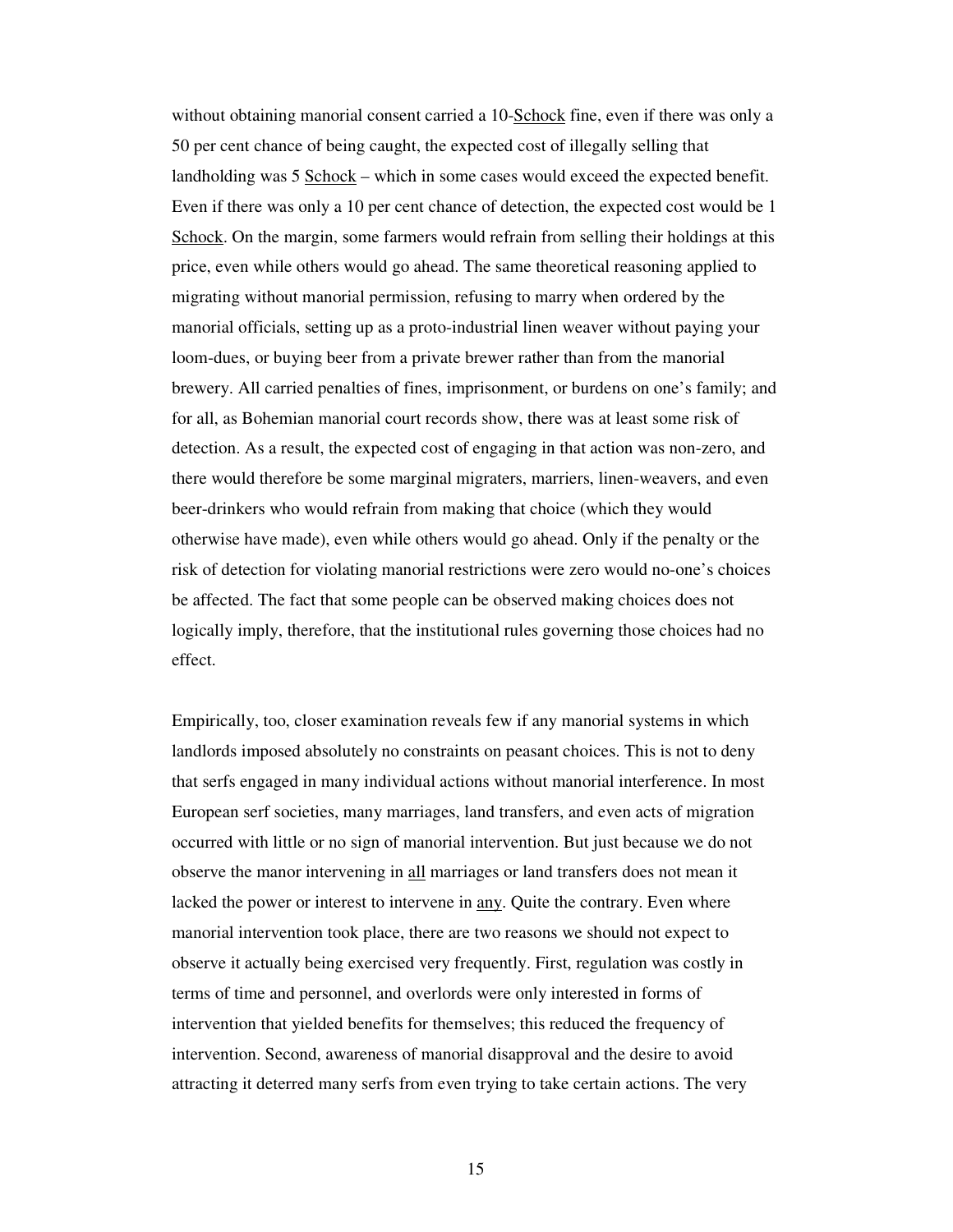existence of manorial power to intervene in serfs' economic and demographic decisions meant that it did not actually have to be exercised very frequently.

If manorial institutions truly exercised no significant effect on peasant choices, one would expect there to have been important arenas of decision-making that were offlimits to manorial intervention. Migration, marriage, and landholding are three of the most important choices rural people could make: they were central to the operation of the entire rural economy and are frequently adduced as spheres of peasant autonomy. But empirical findings on each of these spheres of action illustrates the structural limits to peasant choices under strong manorialism.

The ability to migrate is often portrayed as a touchstone of peasant freedom.<sup>68</sup> Most studies of rural societies under strong manorialism show that peasants did indeed desire to migrate in order to work, trade, marry, get access to land, learn a craft, visit kin, practise their religion, and for many other reasons. But although serfs were not always prevented from migrating by the manorial authorities, in deciding to do so they did have to take manorial constraints into account. In many serf societies, permanent emigration required an emancipation certificate from one's overlord showing 'that one was released in goodwill'. $^{69}$  Lacking this, not only was the serf legally obliged to stay in the estate of his own overlord, but other overlords were unwilling to tolerate his continued presence on their estates.<sup>70</sup> Illegal emigration was sufficiently costly that many serfs were willing to pay substantial fees for migration permits.<sup>71</sup> Even temporary migration – as by labourers who could not get jobs on the estate where they were born, craftsmen who wanted to lease workshops elsewhere, or journeymen who were required to go on the tramp by regional guilds – required serfs to obtain permission from the manorial authorities and often pay fees or provide pledges to ensure their return.<sup>72</sup> Those who migrated without permission were often penalized – by fining, whipping, gaoling, being ordered into forced service on the

<sup>68</sup> Hatcher (1981), 29-30.

<sup>69</sup> SOAD, HS, Kart. č. 315, Schriftstück 11, Jahrdings Artickeln 1636, fol. 4v, #27: 'dz er guttlich erlaßen worden'.

 $70$  On eleventh- and twelfth-century England, see Hatcher (1981), 30; on sixteenth- and seventeenthcentury Bohemia, see Ogilvie (2005), 94.

Ogilvie (2005), 94.

 $^{72}$  On medieval England, see Whittle (1998), 46; Dyer (1980), 105-06; Hatcher (1981), 10-14. On early modern Bohemia, see Ogilvie (2005), 94.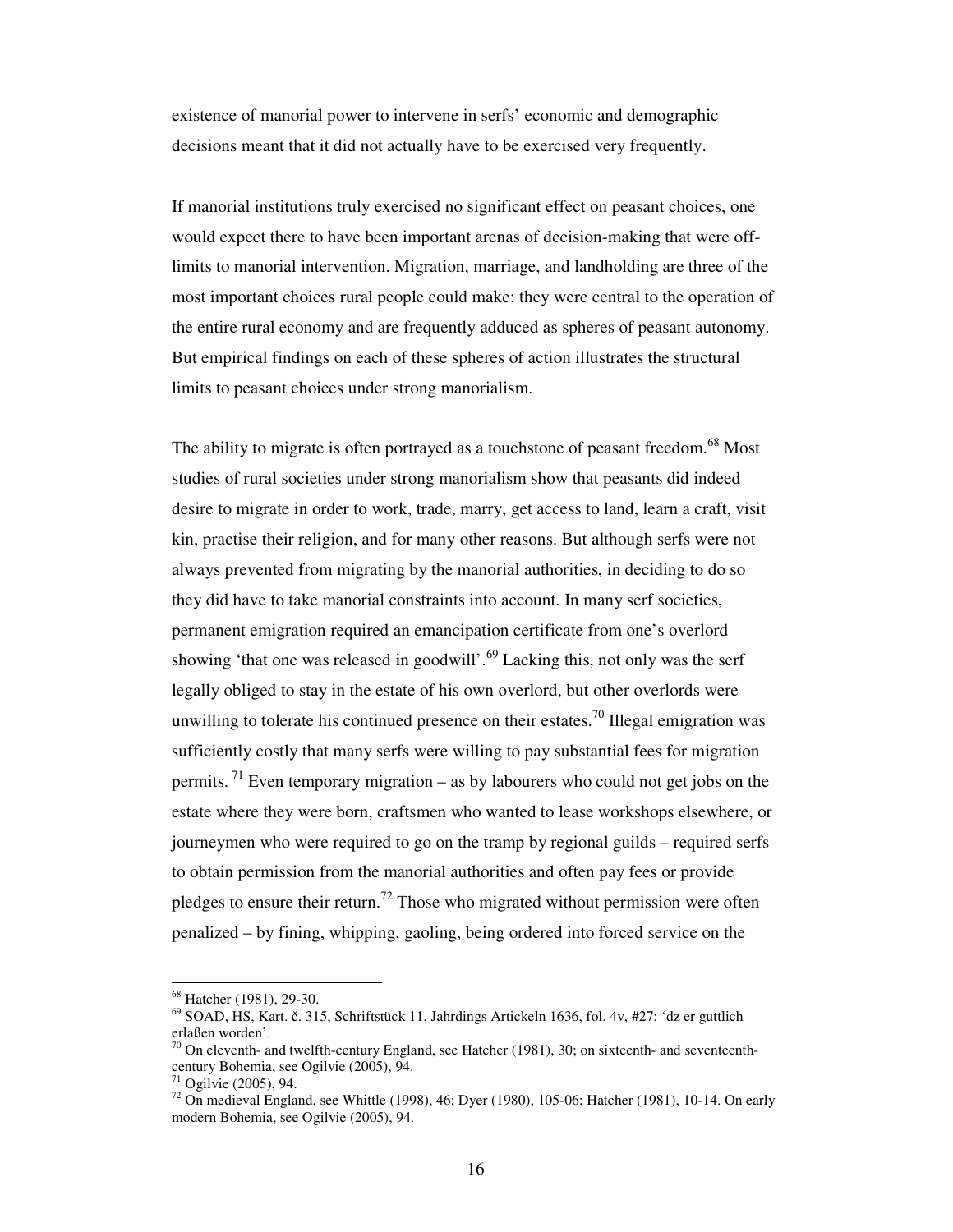demesne, or retribution against remaining family members.<sup>73</sup> Even threatening to emigrate sometimes attracted penalties such as being put into the stocks or being required to name pledges for future non-migration.<sup>74</sup> Manorial authorities also sometimes fined or imprisoned those who assisted illegal emigrants by issuing them with inheritance shares, making them gifts, providing them with information, or giving them shelter.<sup>75</sup> Overlords helped one another in capturing and penalizing each other's migrating serfs, as shown by the co-operation between eleventh-century English overlords or sixteenth-century Bohemian overlords in this regard.<sup>76</sup> On larger estates under the same overlord, movement within the estate from one village to another was in principle unconstrained, but in practice the manorial authorities could also forbid this when it threatened manorial interests, for instance by leaving a holding vacant in a thinly settled village, thereby threatening its ability to render dues, labour services, and taxes.<sup>77</sup> In early modern Bohemia, a serf could even be ordered to stay on a particular farm, if it was regarded as being important for communal rendering of manorial dues.<sup>78</sup>

Conversely, migration decisions were sometimes compelled by the manorial authorities. In early modern Bohemia, for instance, landlords can be observed ejecting corrupt demesne farm managers from their holdings or from the entire estate, banishing young women who had got themselves illegitimately pregnant, or moving a man who had illegally married to a completely different estate so that he could not continue cohabiting illicitly with the woman he regarded as his wife.<sup>79</sup> In eighteenthcentury Poland, landlords can be observed forcibly moving families from one holding to another in order to ensure the allocation of serf labour in the interests of the landlord.<sup>80</sup>

This does not mean that all enserfed peasants who wanted to migrate (or wanted not to migrate) were deprived by their manorial authorities of any choice in the matter. But it

 $73$  Ogilvie (2005), 95.

<sup>74</sup> Ogilvie (2005), 95.

 $75$  Ogilvie (2005), 95-6.

<sup>76</sup> On medieval England, see Hatcher (1981), 30-1; on early modern Bohemia, see Ogilvie (2005), 96.

<sup>77</sup> Ogilvie (2005), 96.

<sup>78</sup> Ogilvie (2005), 96.

<sup>79</sup> Ogilvie (2005), 96.

<sup>80</sup> Plakans (1973); Plakans (1975); Kula (1972), 949-58; Czap (1978); Freeze (1976), 46.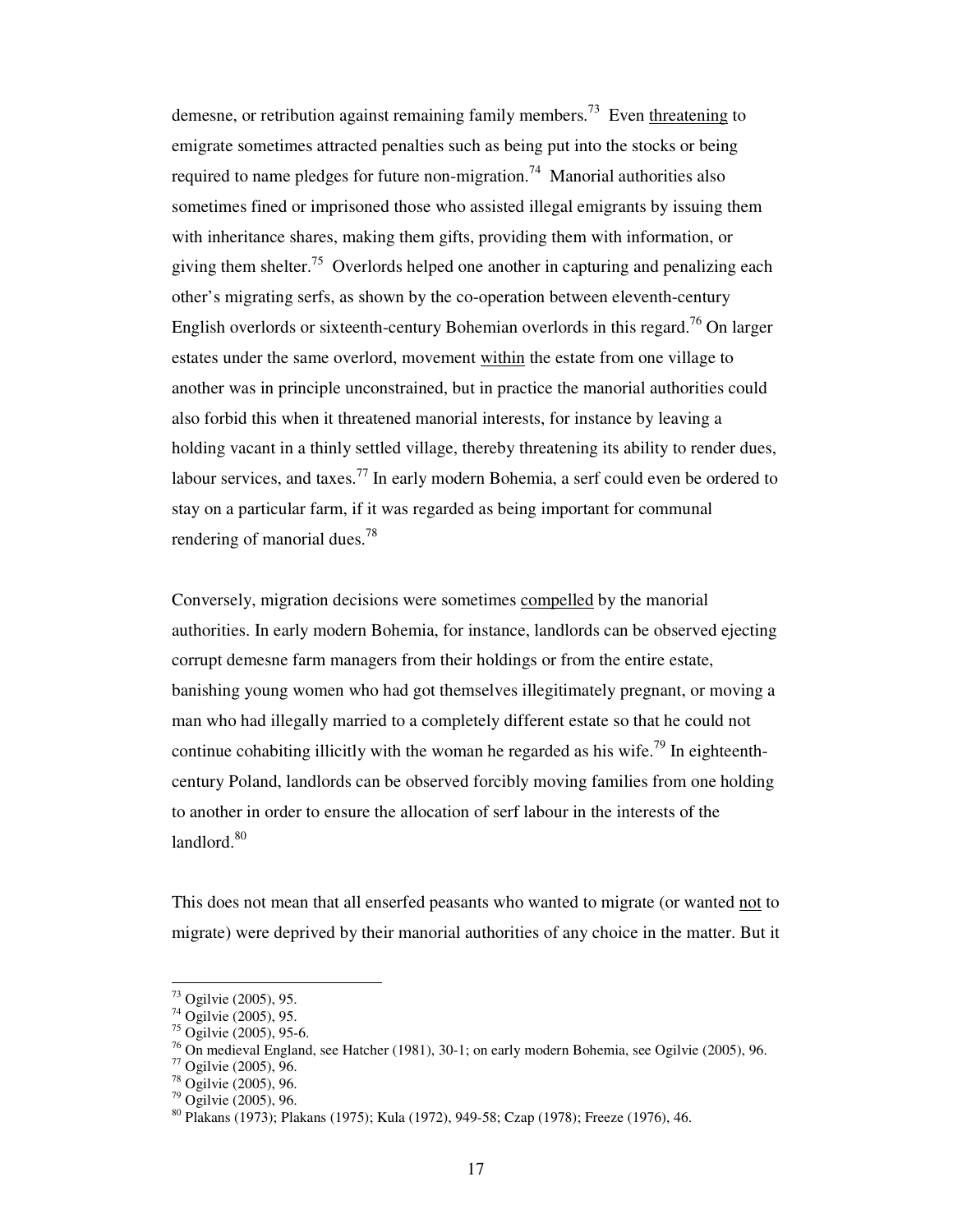did mean that before making decisions about their own geographical mobility, those subject to serfdom or hereditary servility had to take into account whether they would be allowed to move, how much they would have to pay for a permit, what the penalty would be if they violated manorial regulations, and what was the risk of being caught migrating illegally. As Jane Whittle points out, not every medieval English villein who migrated paid the chevage (manorial fine required for a permit to move), 'but this does not undermine the point that they were liable to be charged because of their father's tenure and status'.<sup>81</sup> As soon as the decision to migrate was made more costly, even in monetary terms, this constrained every serf's choices and deterred the marginal migrater. There may have been important types of choice made autonomously by serfs without manorial intervention, but under most variants of serfdom migration was not one of them.

The same applies to marriage decisions. Many studies of rural societies under strong manorialism find that overlords did not interfere in a large number of serf marriages, and that marriage choices were influenced by a wide array of other factors – the individual preference of serfs, their family strategies, the state of the economy, pressures inside the kinship group or local community. But the fact that other factors influenced marriage choices and that the manorial authorities did not intervene in many marriages does not mean that serfs' choices about whom to marry, at what age to marry, or whether to marry at all, were completely unconstrained by the manor. In many societies under strong manorialism, anyone wishing to marry someone from outside the estate of his or her own overlord was expected to apply for permission, and was imprisoned if he or she simply went off and married without getting it. ${}^{82}$  On some estates and in some time-periods, even when both spouses were from the same village on the same estate, they were expected to obtain manorial permission before getting betrothed, and to pay a fee to the manorial office for this permit.<sup>83</sup> Subjection of one marriage partner or the other to a different overlord was a major concern, since it created incentives to abscond and uncertainty about the servile status of offspring. A male serf's marriage to a woman subject to another lord was often only permitted on

 $81$  Whittle (1998), 46.

 $82$  Ogilvie (2005), 98.

<sup>83</sup> Ogilvie (2005), 98.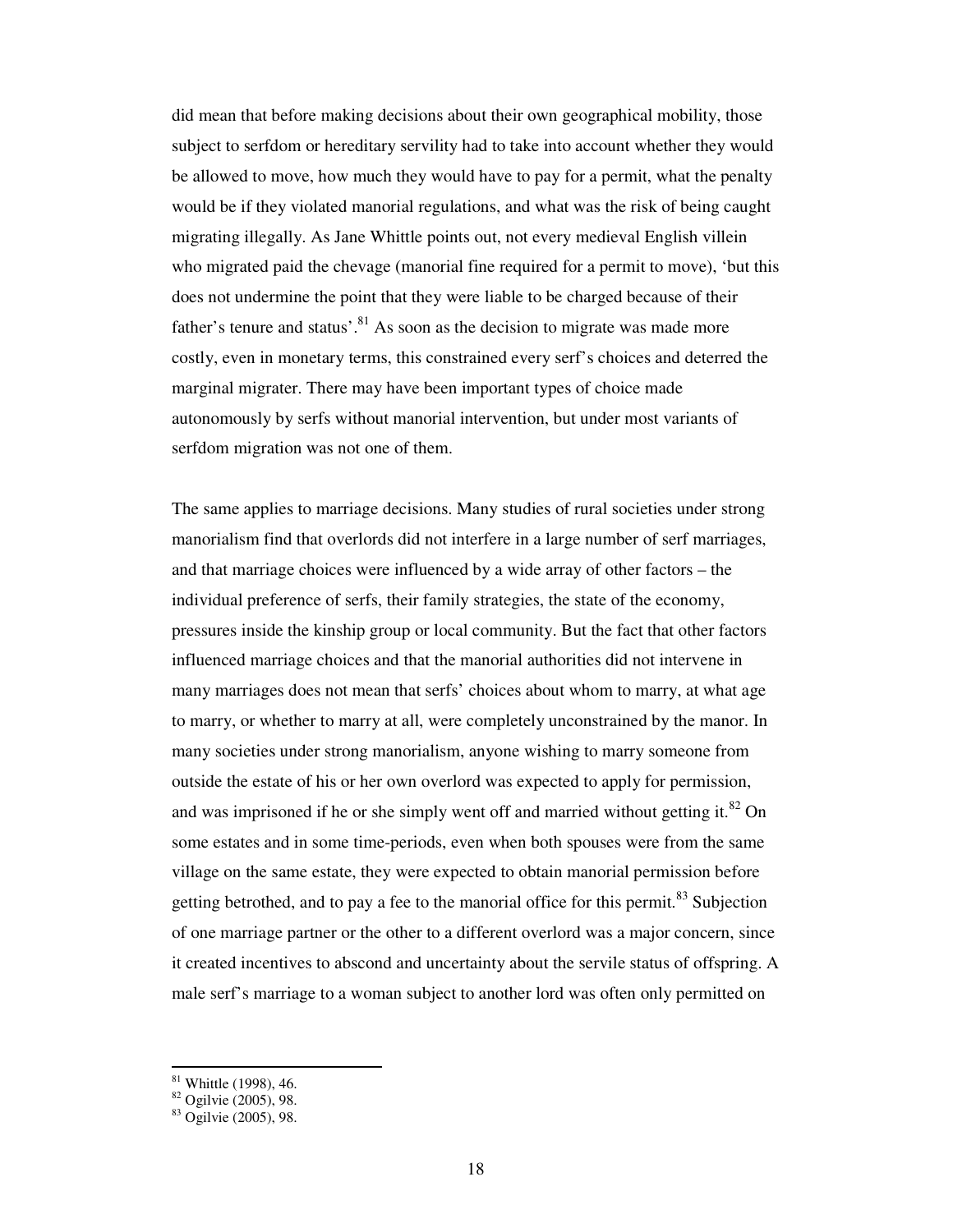condition that the couple settle in the man's estate. $84$  Even a female serf's marriage to an outside male usually required payment of a substantial fee, promise of future reciprocity by the overlord to whom she was being released, relinquishment of property, debts, or inheritance entitlements on the estate, or even that her husband become a serf and the couple settle on the estate.<sup>85</sup> Orphanhood of one or both partners was also a manorial concern, partly because many landlords levied special fees when orphans married, and partly because under some manorial systems, such as that which prevailed in early modern Bohemia, orphans were required to carry out a certain number of years of forced service on the demesne farm.<sup>86</sup> Permission for a widow's remarriage was conditional on her finding a 'capable holder' for her existing farm – or to prove that her prospective husband satisfied that test.<sup>87</sup> Whether the couple would be able to support themselves independently could be another reason for manorial authorities to refuse permission to marry – putatively in the interest of the serfs themselves, but certainly in order to ensure that landholdings were occupied only by 'capable holders' who would be able to pay manorial burdens.<sup>88</sup> Failure to obtain a manorial marriage permit could prove costly or even catastrophic: in early modern Bohemia, denial of a manorial marriage permit led to betrothals being dissolved, illegitimate pregnancies not being legitimized, and serfs eloping.<sup>89</sup> Those who went ahead and got married without manorial consent were punished with fines, gaoling, and even forcible separation and the deportation of the groom to another estate.<sup>90</sup> Although such cases may have been rare, it is hard to believe that they did not deter serfs from attempting to undertake marriages likely to attract manorial opposition.

Conversely, overlords also ordered serfs – particularly widows, but also orphaned daughters of recently deceased tenants – to marry or remarry, in order to ensure that each serf holding was occupied by a married couple who would have offspring and be able to provide labour to the manorial demesne.<sup>91</sup> Even scholars who view medieval English serfdom as having been much milder than would appear from the traditional

<sup>84</sup> Ogilvie (2005), 99.

<sup>85</sup> Ogilvie (2005), 99.

<sup>86</sup> Ogilvie (2005), 99.

<sup>87</sup> Ogilvie (2005), 100.

<sup>88</sup> Ogilvie (2005), 100.

<sup>89</sup> Ogilvie (2005), 101.

<sup>&</sup>lt;sup>90</sup> Ogilvie (2005), 101.

 $91$  On the existence of such rights in pre-Black-Death England, see Hatcher (1981), 13. On early modern Bohemia, see Ogilvie (2005), 101-02.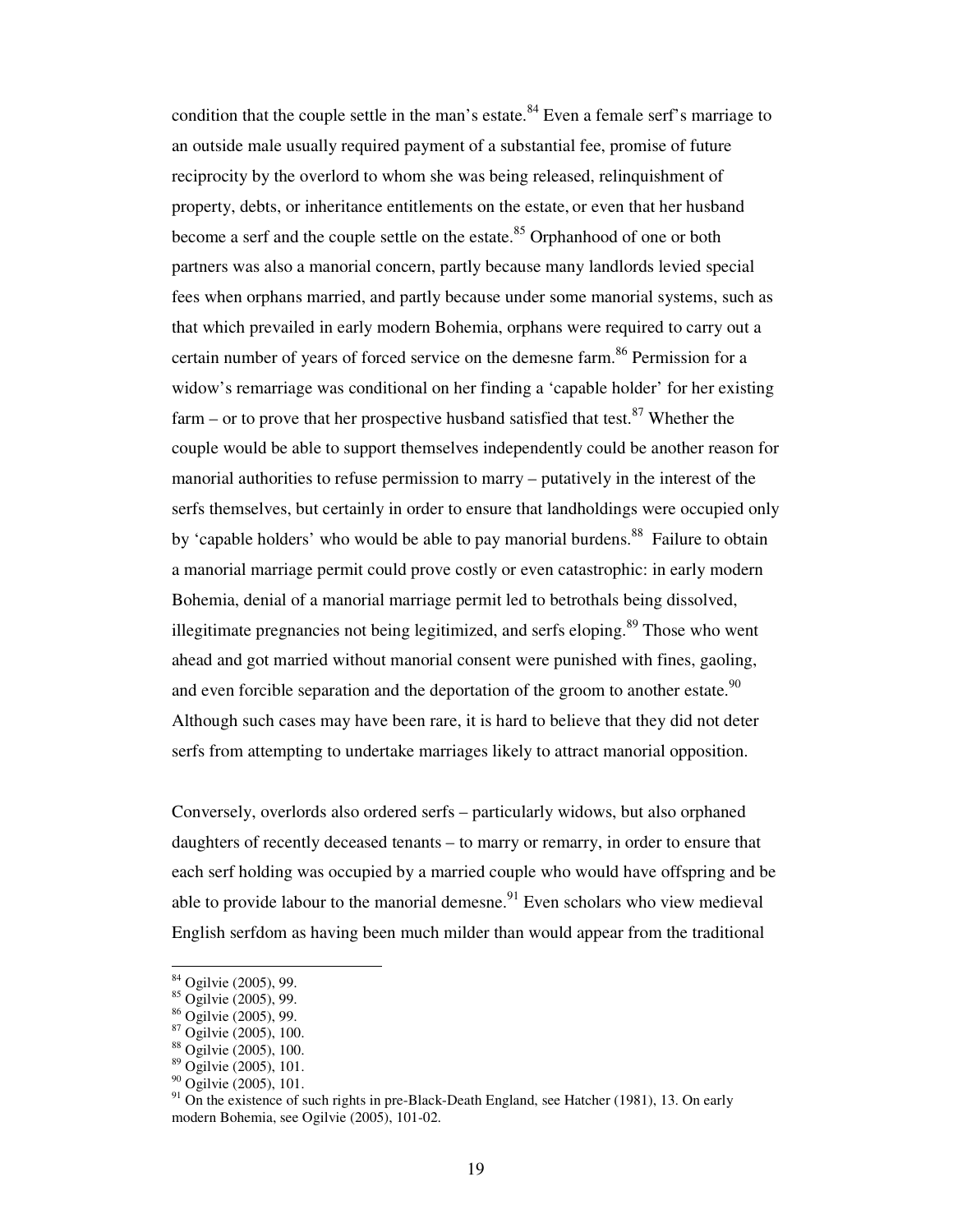'manorial dominance' view describe such pressures on female villein heirs and widows as having been implemented quite often.<sup>92</sup> They acknowledge, too, that 'these sums were a burden, and peasants had to adjust their budgets to afford them, and in bad years they would cause real hardship'.<sup>93</sup> In early modern Bohemia, likewise, overlords regarded female household heads as poor fiscal risks and put considerable pressure on them to remarry or vacate their farms, with the result that Bohemian female headship was extremely low by European standards and declined significantly between the sixteenth and the eighteenth century, as the 'second serfdom' progressed.<sup>94</sup>

Variants of manorialism in which landlords merely charged fees for marriage permits undeniably constrained peasant choices much less than those in which landlords prohibited certain marriages and enforced others.<sup>95</sup> But even when the manorial authorities only occasionally forced serf women to marry against their will, or only demanded a license fee, this increased the costs to the individual serf of making her own marriage choices. Likewise, variants of manorialism in which landlords were unsystematic in requiring serfs to obtain marriage permits were less restrictive than those in which all marriages were subject to manorial consent and fines. But as Jane Whittle points out, even though not every medieval English villein's daughter who married paid the merchet (manorial fine), this does not take away from the fact that they were liable to do so, and thus that serfdom mattered.<sup>96</sup> Likewise, even though John Hatcher warns us not to over-estimate the burdens of serfdom in England before 1350 by focusing solely on the letter of the law, he is concerned not to deny 'that the weight of monetary exactions could in itself constitute a grave restriction of freedom'.<sup>97</sup>

Similar findings emerge for manorial regulation of land transactions. Most studies of rural societies under strong manorialism show the existence of various forms of elective action by serfs in buying, selling, or bequeathing real property – so much so that it is sometimes claimed that although overlords enjoyed the right of consent as a

<sup>&</sup>lt;sup>92</sup> Hatcher (1981), 13.

<sup>93</sup> Dyer (2007), 74.

<sup>&</sup>lt;sup>94</sup> Ogilvie/Edwards (2000).

 $^{95}$  As argued in Hatcher (1981), 10.

<sup>&</sup>lt;sup>96</sup> Whittle (1998), 46.

<sup>97</sup> Hatcher (1981), 14.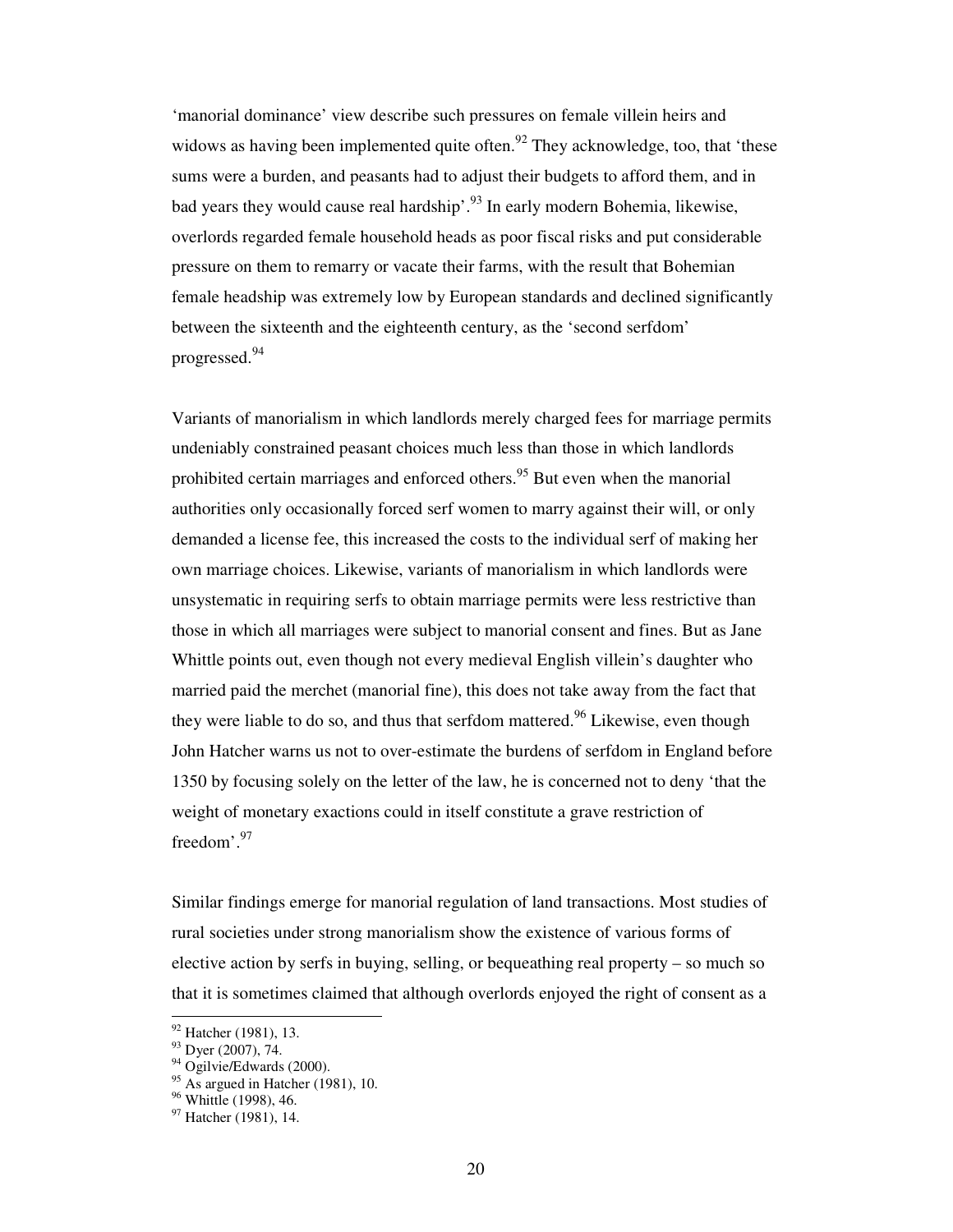legal entitlement, they seldom or never intervened in practice.<sup>98</sup> A major empirical bulwark of this view is the fact that manorial registers of serf sales and inheritances rarely recorded cases in which a farm transfer was prohibited by the landlord. The problem with this argument is that one would not expect to observe frequent evidence of manorial intervention in those land transfers that were formally recorded, since recording a transfer in the register was unlikely to have taken place before manorial approval had been obtained. Thus problematic transfers were stopped at an earlier stage or even deterred altogether (as with migration and marriage) by the awareness, on the part of both individuals and communal or manorial officials, that the overlord would oppose certain types of transfer.

This is borne out by findings from a number of serf societies showing that where a particular land transaction threatened the landlord's interests, the manorial administration was both able and willing to intervene. In various European societies under strong manorialism, landlords can be observed exercising their right to eject any serf from a farm if he could credibly claim that the serf had failed to render all obligations on it. Even if actual eviction was rare, the threat of eviction inevitably circumscribed peasant choices.<sup>99</sup>In almost every society under strong manorialism, a peasant had to obtain permission from the overlord before selling (or even bequeathing) his land, and this restriction can be observed being implemented in societies as diverse as pre-1350 England, the fourteenth-century English Midlands, late medieval Flanders, and early modern Bohemia.<sup>100</sup> Manorial consent could be refused if the buyer was subject to a different overlord or was not regarded as a 'capable holder' who would reliably render manorial dues.<sup>101</sup> In a number of rural societies under strong manorialism, including late medieval Flanders, sixteenthcentury Austria, and seventeenth- and eighteenth-century Bohemia, landlords blocked

<sup>98</sup> See, for instance, Melton (1988), 340-1; Cerman (1999), 12-16; Štefanová (1997), 205-8.

 $99$  On manorial rights of eviction in medieval England, together with the rarity of its implementation, see Hatcher (1981), 10. On the southern Austrian region of Carinthia in the fifteenth and sixteenth centuries, see Mathieu (2004), 168-71, 175. On early modern Bohemia, see see Ogilvie (2005), 104-05. On the phenomenon of forcible confiscation of subject land to add it to the demesne, which became quite common in some regions of Holstein and southern Sweden and very widespread in early modern Mecklenburg, see North (2004); Rusiński (1976).

<sup>&</sup>lt;sup>100</sup> On pre-Black-Death England, see Hatcher (1981), 9. On fourteenth-century England, see Campbell (1984), 107-08; Whittle (1998), 48. On medieval Flanders, see Van Bavel (2008), 17-18. On early modern Bohemia, see Ogilvie (2005), 105-06.

<sup>101</sup> On medieval England see Homans (1941), 188; Hilton (1975), 107-08; Levett (1938), 241-3. On early modern eastern-central Europe, see Ogilvie (2005), 105-06; Cerman (2008), 61, 66.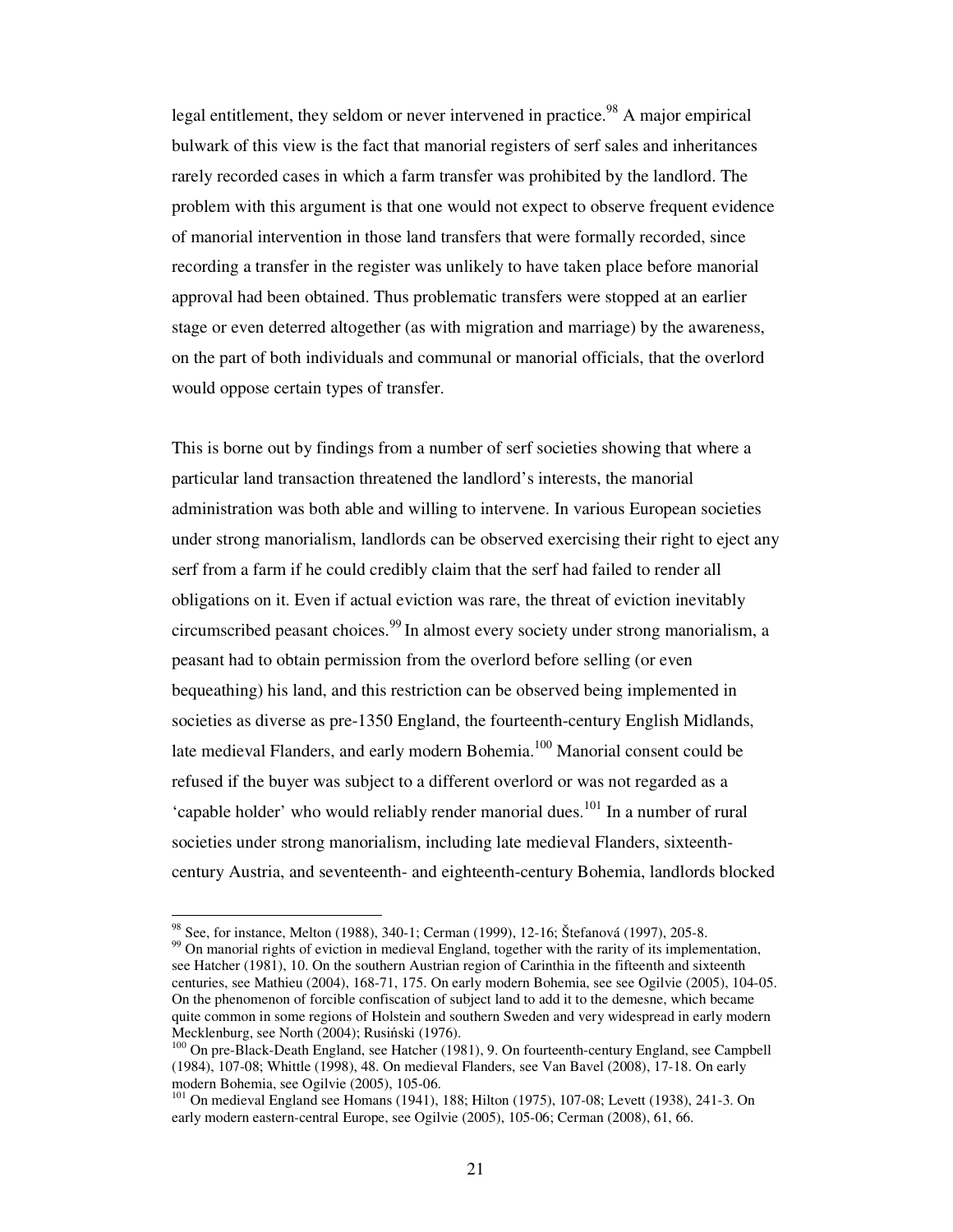any sale that threatened the impartibility of holdings which they regarded as a guarantee of fiscal viability.<sup>102</sup> Even where manorial authorities usually granted permission for land transfers, they were often entitled to collect a fee from both seller and buyer. These fees were not merely symbolic but in many regions, such as the English Midlands in the medieval period, amounted to substantial sums which restricted the choices of both seller and buyer.<sup>103</sup> Indeed, as Christopher Dyer has pointed out, such entry fines constituted 'the largest sums that were paid into most manorial courts', would have sent many incoming tenants to money-lenders to obtain the cash, and 'must sometimes have discouraged them from buying a piece of land'.<sup>104</sup>

Manorial restrictions such as these affected not just peasants' choices about how to allocate land as a key economic input, but also their ability to borrow money in times of need, their inheritance strategies, the options open to non-inheriting offspring, the stratification of rural society, the development of wage-labour and servanthood, the importance of the family-land bond, and even – according to some accounts – kinship links and household structure.<sup>105</sup> Even manorial rules that were violated affected peasant choices by shifting land transfers into the informal sector where risks were high, contract-enforcement poor, and exploitation rife.<sup>106</sup> As Bruce Campbell emphasizes for medieval England, the manorial system created rigidities and rentseeking throughout the whole rural sector, circumscribed peasant choices with regard to both factor and product markets, and exercised harmful knock-on consequences for growth and development in the wider economy.<sup>107</sup>

Perhaps the most vivid illustration of the fact that manorial restrictions on landholding mattered for peasant choices is that peasants voted with their feet. In 1142, for instance, the earl of Lincoln offered 38 rustici the choice between taking servile land and leaving his domain: 31 of them chose to depart landless but lordless.<sup>108</sup> Five

<sup>&</sup>lt;sup>102</sup> On medieval Flanders see Van Bavel (2008), 18. On early modern Bohemia, see Ogilvie (2005), 105-06. On early modern Austria, see Cerman (2008), 66.

<sup>103</sup> Van Bavel (2008), 17-18, 22-3.

<sup>104</sup> Dyer (2007), 80-1.

<sup>&</sup>lt;sup>105</sup> On these effects of manorial regulations in medieval England, see Whittle (1998), 51-3; Razi (1993), 16-18; Campbell (2005), 49; Razi (1980), 94-8; Raftis (1996), 28-33.

<sup>&</sup>lt;sup>106</sup> On how manorial regulation of land markets created illicit subletting in medieval England, see Campbell (2005), 48-9 with n. 134.

<sup>107</sup> Campbell (2005), 8, 50.

<sup>108</sup> Hatcher (1981), 31.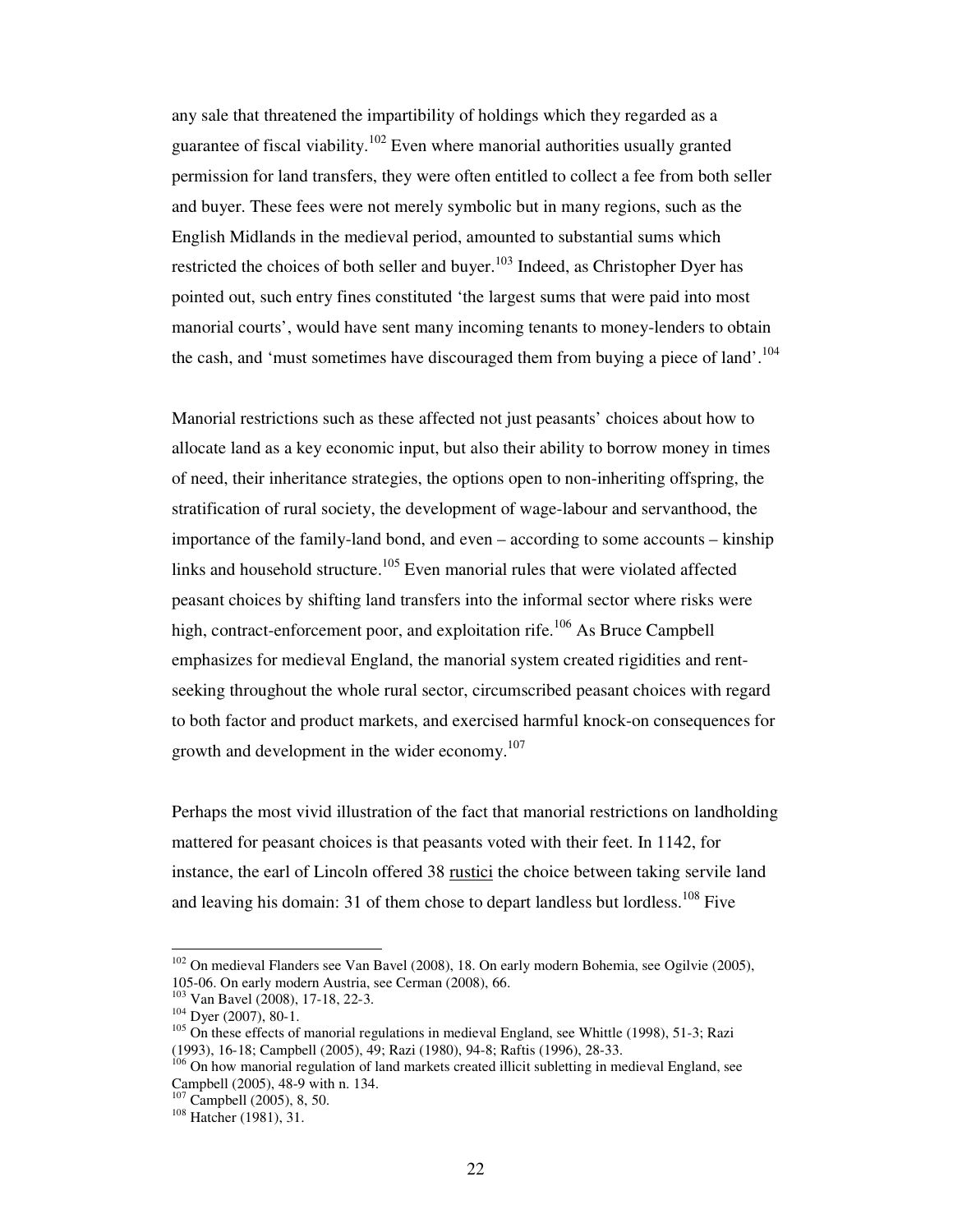centuries later, in seventeenth-century Bohemia, the count of Friedland suffered a continual haemorrhage of serfs who chose to leave behind property and family to set up as labourers over the border in Saxony rather than retain their landholdings which, although inheritable, subjected their holders to hereditary servility and an array of manorial burdens and restrictions.<sup>109</sup> The Worcestershire tenant who drowned himself in the Severn in 1293 rather than be forced by the Earl of Gloucester's bailiffs in 1293 to accept servile land evidently ascribed a very high expected cost to the burdens of serfdom and bears witness to the fact that, at least for some members of medieval English society, serfdom mattered.<sup>110</sup> Likewise, the houseless Friedland lodger Christof Herbig who resisted manorial pressure to take on a serf holding and instead voluntarily chose in 1651 to live as 'only a lodger, and earn a living from all sorts of dealing, even though he could take on a servile holding' bears witness to the fact that, at least for some members of early modern Bohemian society, the burdens of hereditary servility mattered.<sup>111</sup> These two men may have been unusual in the sense that many other men in thirteenth-century England and seventeenth-century Bohemia did accept serf holdings and the numerous constraints that went with them, and most of these men did not choose suicide or life as a lodger instead. However, this merely meant that for many members of these rural societies accepting servile land was the best of the available alternatives, not that the constraints of serfdom did not matter.<sup>112</sup>

Even in rural societies which were not subject to serfdom, such as western territories of Germany in which the milder manorialism of Grundherrschaft rather than the more severe manorialism of **Gutsherrschaft** prevailed, landlord restrictions on land transactions had observable effects. In early modern Hohenlohe and Hessen-Kassel, for instance, there were lively markets in pure peasant land but very inactive markets in land subject to manorial law in which landlord consent was needed for all transfers and farms could not be divided.<sup>113</sup> Even when manorial regulations were not fully complied with, they exerted an observable effect on peasant choices by compelling people who wanted to do things the manor prohibited to operate in the black-market informal sector instead. In the Prussian county of Ravensberg, for instance,

 $109$  Ogilvie (2005).

 $110$  For this case, see Hilton (1949), 135.

<sup>&</sup>lt;sup>111</sup> For further detail on this case, see Ogilvie/Cerman (1995), 344-5.

<sup>112</sup> See Hatcher (1981), 26.

<sup>113</sup> On Hohenlohe, see Schremmer (1963), 14-25; Robisheaux (1989), 79-83. On Hessen-Kassel, see Sakai (1967); Lütge (1967), 198-9; Fox (1993), 100-14.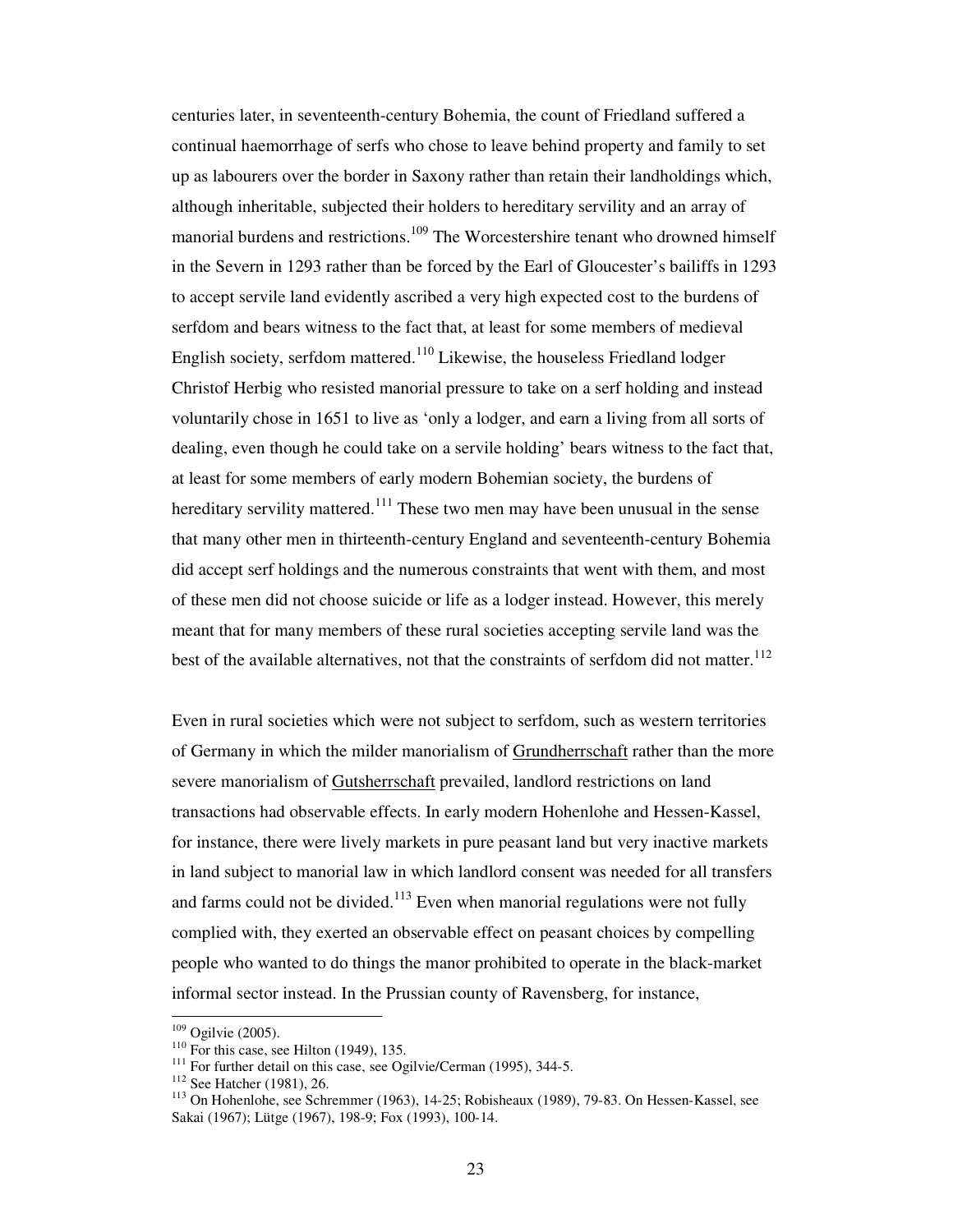eighteenth-century landlords exercised firm control over peasant borrowing and land transactions and stifled the emergence of credit and land markets; according to Stefan Brakensiek, even when these manorial restrictions were circumvented, it 'promoted the adoption of illegal forms of arrangements among neighbours with respect to land use as well as unsecured and usurious methods of borrowing'.<sup>114</sup>

Individualistic choices on the part of peasants thus do not imply, either in theory or in practice, that manorial constraints on those choices were irrelevant.<sup>115</sup> It is true that peasants could – to differing degrees in different serf societies – make individual choices in which the manorial authorities did not intervene; but this does not mean that the manor could not intervene in those choices if it perceived its interests to be threatened. It is also true that peasants could – to differing degrees in different serf societies – circumvent manorial regulations; but this does not mean that the existence of those regulations did not affect peasants' behaviour. Unless the penalty for violation or the probability of detection was nil, there was a non-zero expected cost associated with making that choice, deterring the marginal person from doing so. Even when a peasant did successfully make a choice that was prohibited by the manorial authorities, the actions he or she took to avoid detection and punishment themselves consumed resources, imposed costs, and affected people's decisions. Most manorial systems, moreover, imposed some regulations – especially those affecting payment of seigneurial dues – that peasants could circumvent only with very considerable costs indeed.

On the other hand, both the overall structure of manorial regulations and the extent to which each specific regulation was enforced varied greatly – over time, across European societies, between regions of the same society, and even among individual estates in the same region. This makes it the more important to get behind the facade of 'serfdom' or 'manorialism' to investigate exactly what the manorial authorities and the peasants were trying to do. To do this, neither the traditional 'manorial dominance' view nor the more recent 'serf agency' approach are by themselves sufficient. To understand the impact of manorial systems of rural societies, we have to

<sup>114</sup> Brakensiek (2004), 228.

 $115$  As emphasized in Dyer (2007), 85-6.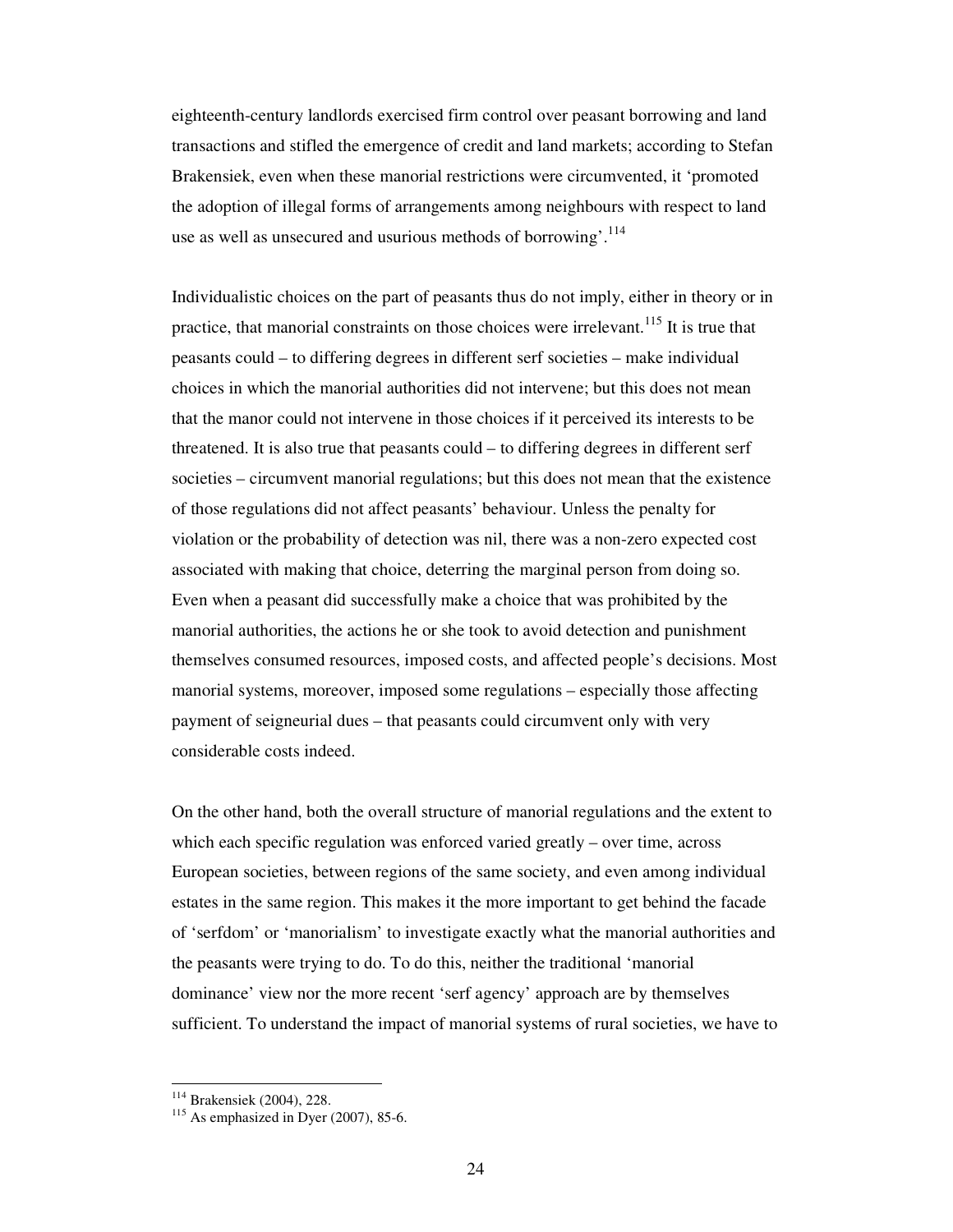recognize both that serfs made choices and that manorial actions constrained those choices – albeit in different ways in different times and places.

## 3.2. Communities

A second aspect of 'the structural limits within which people interacted' is the peasant village community. Here, too, the discovery of peasant agency has sometimes been taken to imply that it was totally unconstrained – even by community institutions. One widely held version of this view is to argue that the rural community was merely a geographical entity and not an institution with rules or customs that constrained individual choices. This view is proposed by Alan Macfarlane, who argues that in medieval and early modern England, at least, rural people's individualistic decisions about land, labour, credit, market participation, and marriage were not restricted by communal rules or customs.<sup>116</sup>

A second widespread manifestation of this view is to regard the rural community not so much as a constraint on peasant choice as an expression of it. A whole 'communal autonomy' school of thought has grown up around the assumption that the village community should be viewed as an institution primarily directed at enabling peasants to implement their <u>own</u> choices against outside threats – from landlords, princes, priests, or the natural environment.<sup>117</sup> Thus in the historiography of most parts of Europe, studies of peasant resistance to manorial oppression regard communal institutions as constituting mechanisms for peasants to reduce the transaction costs of collective action in order to implement their own interests and choices, often by mobilizing the concept of village 'custom'.<sup>118</sup> Peter Blickle extends this analysis to the realms of peasant resistance to state and church, going so far as to argue that we should regard the medieval and early modern German peasant commune as a form of proto-democratic institution.<sup>119</sup> Other scholars emphasize how in challenging ecosystems where private property rights in resources were hard to define, community

<sup>116</sup> Macfarlane (1978).

<sup>&</sup>lt;sup>117</sup> On this vision of peasant communities in medieval England, see Homans (1941); Raftis (1964). On medieval and early modern Germany, see Blickle (1986); Blickle (1991).

<sup>118</sup> Hatcher (1981), 23, 33-4; Dyer (2007), 79, 85-6.

<sup>&</sup>lt;sup>119</sup> Blickle (1998); Blickle (2003).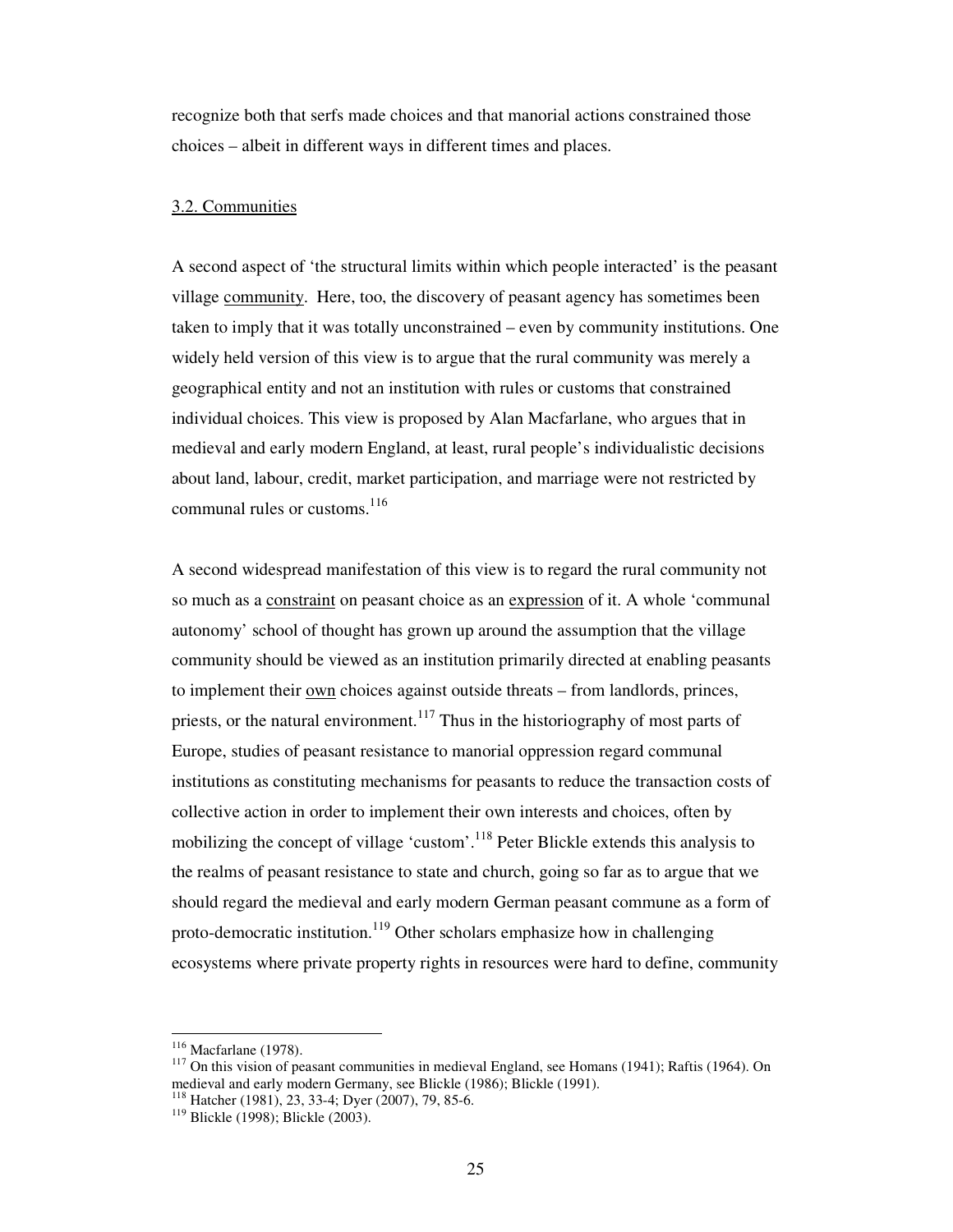institutions enabled peasants to avoid the 'tragedy of the commons'.<sup>120</sup> In a myriad different forms, therefore, the 'communal autonomy' view can be found in the historiography of most parts of pre-modern Europe. While differing from the 'English individualism' school in other ways, the 'communal autonomy' school shares the view that community institutions did not constrain peasant choice.

But what do the facts say? Village communities, like manorial systems, varied widely. At one end of the spectrum, some peasant communities indeed functioned mainly as settlements and imposed few rules constraining their inhabitants' choices. In many parts of medieval and early modern England, for instance, village communities did not strictly regulate factor markets, output markets, settlement, or demographic choices and thus left many aspects of peasant choices relatively unconstrained.<sup>121</sup> Membership in medieval England communities was 'fluid and insecure',<sup>122</sup> and property tenure and access to common resources was acquired not through community membership but through possession of land as an individual.<sup>123</sup>

The same was true in the Low Countries. In many areas of the western and central Netherlands, village communities privatized and parcelled out common lands in the thirteenth and fourteenth centuries, removing one major source of communal regulation of individual peasant choice.<sup>124</sup> In the early modern period, almost no Dutch villages defined community membership via legal 'citizenship' rights on the model of closed corporative communities, and the few who tried had their claims rejected outright by the state.<sup>125</sup> In some regions of Italy, too, especially Tuscany and the Po Valley, common lands and communal rights were dissolved after the Black Death, reducing community influence on individual agricultural decisions.<sup>126</sup> It was not only in England, therefore, that there were peasant communities whose restrictions on individual choice were minimal from an early date.

 $120$  On Alpine Switzerland, see Netting (1981); on the eastern Dutch provinces of Drenthe, Overijssel and Gelderland, see Van Zanden (1999), 129-30.

 $121$  Schofield (2003), 5; Smith (1998), 340.

<sup>122</sup> Schofield (2003), 3.

<sup>123</sup> Smith (1998), 340.

<sup>124</sup> Van Zanden (1999), 128; Van Bavel (2008), 20.

<sup>125</sup> Van Zanden/Prak (2006), 122.

<sup>126</sup> Jones (1968), 206-14; Epstein (1998), 88-9; Van Bavel (2008), 27.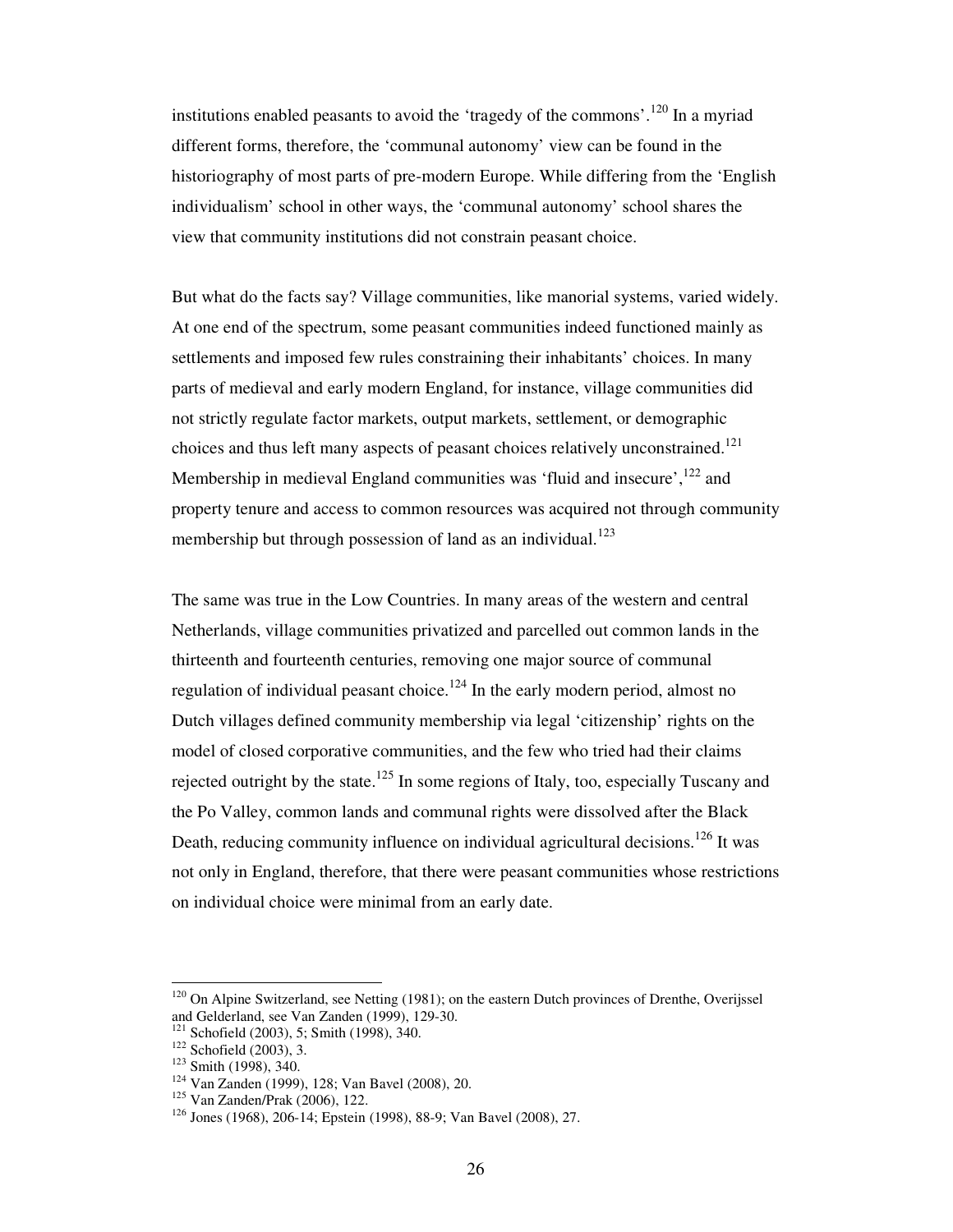On the other hand, this minimalist type of peasant commune was not the pattern everywhere. Even in England and the Low Countries, community institutions did constrain individual choices in some regions and time-periods. In certain English villages before the Black Death, some of the pressures on female villeins to enter into marriage were exercised because village communities 'were anxious to ensure that family holdings were efficiently run and able to meet their obligations'.<sup>127</sup> In the inland Dutch province of Drenthe in the fifteenth century, most rural communities could prevent the sale of any piece of private land to an outsider and some obliged residents to offer foodstuffs for sale first to village members before selling to outsiders.<sup>128</sup> As Bieleman shows, open-field villages in early modern Drenthe prohibited enclosing arable land, mandated common grazing on stubble, and prevented farmers from controlling weeds by ploughing and harrowing immediately after the harvest.<sup>129</sup> These regulations were enforced in practice, giving rise to low rye yield ratios of 1:3, which only rose to 1:5 or 1:6 after community institutions were weakened in the later eighteenth century.<sup>130</sup> Communal property rights also persisted in the Belgian provinces of Luxembourg and Namur well into the eighteenth century, which Dejongh regards as contributing to their low cereal productivity relative to other provinces such as East and West Flanders.<sup>131</sup> Even in England and the Low Countries, therefore, rural communities imposed significant constraints on individual choices in certain regions and time-periods.

In other European societies, communities exercised even more systematic constraints on peasant choices in many more spheres of activity. In many early modern German rural societies, for instance, almost all the rights of adult life were dependent on membership in a community as a citizen or 'sojourner'. Communities strictly controlled admission of new citizens and 'sojourners', and placed numerous obstacles in the way of admitting outsiders – admission fees, documentary requirements, and conditions relating to a wide variety of personal characteristics including freedom from serfdom, confessional affiliation, legitimate birth, number of offspring, wealth and landholding, whether the applicant practised an occupation that was already

<sup>&</sup>lt;sup>127</sup> Hatcher (1981), 13.

<sup>128</sup> Van Zanden (1999), 131-2; Van Bavel (2008), 17.

<sup>129</sup> Bieleman (1985), 111; Van Zanden (1999), 126.

<sup>130</sup> Bieleman (1985), 111, 114; Slicher van Bath (1957), 580; Van Zanden (1999), 136.

<sup>&</sup>lt;sup>131</sup> Dejongh (1999), 18.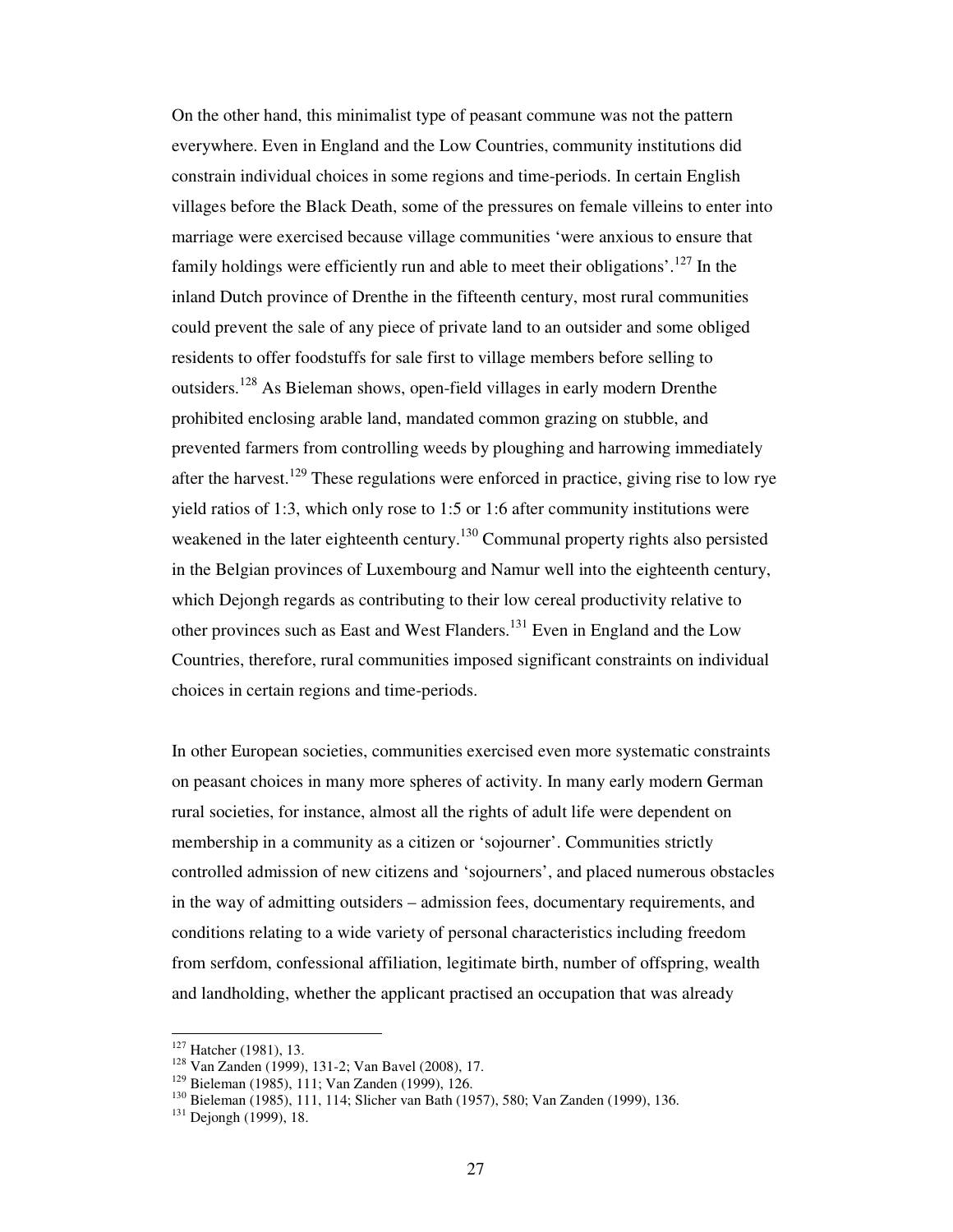'over-filled', and good reputation from one's previous community. These communal regulations were implemented in practice: in 1740 one Württemberg community refused a widow even temporary 'sojourner' rights because 'the village is overfilled';  $^{132}$  in 1765 another refused citizenship to a woman who wanted to marry one of its members 'because the community is already filled up with too many people, and poor ones';<sup>133</sup> and in 1785 a third refused admission to a man desiring to marry the daughter of a local citizen 'because he has the worst possible reputation and has revealed himself to be a poor householder'.<sup>134</sup> In Württemberg and many other central European rural societies, peasant communities not merely constrained demographic decisions and labour markets through restricting admission of new members, but also regulated most decisions taken by existing members, including marriage, residential arrangements, work, leisure, inheritance, and transactions in land, labour, capital, agricultural products and industrial output. Of course, even the strongest village communities did not perfectly define or enforce their rules, any more than any institution does. But as a plethora of detailed micro-studies have shown, in many parts of early modern central Europe, rural communities possessed extremely effective mechanisms for monitoring individual choices and enforcing restrictions on them.<sup>135</sup> And yet the same micro-studies richly document that peasants in these societies also exercised individual choices. Counter to the 'English individualism' approach, peasant choice and communal constraints co-existed – even in England. Pre-modern rural societies cannot be understood by focusing on the one while neglecting the other.

But nor do the facts support the 'communal autonomy' view. It could certainly be argued that managing challenging ecosystems and organizing political resistance were ways in which community institutions facilitated or even expressed peasant choices. But it must be recognized that the choices which communities expressed differed fundamentally from those discussed in the first part of this lecture. For one thing, these were the choices not of individuals but of groups – either the entire collectivity of local residents or, more often, of its most powerful subsets. Furthermore, even

<sup>132</sup> HSAS A573 Bü 7133, petition of 7 May 1740, fol. 1r.

<sup>&</sup>lt;sup>133</sup> HSAS A573 Bü 43, 13 Sep. 1765, fol. 60r.

<sup>&</sup>lt;sup>134</sup> HSAS A573 Bü 6948, petition of 17 May 1785.

<sup>&</sup>lt;sup>135</sup> For examples, see Holzem (2003); Prass (1997); Ulbrich (1999); Volckart (2004); Ogilvie (1997), ch. 3; Sabean (1990); Robisheaux (1989); Bierbrauer (1991); and many of the essays in Holenstein/Ullmann (2004).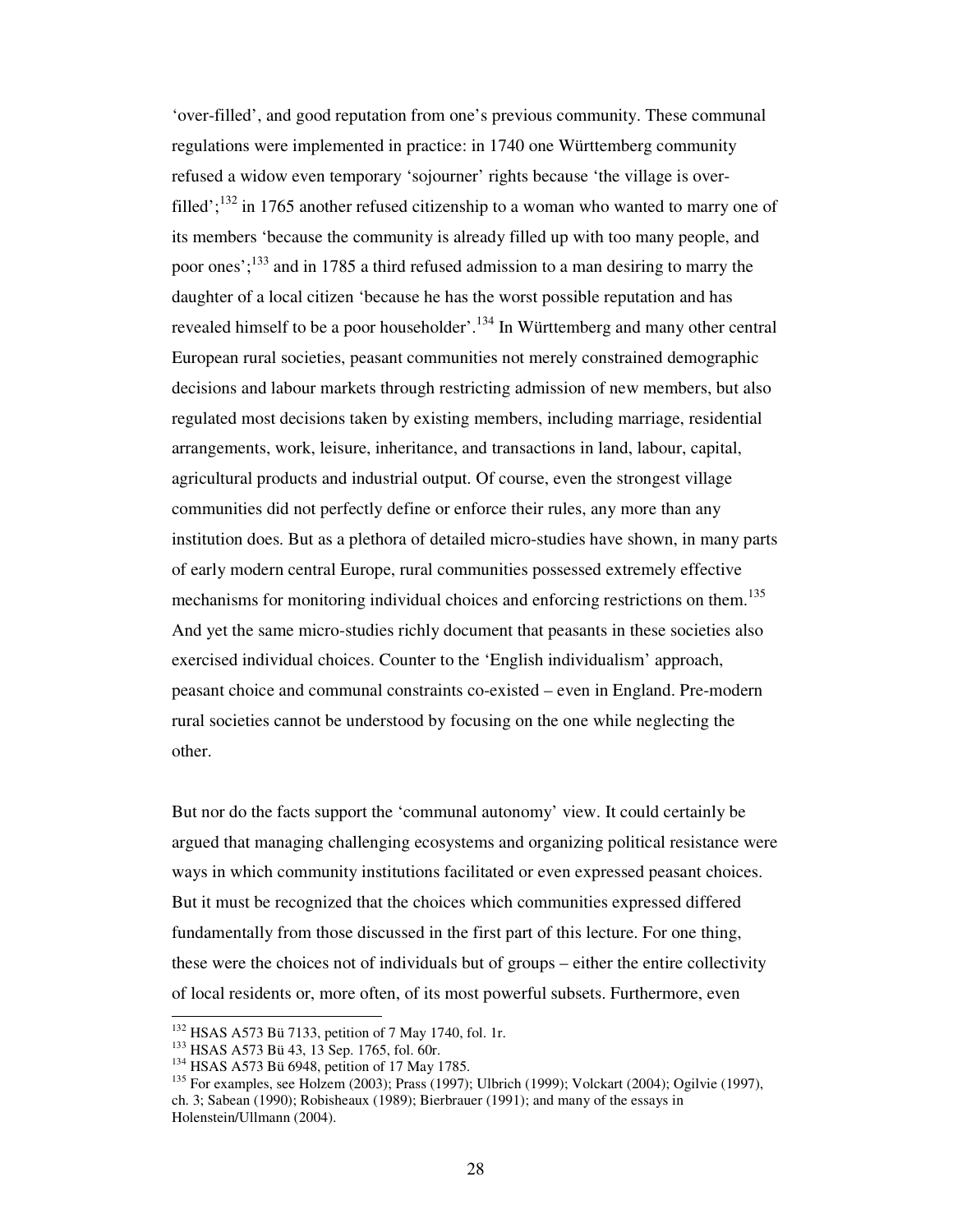where a community expressed the choices of the entire collectivity of its inhabitants, in order to manage resources or organize resistance it typically had to constrain the choices of individuals.

To manage common resources, communities typically imposed ceilings on grazing, limited wood-collection, forbade commercial as opposed to domestic use of resources, and refused resource access – or even settlement rights – to particular individuals and groups.<sup>136</sup> Nor did communities always do this in an egalitarian spirit, in which they distributed common costs and common benefits equally to all individuals in the community. It was more typical for communities to regulate common resources in the interests of a powerful oligarchy, often at the expense of marginal people such as cottagers, female household-heads, or new settlers.<sup>137</sup> Thus one cannot regard community institutions that managed environmental resources as merely enabling peasants to express their choices: typically, they expressed some peasants' choices better than others. $138$ 

Likewise, even though the village community did sometimes organize resistance against landlords, the state, or the church, this does not justify a rosy view that it expressed the choices of all of its members. There is a widely held assumption – especially in studies of central and eastern European serfdom – that greater powers for village communities meant more and better choices for rural people. But deeper empirical exploration casts doubt on any easy equation of powerful communities with opportunities or well-being for all their members. Peasant communes were not egalitarian and harmonious spheres within which each villager had an equal chance of securing a fair hearing from well-meaning neighbours. Rather, they were highly stratified and riven by conflict.<sup>139</sup> Communal officials were recruited

<sup>&</sup>lt;sup>136</sup> On these constraints in the eastern provinces of the Netherlands in the medieval and early modern period, see Van Zanden (1999), 130-1, 134-5.

 $137$  On the differing access rights of full peasants and cottagers in the eastern provinces of the Netherlands in the medieval and early modern periods, see Van Zanden (1999), 130-1, 135; Bieleman (1987).

<sup>&</sup>lt;sup>138</sup> This point is made for medieval English communities by Smith (1984), 174.

<sup>&</sup>lt;sup>139</sup> On stratification inside village communities in medieval England, see Campbell (2005), 54-6, 62. On the eastern Dutch provinces of Drenthe, Overijssel, and Gelderland in the medieval and early modern periods, see Van Zanden (1999), 129. On early modern Bohemia, see Ogilvie (2005), 113. On eighteenth- and nineteenth-century Russia, see Dennison/Ogilvie (2007), 526-7.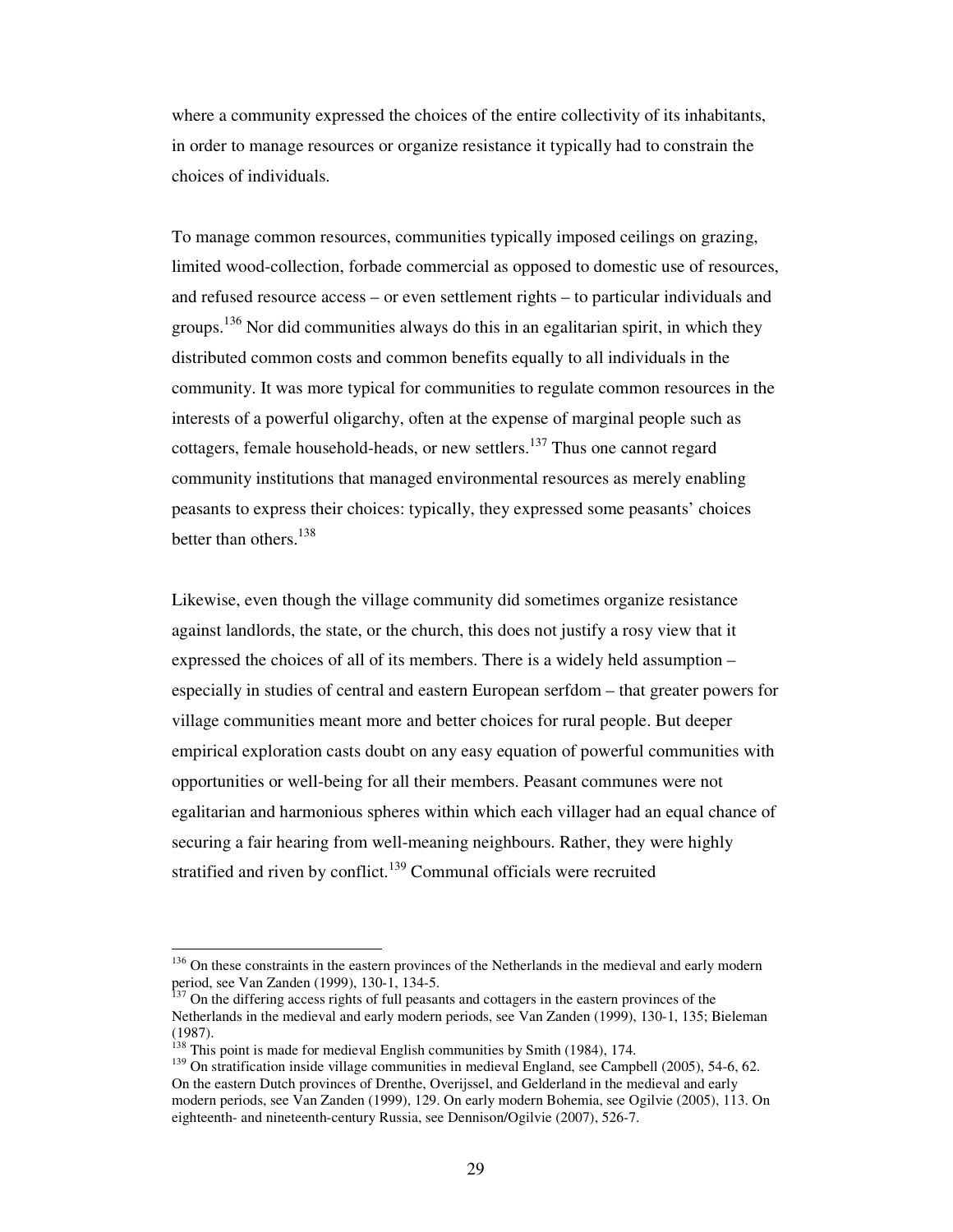disproportionately from the top stratum of rich peasant holders.<sup>140</sup> This oligarchy ran the commune in its own interests, and although its members and their relatives undoubtedly often benefited from powerful community institutions, this was not necessarily the case for women, the unmarried, the land-poor or landless strata, or other marginal groups. Many village communities implemented the choices of their most powerful members by limiting those of the least powerful – big farmers over labourers, men over women, middle-aged over young, insiders over migrants.<sup>141</sup> Conversely, for weaker villagers, manorial and princely courts, however biased their judgements, could provide a welcome alternative to village courts whose judgements favoured the village oligarchy and their cronies. As a result, in many serf societies we observe weaker villagers – the lower social strata of smallholders and cottagers, women, migrants, ethnic minorities, and even substantial peasants who incurred the enmity of the village officers – appealing to manorial or state authorities against the oligarchy within their own communities. Conversely, the oligarchy also sought to manipulate the voice of the village to obtain manorial or princely support to help them control labourers, servants, or the less respectable within their own communities.<sup>142</sup> Community officers complained vociferously when villagers appealed to the manor or to state courts against the officers' decisions, or against the rough justice meted out inside the community. In 1650, for instance, a poor cottager in the Bohemian village of Mildenau was beaten up by a village officer who admitted that he 'had given him a few blows, but it was not necessary that on this account he inform and run to the count's court, because this matter could well have been agreed out there in the village court'.<sup>143</sup> As such findings illustrate, the collective action undertaken by strong rural communities must be analysed critically. It did not always – or even typically – express the choices of women, youths, landless labourers, land-poor strata, or nonmembers of the oligarchy. It cannot be automatically equated with the choices or

<sup>&</sup>lt;sup>140</sup> On medieval England, see Smith (1984), 159, 173-5; Campbell (2005), 46. On early modern Bohemia, see Ogilvie (2005), 97, 113. On eighteenth- and nineteenth-century Russia, see Dennison/Ogilvie (2007), 527-8.

<sup>&</sup>lt;sup>141</sup> Ogilvie (2005), 113; Dennison/Ogilvie (2007). On the implications of social stratification for East-Elbian communes, see Melton (1988), 345-7; Blaschke (1991)134-6, 141; and Rudert (1995), 197, 200- 3, 212.

 $142$  Smith (1984), 175-7.

<sup>143</sup> SOAD HS, Kart. 79, Amtsprotokolle 1649-55, fol. 95v, 31.5.1650: 'ein Wenig schläge geben, es wehre aber nicht Vonnöthen gewehsen, dz er derthalben, dz Gräf.: Ambt behölliget, Vndt vberloffen, Weilln dise händel woll in den gerichten daraus hette Vertragen Khönnen Werden'.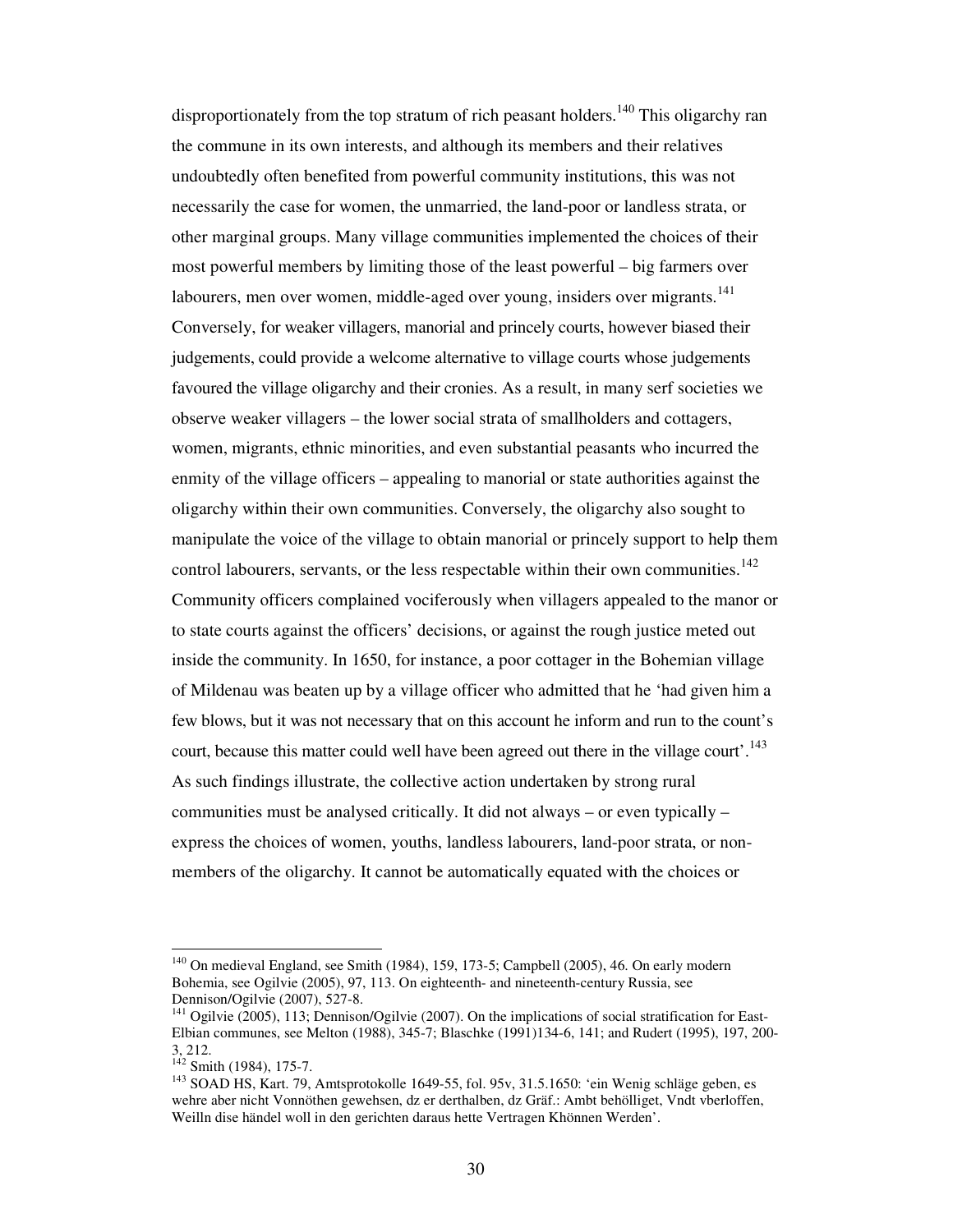well-being of all members of the village, let alone all members of the rural society more widely.

In some serf societies, indeed, recent research suggests that in normal times – i.e., except during peasant revolts – communal institutions often operated in ways that supported the manorial administration. In Bohemian and Russian serf communes, for instance, the village oligarchy were usually willing to become the local arm of the manor in return for manorial support in coercing less powerful members of the community. Communal officers and courts collaborated with manorial migration controls, for instance, by reporting acts of illegal emigration and even the unexplained absence of any of their own members, by asking the manor to help them eject undesirables, and by recommending conditions to impose for the grant of migration permits.<sup>144</sup> Serf communes in Bohemia and Russia can also be observed collaborating with manorial marriage controls by reporting village members' marriage intentions if village officers thought these might displease the overlord, preventing clandestine marriages, putting pressure on widows to remarry, threatening families unless their spinster daughters married, and deciding whether local women should be allowed to marry outside the village.<sup>145</sup> Russian and Bohemian communes also often collaborated with the manorial authorities in reporting land transfers for manorial ratification, deciding whether villagers should be permitted to sell land to outsiders, deciding whether widows would be allowed to keep their land or be ejected from their farms, determining whether male serfs would be allocated productive or poor plots, and deciding which village members would have access or usufruct rights to meadows, woods, and common lands.<sup>146</sup>

Empirical micro-studies of different European rural societies, therefore, suggest that community institutions can be regarded neither as merely expressing peasant choices nor as being irrelevant to them. Although peasants made many individual choices in which their communities did not intervene, this did not mean that their communities could not intervene in various realms of peasant choice, especially when the interests of powerful community members were at stake. To differing degrees in different

<sup>&</sup>lt;sup>144</sup> Ogilvie (2005), 97; Dennison/Ogilvie (2007), 522-3, 525-6, 535-8.

<sup>145</sup> Ogilvie (2005), 103; Ogilvie/Edwards (2000); Dennison/Ogilvie (2007), 534, 536-8.

<sup>146</sup> Ogilvie (2005), 104-07; Dennison/Ogilvie (2007), 529-34.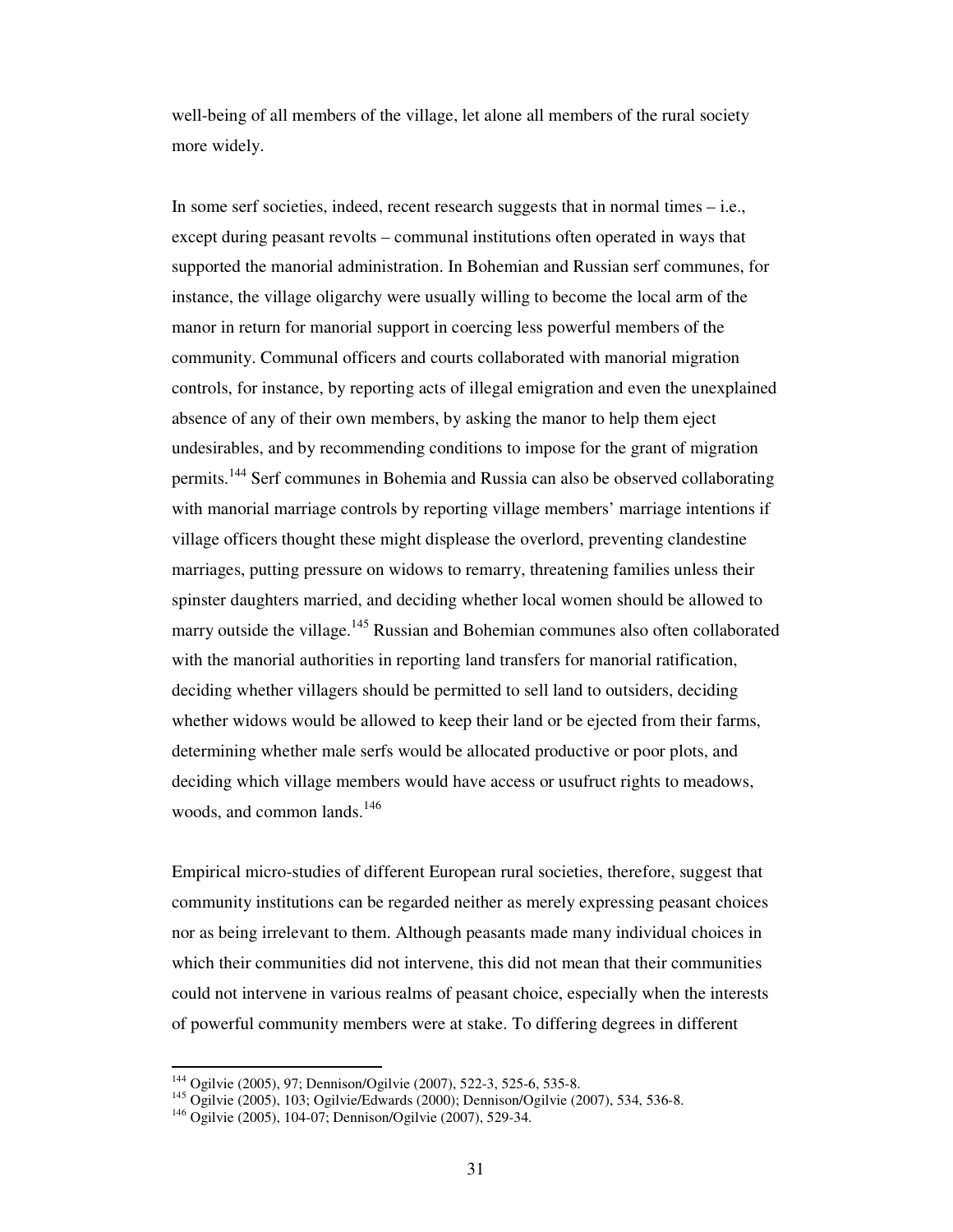societies, rural people circumvented community regulations, but in doing so they faced costs and risks that deterred the marginal individual from violating those regulations, and they consumed resources in evasive action. Even where communities enabled peasants to express or defend their choices against external challenges, they often did so only for a subset of village members. Communal institutions meant different things to different members of the community, and control over village offices and a voice in communal decision-making was not enjoyed by all. We must therefore recognize both that peasants made choices, and that these choices could be blocked, made more costly, amplified, or channelled into new pathways by the institutional rules and customs of the communities in which they lived. Neither dismissing the community as irrelevant nor viewing it optimistically as a vehicle of peasant interests does justice to its complex influences. Only by getting behind the facade of the peasant community as an abstract concept and analysing its empirical operation in the local context can we understand precisely how community institutions affected peasant choice at different times and in different places.

### 3.3. Legal Systems

The discovery of peasant agency has also sometimes been taken to imply that legal systems did not constrain peasant choices. This view takes two main forms, each with a plethora of variants. In its first form, the claim is that legal institutions were irrelevant to peasant action in all pre-modern societies, without distinction. Thus Greg Clark has recently argued that legal institutions cannot have significantly affected economic choices in either the rural or the urban sector, since the effectiveness with which those institutions guaranteed property rights and contract enforcement did not change in England between 1300 and 1800, even while agricultural growth and factory industrialization occurred. This is true in all developing economies, he claims –institutions simply efficiently reflect the decisions of people in an economy, maximizing its potential output, and do not exert any independent effect on how that society works or the choices its members make.  $147$  A different example of this view is Jürgen Schlumbohm's argument that rural societies were largely unaffected by legal institutions because the pre-modern legal system consisted primarily of 'laws that

<sup>&</sup>lt;sup>147</sup> Clark (2007), 147, 173, 212-23.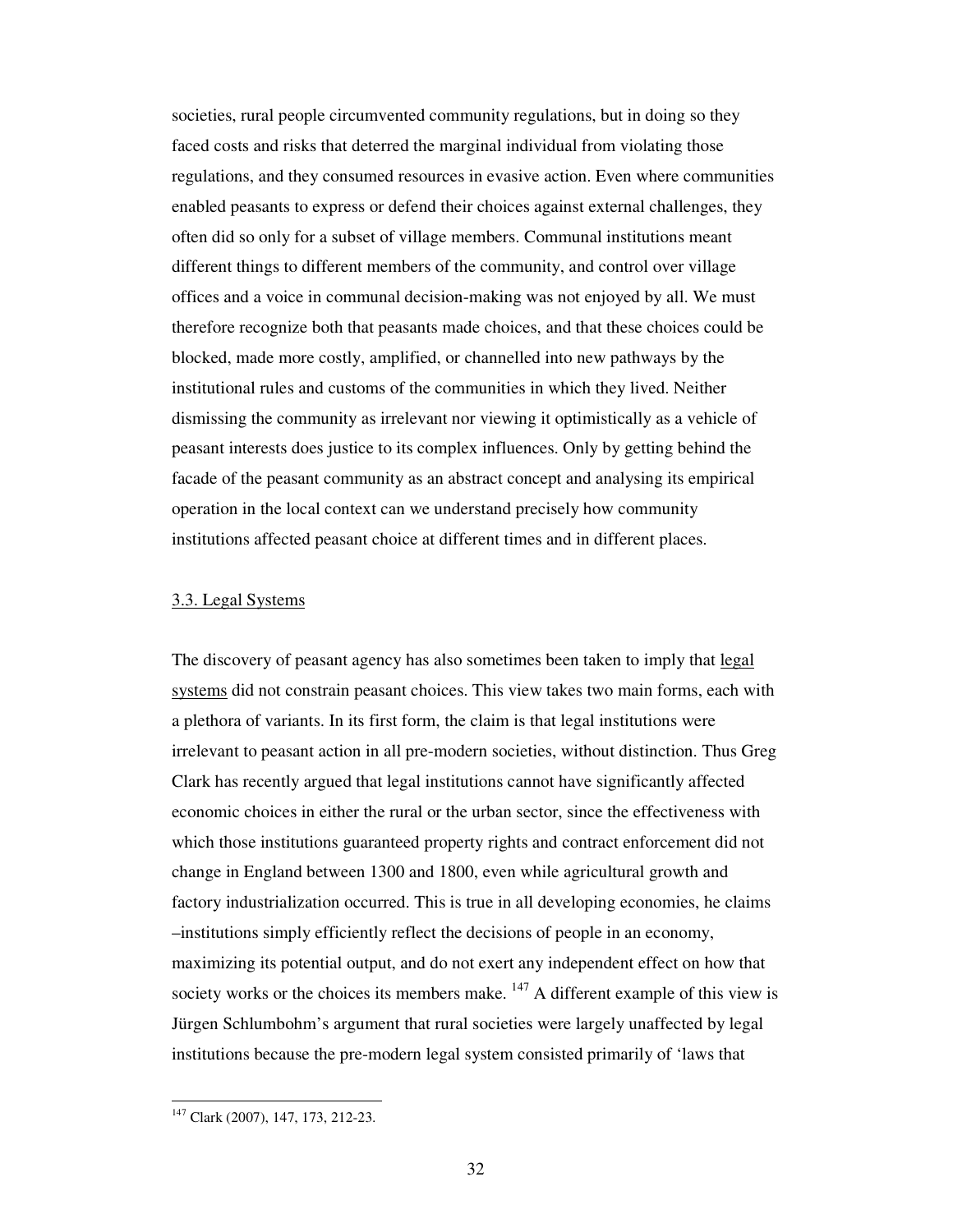were not enforced'. Schlumbohm claims that pre-modern European states did not enforce most of their laws, ordinary people did not comply with them, and hence the legal system did not affect people's choices. Instead, Schlumbohm argues, we should adopt Michel Foucault's view that medieval and early modern legal systems were not functional, but rather served a purely symbolic purpose – the assertion of sovereignty by a 'theatre state'.<sup>148</sup>

In its second main form, the claim is that legal institutions were irrelevant to peasant action only in some European societies, but did significantly constrain peasant choices in others. Alan Macfarlane, for instance, regards the English legal system as a nonobstructive and facilitative instrument for rural individuals to achieve their aims, and one that did not change significantly in that respect after about 1350. However, he contrasts English law with the more restrictive legal systems prevalent in continental European societies, where he argues that legal restrictions did constrain peasant choices.<sup>149</sup> Bas van Bavel has recently advanced very similar claims for the medieval Low Countries, where in his view the legal system provided much greater protection for peasant choices than in England.<sup>150</sup> Similar ideas have been taken up in the last decade or so by a group of economists who explain differential economic development in terms of what they call 'legal origins', according to which the 'common law' of the English-speaking legal world was non-obstructive and facilitative towards individual choices, whereas the 'civil law' tradition of the continental European economies and their colonies imposed significant constraints on individual action.<sup>151</sup>

Concerning both sets of claims – that legal systems did not constrain peasant choice anywhere, and that they constrained it only in certain societies – the empirical findings suggest a more differentiated view. Micro-studies suggest that even in England, the legal system was not fully facilitative towards peasant choices. In some regions of medieval England, as a diversity of scholars have discussed in detail, the public legal system did provide reasonably good property rights and contract

<sup>148</sup> Schlumbohm (1997), 649-50, 660-1; referring to Foucault (1975).

<sup>149</sup> Macfarlane (1978 - book); Macfarlane (1978 – T&S), 257-8, 261-2, 265, 273; Macfarlane (1984); Macfarlane (1987), esp. 191-222.

<sup>150</sup> Van Bavel (2008), esp. 20.

<sup>&</sup>lt;sup>151</sup> Glaeser/Shleifer (2002); La Porta/Lopez de Silanes/Shleifer (2008), esp. 305-06, 312.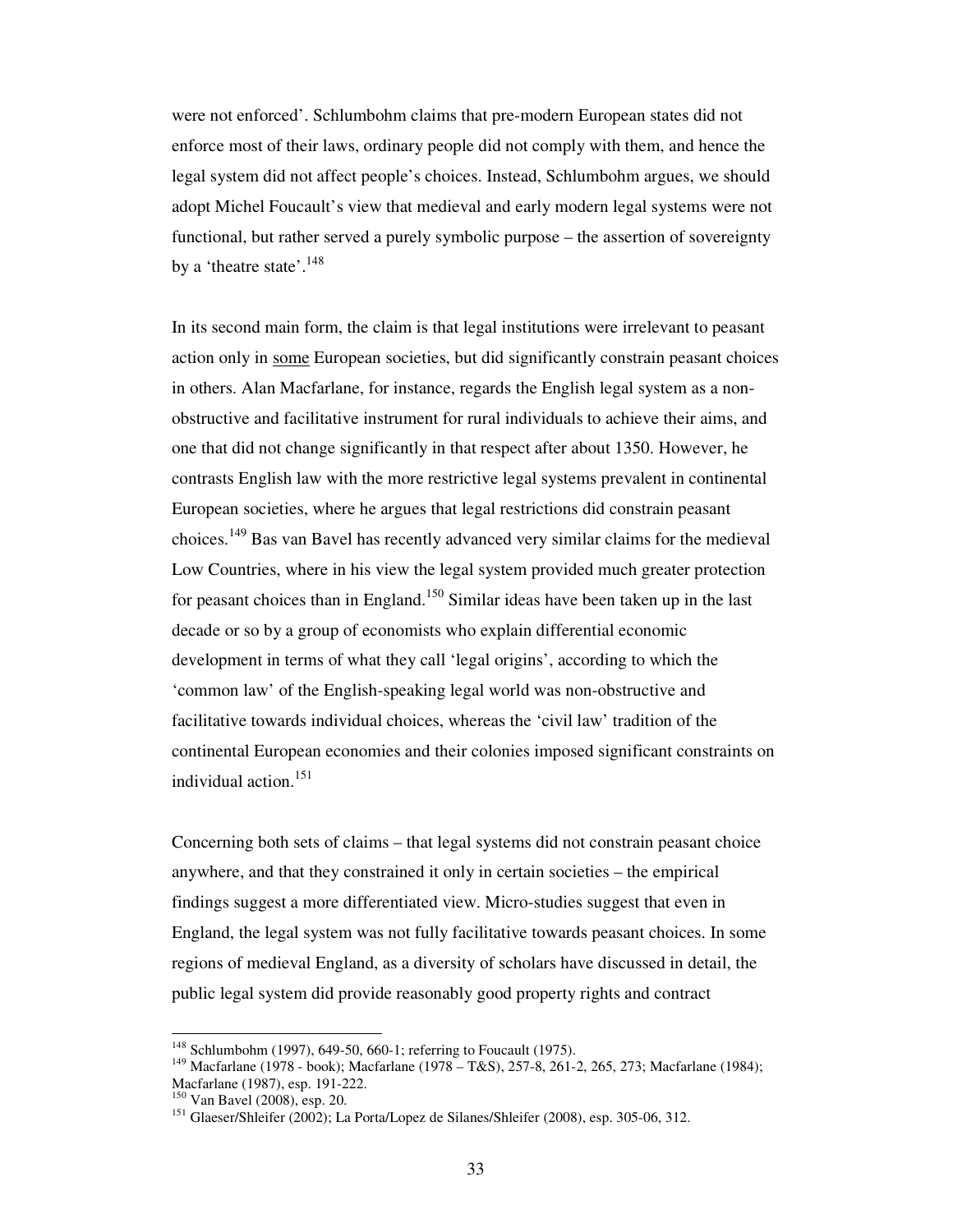enforcement to rural people, who were not restricted to their own lords' manorial courts but were able and willing to resort to public courts operated by other lords, by the church, and by the crown.<sup>152</sup> These findings cast a certain amount of doubt on Van Bavel's claim that legal protection of peasant property rights was weaker in medieval England than in the Low Countries because of 'the stronger power of lords and the weaker position of public authorities'.<sup>153</sup> But counter to Greg Clark's portrayal, the medieval English legal system did constrain the resource-allocation decisions of rural people. To give just one example among many, customary law on some English manors permitted joint tenure and out-of-court land transfers from the fourteenth century onwards; on other manors these practices, which facilitated individual peasant choices, became legally permissible only in the fifteenth or sixteenth century.<sup>154</sup> Further changes, for instance to legal forms of leasing, only occurred during the sixteenth or seventeenth century.<sup>155</sup>

For the Low Countries, too, micro-studies cast doubt on the idea that the legal system was fully non-obstructive and facilitative towards peasant choices. For one thing, there was very considerable regional variation across the Netherlands, with much weaker legal protection for peasant property rights in interior Dutch provinces such as Drenthe than in western provinces such as Holland.<sup>156</sup> For another, between the fifteenth and seventeenth centuries, the Dutch state introduced compulsory registration of land transactions in public law-courts, prohibiting use of private charters as in England or notarial recording as in France.<sup>157</sup> Such public legal registration contributed to market transparency, according to Van Bavel; but it also limited peasants' choice by exposing them more fully to state regulations and, above all, fiscal exactions. The Dutch legal system thus did not merely facilitate peasants' choices but constrained them, in different ways and to differing extents at different periods.

Outside England and the Low Countries, the 'facilitative' – or potentially facilitative – components of the legal system, in enabling individuals to guarantee property rights

 $152$  As emphasized for instance in Campbell (2005), 6-7; Briggs (2006); Dyer (2007), 75, 78.

<sup>153</sup> Van Bavel (2008), 20.

<sup>154</sup> Whittle (1998), 34; Bonfield/Poos (1988).

<sup>155</sup> Overton (1996); Allen (1999); Van Bavel (2008), 31-3; Bowden (1967), 685-6.

<sup>156</sup> Van Bavel (2008), 23.

<sup>157</sup> Van Bavel (2008), 23-4.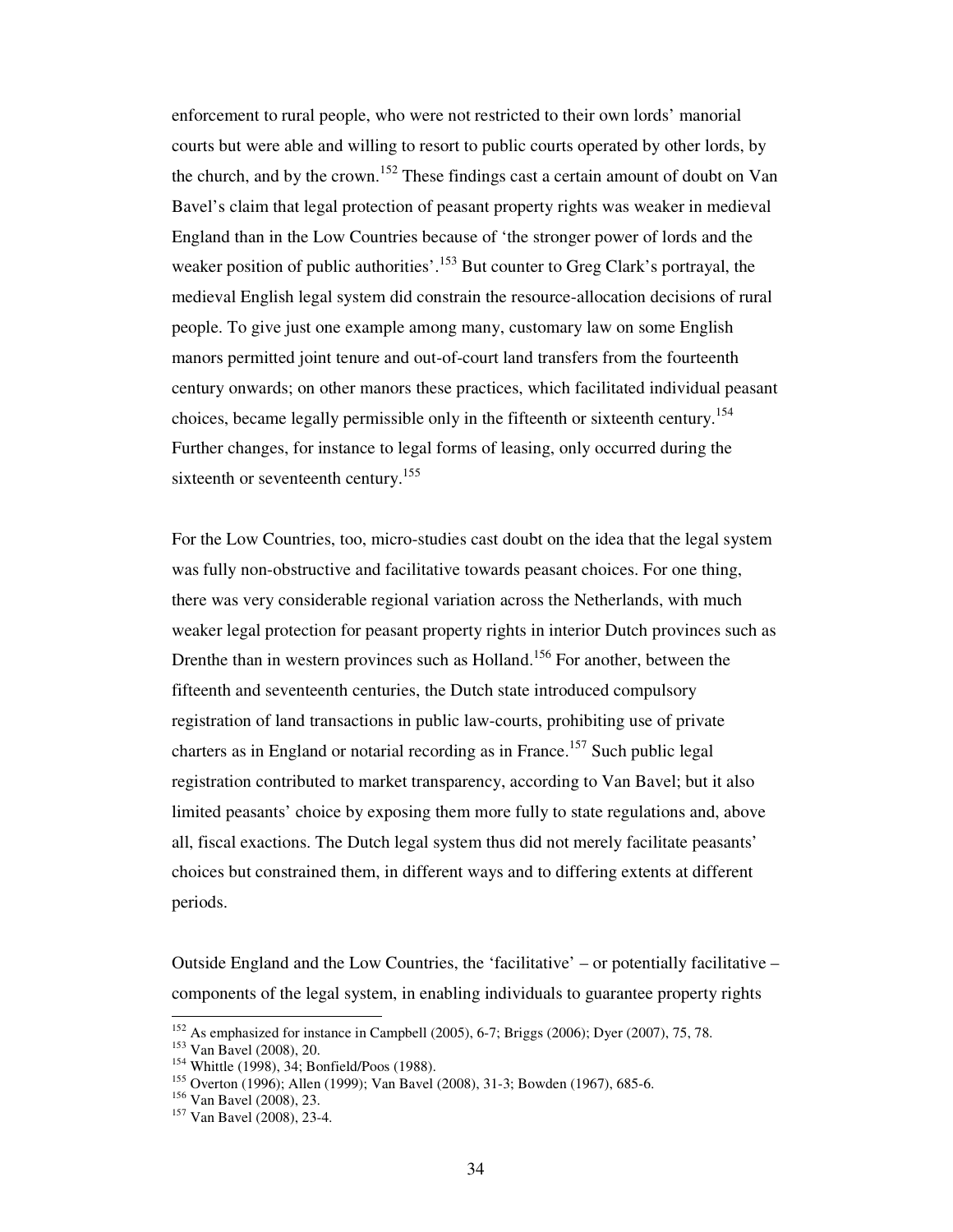and enforce contracts, certainly affected peasant choices. Where the countryside was subject to a city-state, as in many parts of northern Italy, the urban legal system can be observed constraining peasants' options. To give just one example, in the countryside around Florence and Siena from the fourteenth century onwards, peasant choices were visibly constrained by urban courts extending their jurisdiction over the countryside and deciding legal cases in favour of urban elites, thereby reducing security of peasant property rights.<sup>158</sup> Where the countryside was subject to a territorial state, the princely legal system can be observed constraining peasants' choices. One vivid example is provided by the German principality of Hohenlohe, which became a rare island of impartible property rights in otherwise predominantly partible southwest Germany. This is because in the 1560s the rulers of Hohenlohe made impartibility a component of the national law-code for fiscal reasons, thereby restricting peasants' ability to divide their holdings among heirs or sell off individual fields to manage economic fluctuations or finance micro-investments.<sup>159</sup> Similar examples of the ways in which even the 'facilitative' aspects of the legal system could circumscribe peasants' choices can be replicated for most medieval and early modern European societies.

What about Schlumbohm's claim that the prescriptive components of pre-modern European legal systems did not constrain peasant choice because they consisted of laws that were not enforced? Schlumbohm's sole evidentiary support for the claim that early modern laws were not enforced is that states often reiterated the same law repeatedly and that it is possible to observe people violating such laws. Early modern European states certainly could not and did not enforce all their laws perfectly 100 per cent of the time. But did this mean they never enforced any of their laws even partially?

In theory, does the fact that we observe pre-modern people violating the law mean that the legal system did not constrain their choices? Not in the least. So long as the probability of being detected in a punishable offence was non-zero, this imposed a non-zero expected cost on someone who was trying to decide whether to make that choice. A good way of thinking about this is to take one of the 'prescriptive' laws on which Schlumbohm focuses – a sumptuary ordinance, for instance. Sumptuary

<sup>158</sup> Osheim (1989).

<sup>159</sup> Brakensiek (2004), 224-5.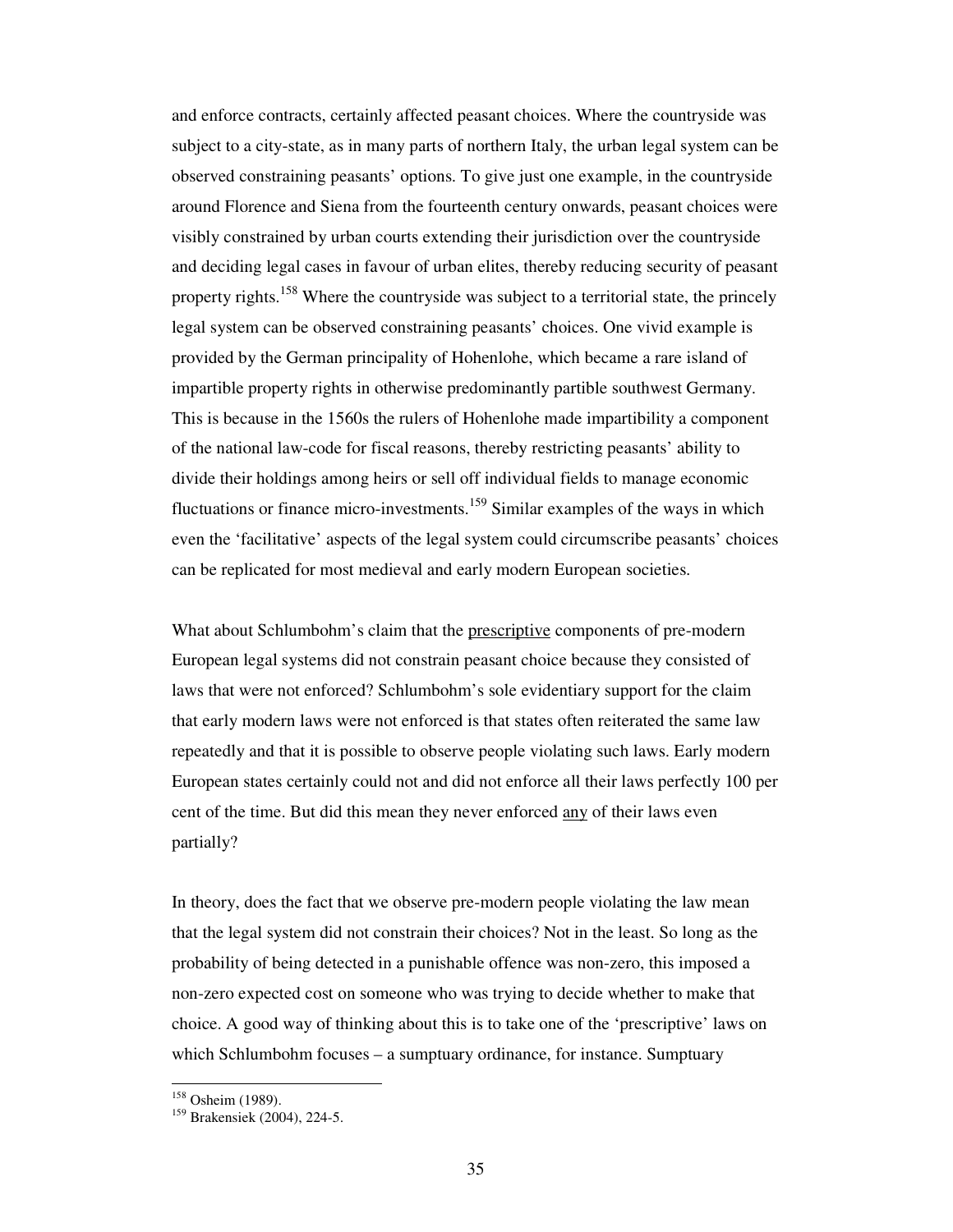ordinances forbade ordinary people from wearing costly clothing, holding lavish weddings, or engaging in other forms of luxurious consumption, and laid down penalties for violations. Unless the probability of being detected in a violation was nil, an individual thinking about choosing to buy a silk neckerchief, for instance, faced a non-zero expected cost of making that choice, over and above the cost of the neckerchief itself. This did not necessarily always prevent him – or her, usually – from making that consumption decision, but by increasing the cost of the choice, it deterred the marginal consumer. Moreover, the actions she took in order to avoid detection and punishment itself consumed resources and exercised an additional effect on the set of choices open to her.

Empirically, too, it is over-optimistic to assume that the prescriptive laws promulgated by early modern legal systems never limited peasant choices. Schlumbohm dismisses the idea that sumptuary regulations, for instance, were ever enforced. It is certainly true that there were European societies that either ceased to enforce sumptuary regulations very early on (like England after 1604) or never promulgated any (like the Dutch Republic after its establishment in the  $1560s$ ).<sup>160</sup> But in Germany, Austria, Switzerland, Scandinavia, Spain, Italy, and even France, sumptuary regulations survived long past 1600, were supported by many non-state institutions, and were enforced in practice, albeit selectively according to the interests of the social groups that endorsed them.<sup>161</sup> Indeed, it was precisely their frequent support by local elites that ensured that sumptuary regulations were enforced: the better sort wanted to demarcate their social status vis-à-vis the lower strata, men wanted to control women's behaviour, employers wanted to discipline servants and labourers, local guild masters wanted to protect their own markets against competition from exotic imports, and governments wanted to make ordinary people spend less on themselves so they could pay more in taxes.

Quantitative micro-studies show sumptuary laws sometimes being enforced quite systematically. For one rural Württemberg locality of only about 300 households, for instance, an early eighteenth-century register lists 110 individuals (91 per cent of them

<sup>160</sup> Hooper (1915), 448-9; Hunt (1996), 34, 40; Ross (2006), 385-6.

<sup>161</sup> Belfanti and Giusberti (2000), 359-61; Bulst (1993), esp. 32-8; Fairchilds (2000), esp. 420-1; Freudenberger (1963), 37, 40, 43, 46, 48; Hunt (1996), 17-41; Moyer (1996), esp. 231-6, 244-336; Roche (2000), 203-04, 279.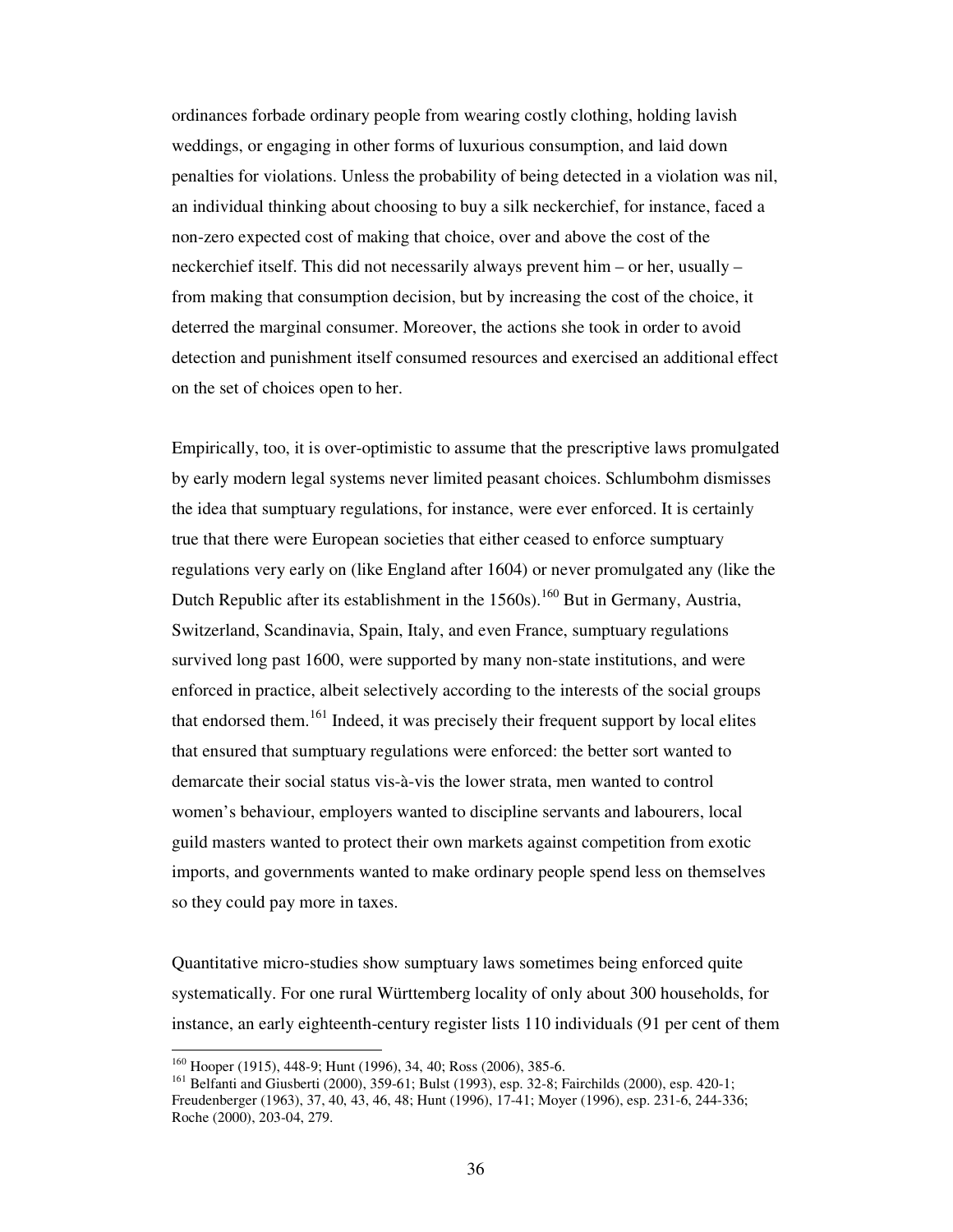female) fined during a period of 12 months for wearing 218 forbidden garments, most of them small items of silk or calico. Fines varied from the equivalent of a day's earnings for an adult male weaver to two weeks' wages for a local maidservant. A fine of this magnitude for wearing a forbidden garment did not make it impossible to participate in a Consumer Revolution, but it made it more costly and cannot fail to have deterred the marginal consumer, especially among women and the less well-off. Furthermore, the enforcement of sumptuary controls evoked enormous resentment and enduring conflicts – in one case, a nine-year-long feud between two rural families – providing additional evidence that even those who could afford to violate them perceived them as a real constraint.<sup>162</sup> Inventory studies of rural Württemberg certainly find that clothing regulations were largely complied with until the abandonment of sumptuary legislation in the final decades of the eighteenth century; in turn, this may have contributed to the late onset of the Consumer Revolution in the rural societies of central Europe.<sup>163</sup>

Another aspect of the early modern legal system that Schlumbohm dismisses consisted of laws regulating geographical mobility. Certainly not all the brutal vagrancy laws of pre-modern rural societies were always enforced, but the fact that they could be enforced and the severity of the sanctions that were sometimes imposed set a high expected cost on violations which inevitably entered into the calculations of rural people in making their choices.<sup>164</sup> The 17 female gypsies hanged after a summary trial in eighteenth-century Franconia for no crime other than their itinerant way of life would have been surprised, had they enjoyed the privilege of reading Schlumbohm or Foucault, that the migration ordinances of this German legal system were 'laws that were not enforced' and merely served symbolic purposes in the assertion of sovereignty by a 'theatre state'.<sup>165</sup>

A final aspect of the legal system that constrained peasant choices were marriage laws. As Josef Ehmer has shown, many parts of Germany, Austria and Switzerland imposed increasingly stringent legal restrictions on permission to marry in the course

 $162$  So widespread is the evidence that consumption laws were enforced that even Schlumbohm is compelled to acknowledge (in a footnote) that 'admittedly there absolutely is evidence of cases in which violations of clothes ordinances were punished'; see Schlumbohm (1997), 653 n. 23.

Medick (1996), 384-7, 398-406, 414, 427; Holzem (2003).

<sup>164</sup> Schubert (1983), 249-50, 295, 323.

<sup>165</sup> Schlumbohm (1997), 660-1.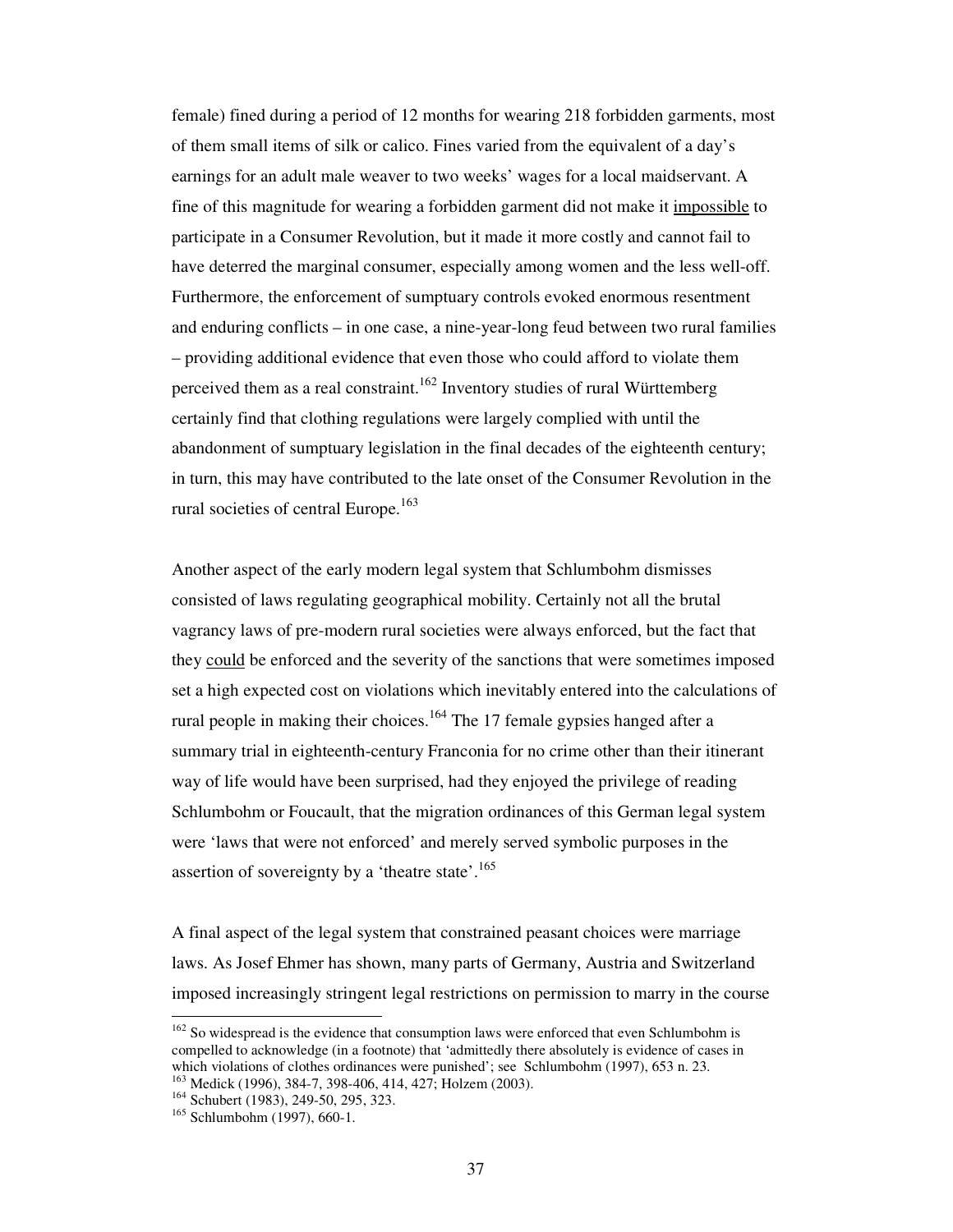of the early modern period, culminating in the notorious system of 'politische Ehekonsens' (political consent to marriage) after 1800. Micro-studies in a variety of central European territories show these laws being enforced – not perfectly, but enough to affect the choices not just of the 6 per cent of individuals observed being denied permits in one well-known study, but of a wider penumbra of people who knew they would be refused a permit and hence did not even apply.<sup>166</sup> Jerg Rauschenberger of the isolated hamlet of Monhardt in the Württemberg Black Forest, who was refused permission to marry a young woman from the nearest village in 1743 on the grounds that 'the latest instructions from the district authorities relating to the many princely decrees and to the princely marriage ordinance totally prohibit recognition of such marriages any longer, and on both sides there is nothing but pure poverty present', would have been surprised to learn that early modern German marriage legislation consisted of 'laws that were not enforced' and was merely a symbolic component of a 'theatre state'.<sup>167</sup>

A major reason central European marriage laws were enforced, as Ehmer shows, is that they served the interests of local elites concerned to prevent the proliferation of poor householders, to keep welfare payments low, and to maintain a cheap workforce of unmarried labourers and servants. Between c. 1700 and c. 1870, marriage ages and celibacy rates increased across vast swathes of German-speaking central Europe, rising more in those territories where the marriage laws were stricter. These restrictions on access to marriage by 'economically and morally weak persons' not only limited the choices of ordinary people such as Jerg Rauschenberger, but had wider socio-economic consequences – epidemic male emigration, plummeting sex ratios, rocketing illegitimacy, and sky-high infant mortality. The central European marriage regulations illustrate vividly how even laws that are not perfectly enforced can affect individual choices and have far-reaching consequences for entire societies.

Local studies of ordinary behaviour – selling a field, buying a silk scarf, moving to a different village, or getting married – suggest strongly that legal systems, like manorial systems and village communities, circumscribed peasant decision-making, facilitating some choices and constraining others. Admittedly, legal provisions

<sup>166</sup> On this, see, e.g., Matz (1980), 233.

<sup>&</sup>lt;sup>167</sup> PAE KKP Vol. IV, fol. 10v, 26, 4, 1743.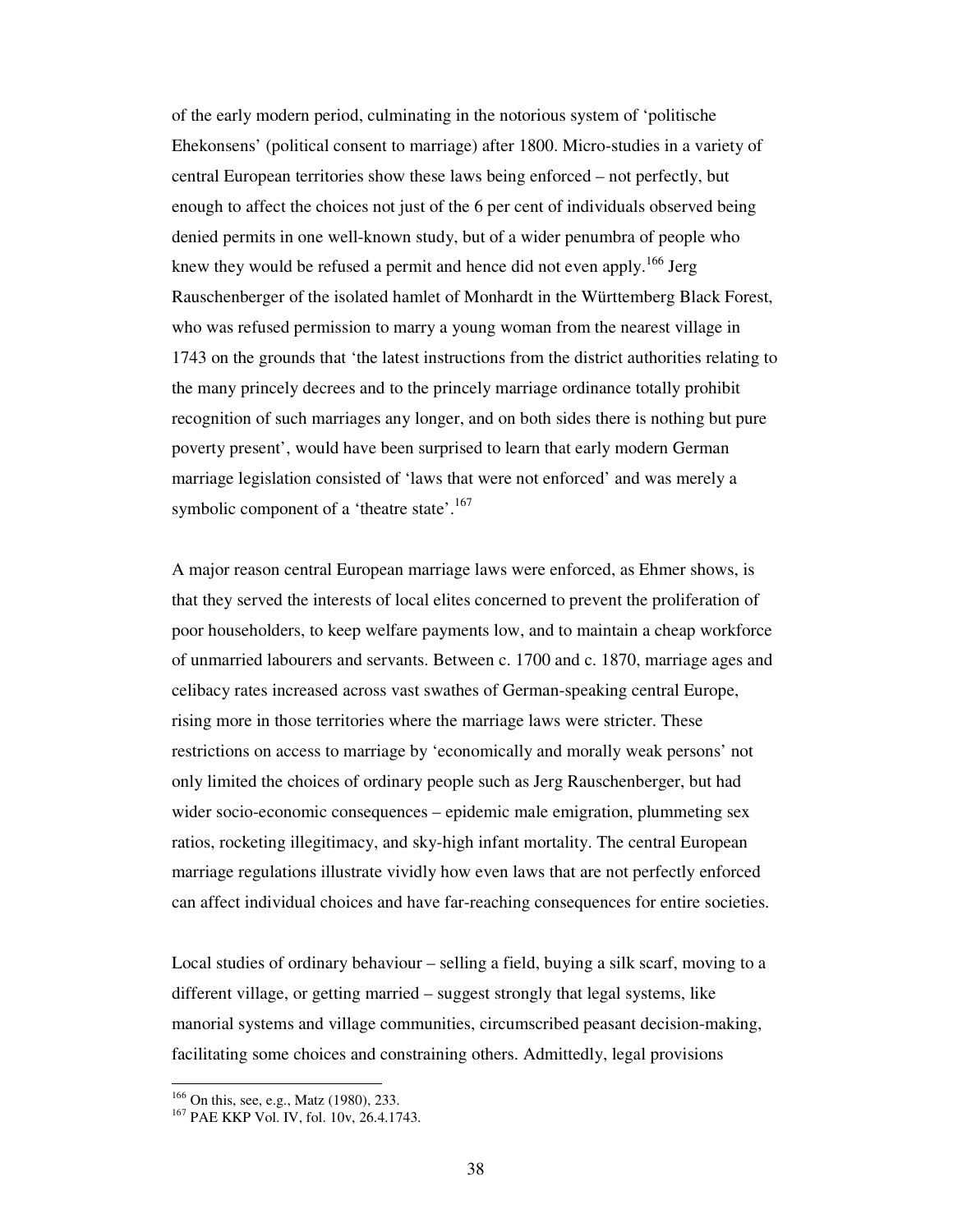facilitated and constrained peasant choices in different ways in different European rural societies and time-periods. But even in those societies, such as England, which have been characterized as having legal systems that were most non-obstructive and facilitative towards peasant choice, the law did affect people's options. In many other pre-modern European societies, the legal system reached much further into the private choices of individuals, regulating consumption, migration, marriage, and many other spheres of action. Although laws were never enforced perfectly, they did not need to be. Legal prescriptions equipped conflicting parties – individual peasants, village oligarchies, landlords, and princes – with arguments enabling them to claim legitimacy for their attempts to impose legal coercion on others. Even when people circumvented the law, the law nonetheless affected their behaviour – through the actions they took to avoid it and the costs and risks they faced in acting illicitly. Even partial enforcement of laws governing property, migration, consumption, or marriage were capable of exercising long-term influences on peasant choices and, through them, on wider economic and demographic developments.

### 4. Conclusion

Where does this leave us in thinking about choices and constraints in rural societies? In recent decades, as we have seen, an important strand of scholarship has illuminated the broad scope for personal choice available to pre-modern peasants. At the same time, a separate strand of scholarship has cast light on the strength, variety and complexity of the structural limitations on peasant choices. Yet these two strands of scholarship have often been conducted in apparent obliviousness of each other. If we bring these two strands together, in the spirit of Richard Smith, what implications does that hold for how we think about agrarian societies more widely?

First, bringing them together casts doubt on the usefulness of 'peasant culture' or 'the choiceless peasant' as an explanation for economic stagnation in rural societies. Many social scientists have ascribed development failures in rural economies, both in the modern Third World and in pre-industrial central and eastern Europe, to distinctive concepts and preferences among peasants, which prevent them from making choices in any meaningful sense of the term. Among economists, the assumption that peasants did not make choices – that they would not respond positively to development

39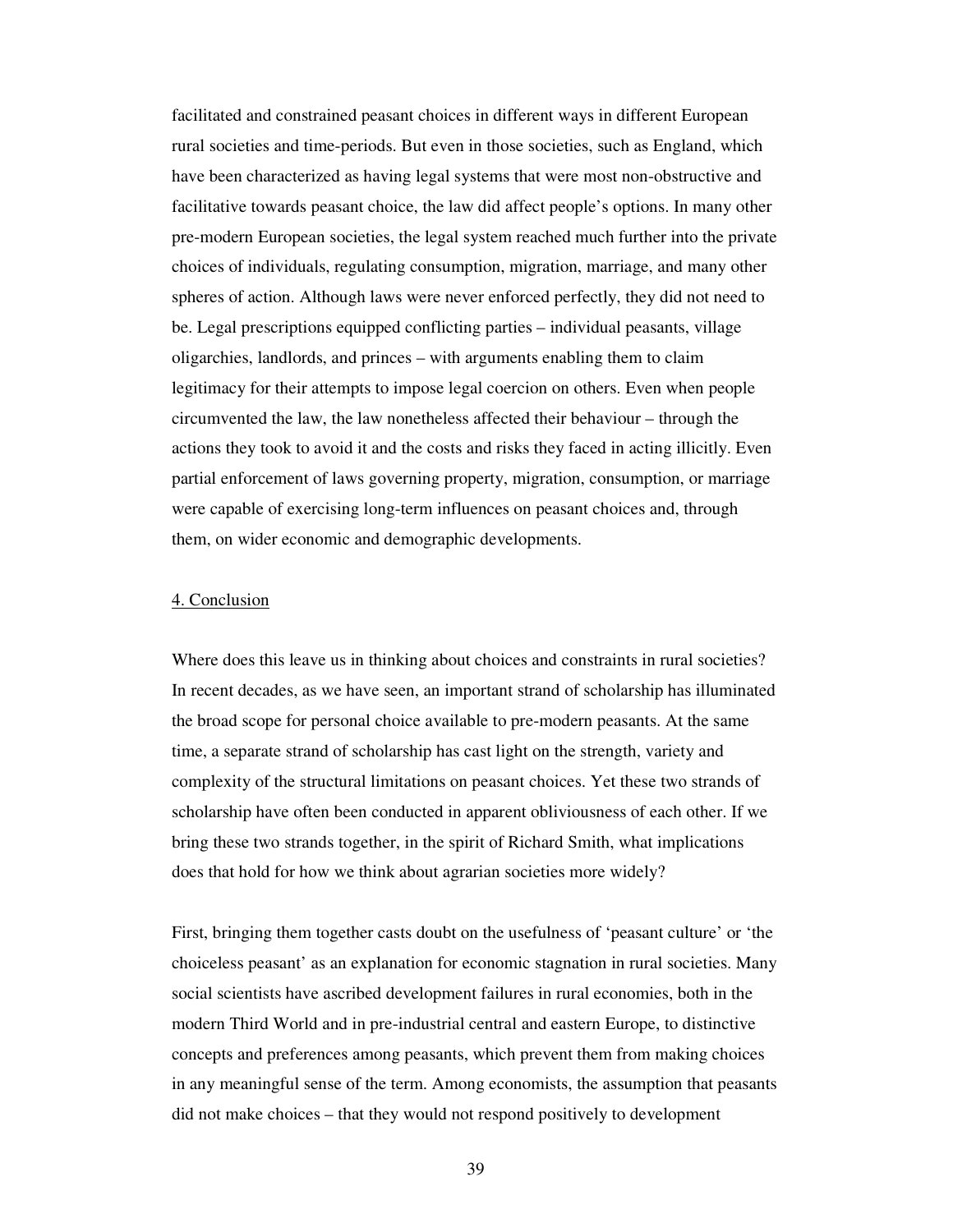assistance, but would also not respond negatively to deprivation – underpinned the disastrous post-1945 policies of 'squeezing agriculture' to support industry.<sup>168</sup> Among historians, the idea that peasants did not make choices underlay accounts of how agricultural change, proto-industrialization, and 'forced commercialization' were imposed on an inert rural population in Europe over the past eight hundred years.<sup>169</sup> Among historians of eastern-central and eastern Europe, the idea that peasants were actuated by a distinctive culture in which many decisions were not seen as choice variables has been used to explain centuries of economic stagnation, divergence from western Europe, the inevitability of violent revolution, and the difficulties of twentieth-century history.<sup>170</sup> The idea that peasants do not make choices implies that it is the peasant mentality, not the organization of peasant society, which generates exploitation, poverty and stagnation. This leads to the conclusion that peasant societies cannot change from within, but only through 'forced commercialization' of peasant culture by modernizing landlords, capitalists, or bureaucrats. A complete understanding of why rural economies are poor and undeveloped must await a more thorough analysis of their functioning, but the evidence we now possess on the broad scope of personal choices taken by people in rural societies throughout the European past suggests strongly that the obstacles to economic success for rural people, and hence those aspects of their economic world on which we must focus, were external and institutional, not inward and cultural.

The second set of implications relates precisely to these external and institutional obstacles. The evidence discussed here casts serious doubt on the view that 'peasant agency' is so powerful that institutional constraints do not matter. The powers of landlords over peasants under the manorial system varied across Europe, but empirical studies leave no doubt that they constrained peasant choice. In some manifestations, such as medieval England, manorial systems were fairly loosely organized, leaving interstices within which peasants could take their own choices; but even here people incurred costs in circumventing manorial regulations. Under other manorial systems, peasants had to incur enormous costs and risks, often operating in the grey or black market, to get around the constraints imposed by their overlords.

 $168$  Little (1982), 149-60.

<sup>169</sup> Kriedte / Medick / Schlumbohm (1981), 41-53, 99-115; Wunder (1996), 63-66, 87-91.

<sup>170</sup> Mironov (1990); Mironov (1996), 333; Figes (1989), 8-12; Pallot (1999), 15-7, 242-9.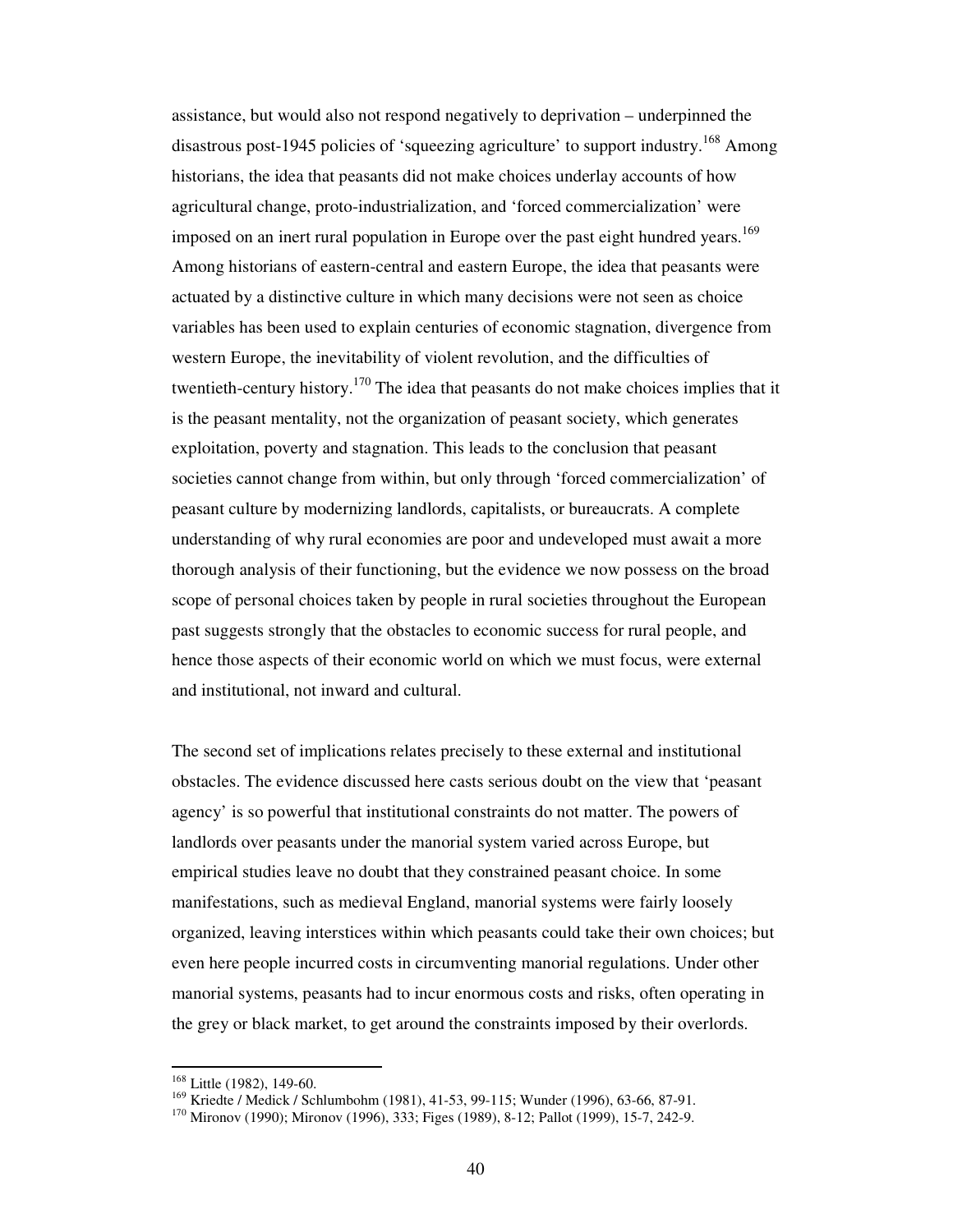Even where overlords exercised their rights of intervention rarely, their entitlement to do so still affected people's decisions. Even violations of manorial regulations simply created black-market 'informal sectors' in which the fact that transactions were illegitimate rendered them risky, costly, open to exploitation, and incapable of contributing to long-term development. The evidence suggests that manorial systems did matter, but in ways that can only be teased out by close, local-level investigation into how they affected the everyday options of serf women and men.

Communities constituted a second constraint on voluntaristic action by peasants. Communities sometimes enabled peasants to engage in effective forms of collective action, magnifying peasants' individual power to make choices. But in other cases, community institutions magnified the power of choice only for a subset of villagers, while limiting the choices of poorer and more marginal people. In surprisingly many cases, community oligarchies acted in alliance with landlords or princes, collaborating with tax-raising or conscription in order to obtain benefits for themselves. The strong communities of central Europe regulated nearly every realm of human action – which did not prevent individual rural people from making choices within the framework of communal prescriptions. In nearly every rural society, part of the social structure within which people took individual choices consisted of the community institutions within which they lived, and without taking this into account we cannot understand peasant behaviour or rural development more widely.

Finally, legal institutions influenced peasant choices. In some rural societies, the legal system guaranteed property rights and enforced contracts in ways that facilitated peasant choices. This was the case not just in England or the Netherlands, as Macfarlane or Van Bavel argue, but in most parts of medieval and early modern Europe. But this does not mean that there was no scope for change between 1300 and 1800 in the facilitative services offered by the English (or any other) legal system. Rather, changes over time and regional and cross-societal variations meant that contract enforcement and property rights varied in interesting ways which need to be taken into account in explaining divergent paths of development.

Moreover, in many European rural societies, particularly in the early modern period, legal systems not only facilitated people's existing choices but sought to alter those

41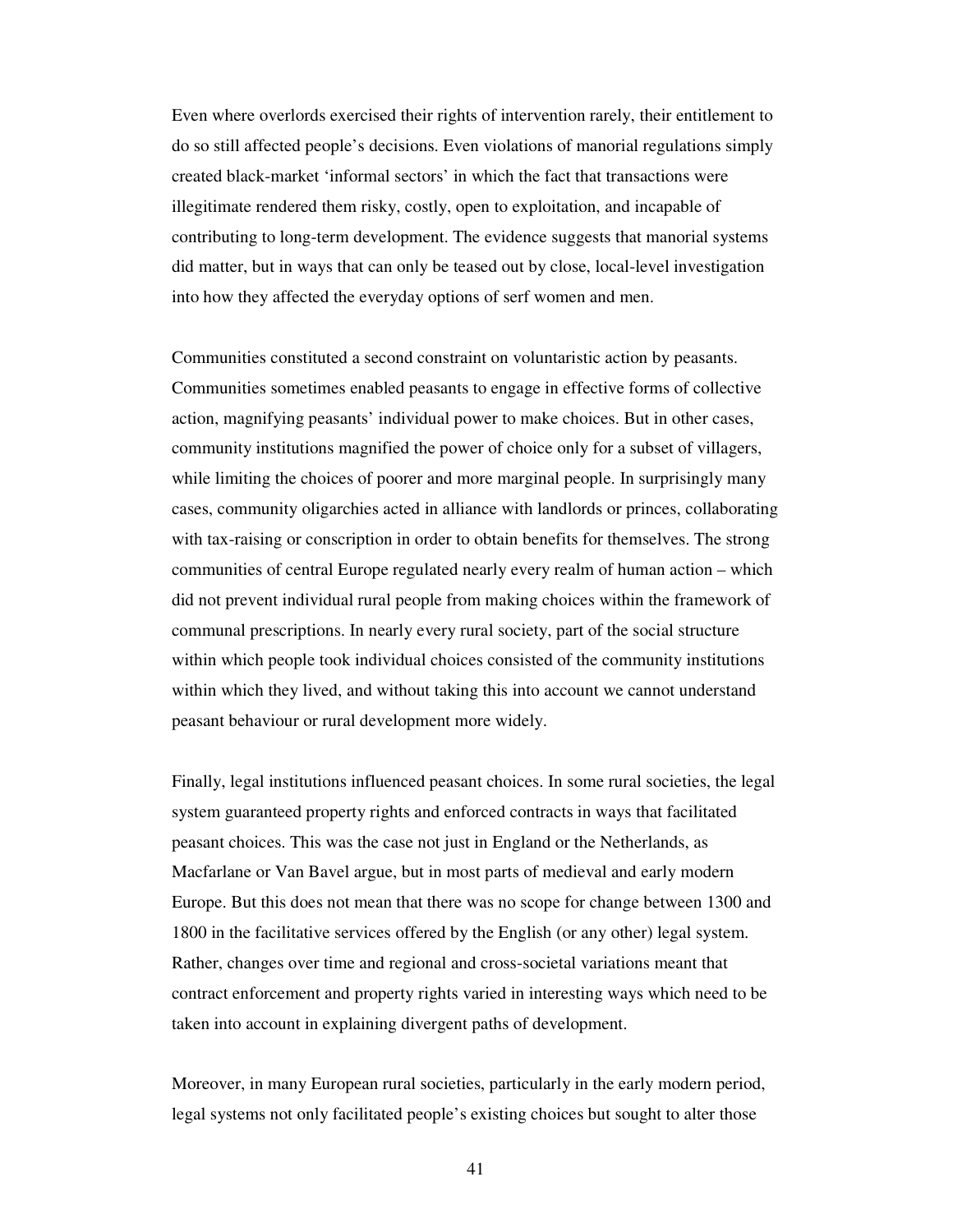choices. Although some scholars have argued that these prescriptive laws were of a primarily symbolic and theatrical nature and cannot be regarded as a constraint on peasant choices, local studies suggest this view is excessively optimistic. Where such laws promised benefits to local elites or powerful interest-groups they could be enforced to a surprising degree, sufficiently to impose significant constraints on the choices of rural people. Even laws that were not thoroughly enforced – governing migration, consumption, or marriage – imposed an expected cost on certain actions, altering the calculus of peasant choice in ways that can be observed on the level both of the individual person and of entire rural societies. Even laws that were not perfectly enforced shaped human action – if only in the forms of behaviour people undertook to evade the law. Individual choice alone was not sufficient: voluntaristic action on the part of individuals always took place in the context of legal systems and other social structures.

Why does this matter? The functioning of rural economies is now widely recognized as central to long-term improvements in economic growth and human well-being. Policies based on the idea that rural people are not able or willing to make choices will fail. But policies based on the idea that peasant agency is sufficient and that rural people will just get around any constraining institutions will also fail. We need to recognize both that rural people make choices and that their choices are constrained in particular ways by specific institutions. Only then will we understand why different rural economies follow different paths of development. Richard Smith's pathbreaking work on choices and constraints in rural economies has shown us the way to a better understanding of these issues, both for the past eight centuries and for the challenges of the future.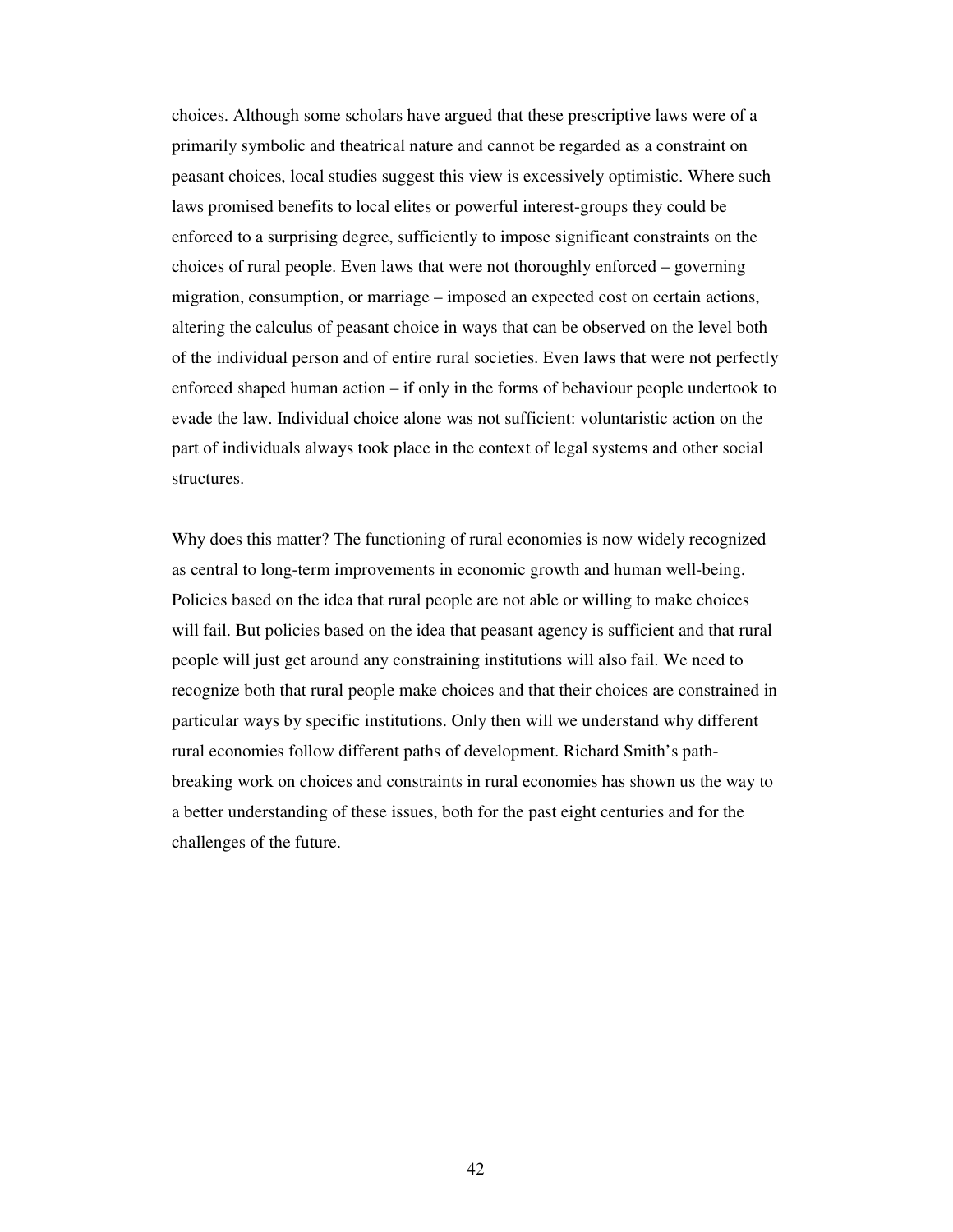## **References**

- Allen, R. C. (1999). 'Tracking the agricultural revolution in England'. Economic history review 52(2): 209-235.
- Bath, B. H. S. v. (1965). Een Samenleving onder spanning. Geschiedenis van het platteland in Overijssel. Assen.
- Bavel, B. J. P. v. (2008). 'The organization and rise of land and lease markets in northwestern Europe and Italy, c. 1000-1800'. Continuity and change 23(1): 13-53.
- Bavel, B. J. P. v. and J.-L. van Zanden (2004). 'The jump-start of the Holland economy during the late-medieval crisis, c. 1350 – c. 1500'. Economic history review 57: 503-532.
- Belfanti, C. M. and F. Giusberti (2000). 'Clothing and social inequality in early modern Europe: introductory remarks'. Continuity and change 15(3): 359-365.
- Bieleman, J. (1985). 'Rural Change in the Dutch Province of Drenthe in the Seventeenth and Eighteenth Centuries'. Agricultural History Review 33(2): 105-117.
- Bieleman, J. (1987). Boeren op het Drentse zand 1600-1910: een nieuwe visie op de 'oude' landbouw. Utrecht, HES.
- Bieleman, J. (1988). 'Boeren en Rekenmeesters'. Tijdschrift voor geschiedenis: 201- 221.
- Bieleman, J. (1990). 'De verscheidenheid van de landbouw op de Nederlanse zandgronden tijdens "de lange zestiende eeuw"'. Beijdragen en Mededelingen betreffende de geschiedenis der Nederlanden 105: 537-552.
- Bierbrauer, P. (1991). 'Die ländliche Gemeinde im oberdeutsch-schweizerischen Raum'. Landgemeinde und Stadtgemeinde in Mitteleuropa. Ein struktureller Vergleich. Munich, Oldenbourg**:** 169-190.
- Blaschke, K. (1991). 'Dorfgemeinde und Stadtgemeinde in Sachsen zwischen 1300 und 1800'. Landgemeinde und Stadtgemeinde in Mitteleuropa. Ein struktureller Vergleich. Ed. P. Blickle. Munich, Oldenbourg**:** 119-143.
- Blickle, P. (1986). 'Kommunalismus, Parlamentarismus, Republikanismus'. Historische Zeitschrift 242(3): 529-556.
- Blickle, P. (1991). 'Kommunalismus: Begriffsbildung in heuristischer Absicht'. Landgemeinde und Stadtgemeinde in Mitteleuropa. Ed. P. Blickle**:** 5-38.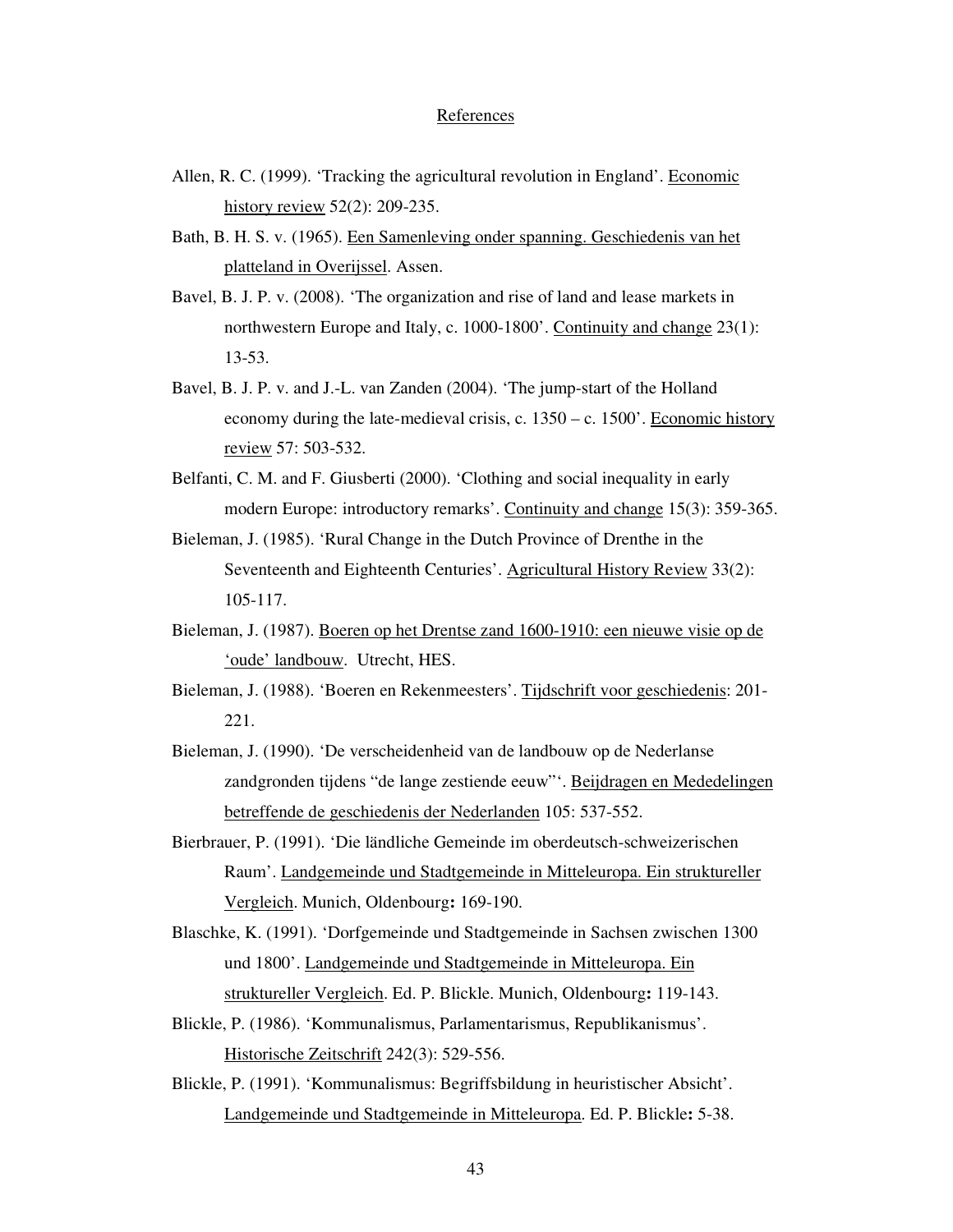- Blickle, P. (1998). 'Einführung. Mit den Gemeinden Staat machen'. Gemeinde und Staat im Alten Europa. Ed. P. Blickle. Munich, Oldenbourg**:** 1-20.
- Blickle, P. (2003). Von der Leibeigenschaft zu den Menschenrechten. Eine Geschichte der Freiheit in Deutschland. Munich, C. H. Beck.
- Blickle, R. (1987). 'Hausnotdurft. Ein Fundamentalrecht in der altständischen Ordnung Bayerns'. Grund- und Freiheitsrechte von der ständischen zur spätbürgerlichen Gesellschaft. Ed. G. Birtsch. Göttingen, Vandenhoeck & Ruprecht**:** 42-62.
- Blickle, R. (1992). 'From Subsistence to Property: Traces of a Fundamental Change in Early Modern Bavaria'. Central European History 25(4): 377-385.
- Bonfield, L. and L. R. Poos (1988). 'The development of the deathbed transfer in medieval English manor courts'. Cambridge law journal 47.
- Bosl, K. (1991). Gesellschaft im Aufbruch: die Welt des Mittelalters und ihre Menschen. Regensburg, Pustet.
- Bowden, P. J. (1967). 'Agricultural prices, farm profits, and rents'. The agrarian history of England and Wales. Ed. J. Thirsk. Cambridge, Cambridge University Press.Vol. IV**:** 593-695.
- Brakensiek, S. (2004). 'Farms and land a commodity? Land markets, family strategies and manorial control in Germany.'. Landholding and land transfer in the North Sea area (late Middle Ages - 19th century). Eds. B. J. P. v. Bavel and P. Hoppenbrouwers. Turnhout, Brepols**:** 218-234.
- Briggs, C. (2006). 'Manor court procedures, debt litigation levels, and rural credit provision in England, c. 1290-c. 1380'. Law and history review 24(3): 519- 558.
- Bulst, N. (1993). 'Kleidung als sozialer Konfliktstoff. Probleme kleidergesetzlicher Normierung im sozialen Gefüge'. Saeculum 44(1): 32-46.
- Bushnell, J. (1993). 'Did Serf Owners Control Serf Marriage? Orlov Serfs and Their Neighbors, 1773-1861'. Slavic review 52(3): 419-445.
- Campbell, B. M. S. (1984). 'Population pressure, inheritance and the land market in a fourteenth-century peasant community'. Land, kinship and life-cycle. Ed. R. M. Smith. Cambridge, Cambridge University Press**:** 87-134.
- Campbell, B. M. S. (2005). 'The agrarian problem in the early fourteenth century'. Past & present 188: 3-70.

Campbell, B. M. S. (2010). 'Nature as historical protagonist: environment and society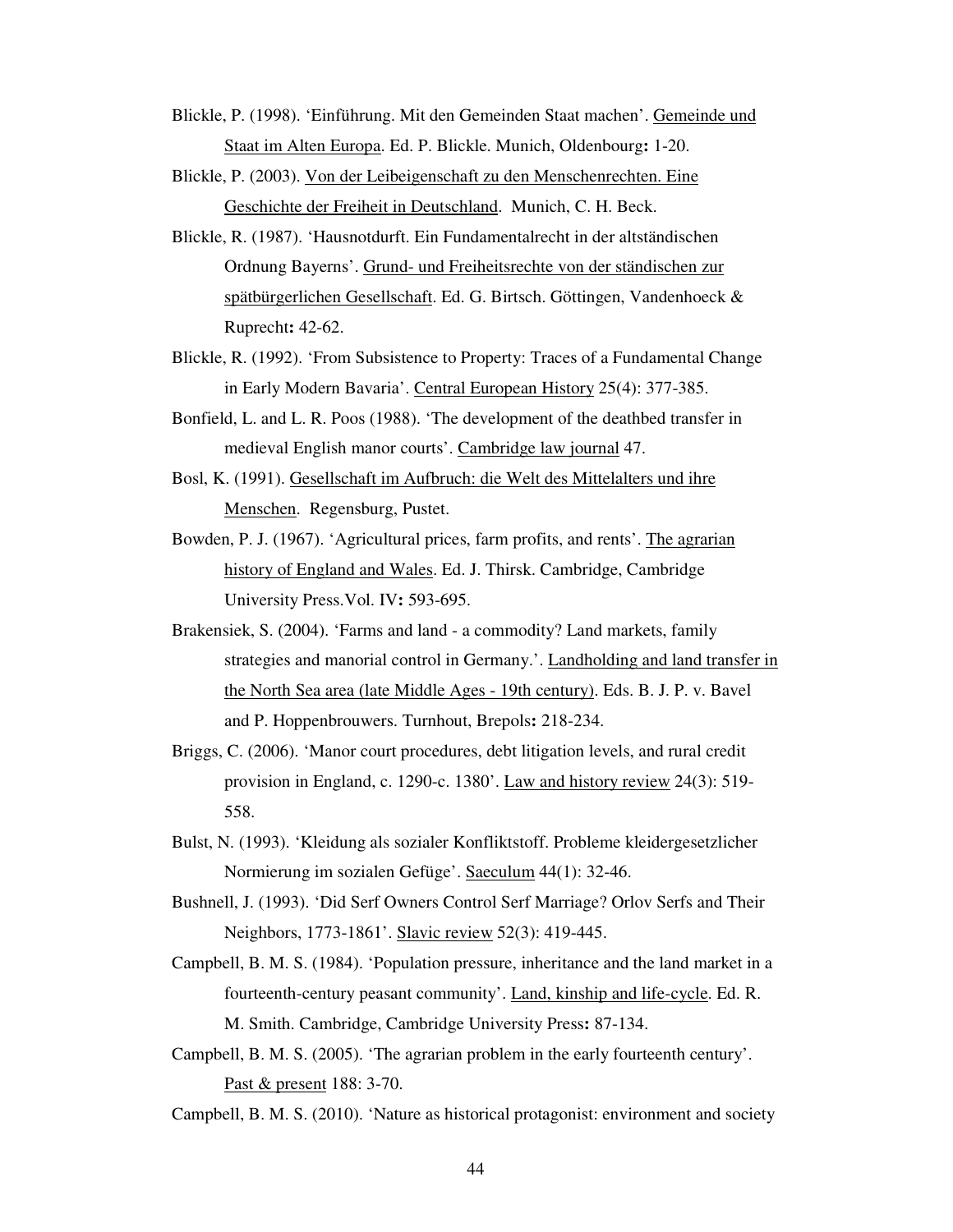in pre-industrial England'. Economic history review 63(2): 281-314.

- Cerman, M. (1999). 'Gutsherrschaft und untertäniges Gewerbe: die Herrschaften Frýdlant und Liberec in Nordböhmen'. Jahrbücher für Geschichte Osteuropas 47(1): 2-19.
- Cerman, M. (1999). 'Serfdom and Family'. Paper presented to the conference on "Households and Families in Past Times: New Frontiers, New Approaches", Palma de Mallorca, 8-11 Sep. 1999.
- Cerman, M. (2008). 'Social structure and land markets in late medieval Central and East-central Europe'. Continuity and change 23(1): 55-100.
- Clark, G. (2007). A farewell to alms: a brief economic history of the world. Princeton, NJ, Princeton University Press.
- Czap, P. (1978). 'Marriage and the Peasant Joint Family in Russia'. The family in imperial Russia. Ed. D. L. Ransel. Urbana, IL, University of Illinois Press**:**  103-123.
- De Moor, T. and J.-L. van Zanden (2010). 'Girlpower: the European marriage pattern and labour markets in the North Sea region in the late medieval and early modern period'. Economic history review 63(1): 1-33.
- De Vries, J. (1974). The Dutch rural economy in the golden age, 1500-1700. New Haven, CT.
- De Vries, J. (1975). 'Peasant demand patterns and economic development: Friesland 1550-1750'. European peasants and their markets. Eds. W. N. Parker and E. L. Jones. Princeton**:** 205-238.
- Dejongh, G. (1999). 'New Estimates of Land Productivity in Belgium, 1750-1850'. Agricultural History Review 47(1): 7-28.
- Dennison, T. K. (2011). The institutional framework of Russian serfdom. Cambridge, Cambridge University Press.
- Dennison, T. K. and S. Ogilvie (2007). 'Serfdom and social capital in Bohemia and Russia'. Economic history review 60(3): 513-544.
- Dipper, C. (1987). 'Bauern als Gegenstand der Sozialgeschichte'. Sozialgeschichte in Deutschland. Entwicklungen und Perspektiven im internationalen Zusammenhang, Bd. 4, Soziale Gruppen in der Geschichte. Eds. W. Schieder and V. Sellin. Göttingen**:** 9-33.
- Dyer, C. (1980). Lords and peasants in a changing society: the estates to the Bishopric of Worcester, 680-1540. Cambridge, Cambridge University Press.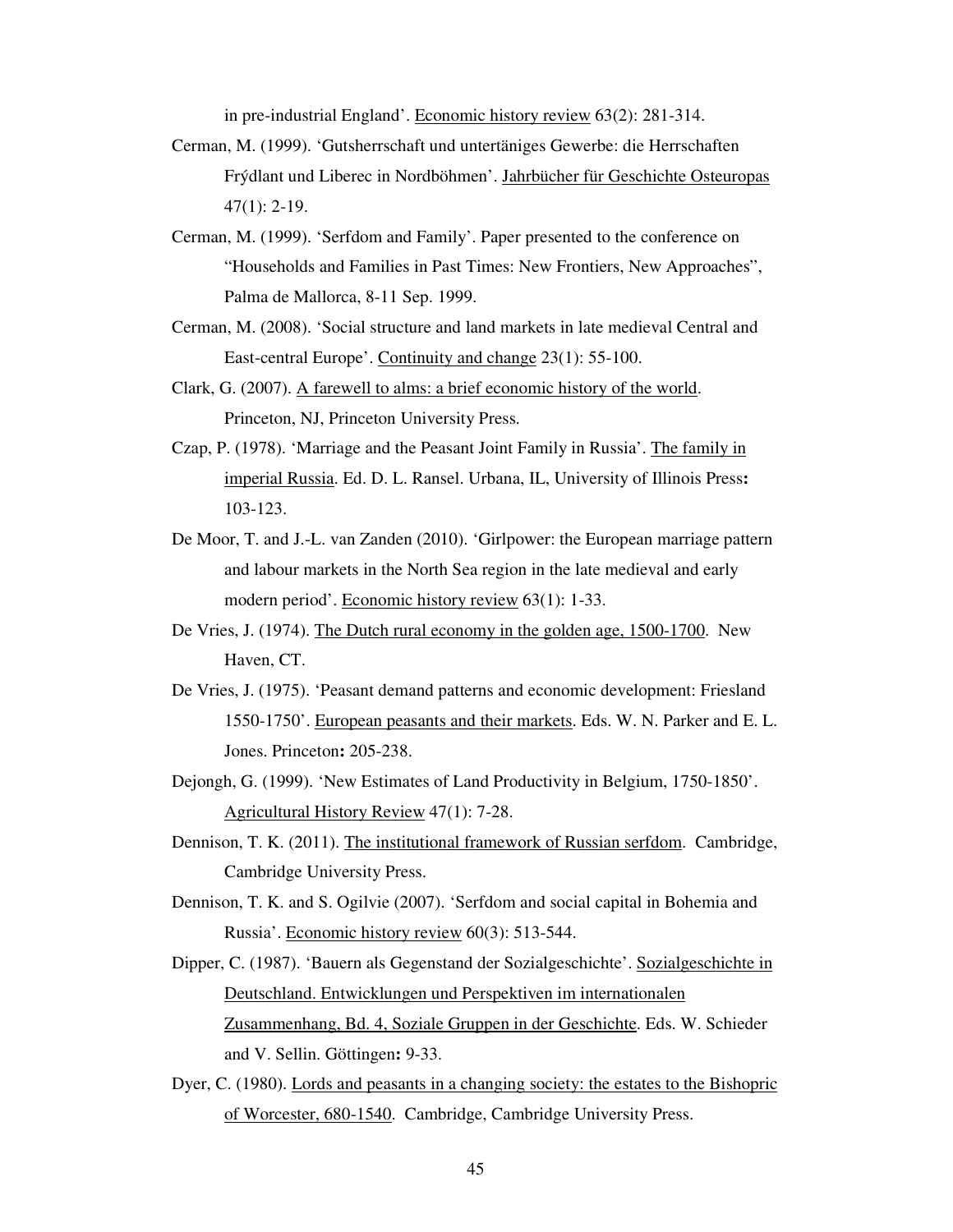- Dyer, C. (2007). 'The ineffectiveness of lordship in England, 1200-1400'. Past and present 195: 69-86.
- Ellis, F. (1988). Peasant economics: farm households and agrarian development. Cambridge, Cambridge University Press.
- Enders, L. (1992). Die Uckermark: Geschichte einer kurmärkischen Landschaft vom 12. bis zum 18. Jahrhundert. Berlin, Berliner Wissenschafts-Verlag.
- Enders, L. (1993). 'Die Landgemeinde in Brandenburg. Grundzüge ihrer Funktion und Wirkungsweise vom 13. bis zum 18. Jahrhundert'. Blätter für deutsche Landesgeschichte 129: 195-256.
- Enders, L. (1995). 'Individuum und Gesellschaft. Bäuerliche Aktionsräume in der frühneuzeitlichen Mark Brandenburg'. Gutsherrschaft als soziales Modell. Vergleichende Betrachtungen zur Funktionsweise frühneuzeitlicher Agrargesellschaften. Ed. J. Peters. Munich, Oldenbourg**:** 155-178.
- Enders, L. (1997). 'Das bäuerliche Besitzrecht in der Mark Brandenburg, untersucht am Beispiel der Prignitz vom 13. bis 18. Jahrhundert'. Gutsherrschaftsgesellschaften im europäischen Vergleich. Ed. J. Peters. Berlin**:** 399-427.
- Enders, L. (2000). Die Prignitz: Geschichte einer kurmärkischen Landschaft vom 12. bis zum 18. Jahrhundert. Berlin, Berliner Wissenschafts-Verlag.
- Engelbrecht, J. (1996). Das Herzogtum Bern im Zeitalter der Französischen Revolution. Modernisierungsprozesse zwischen bayerischem und französischem Modell. Paderborn etc.
- Epstein, S. R. (1998). 'The peasantries of Italy, 1350-1750'. The peasantries of Europe: from the fourteenth to the eighteenth centuries. Ed. T. Scott. London / New York, Longman**:** \*\*\*88-89\*\*\*.
- Fairchilds, C. (2000). 'Fashion and freedom in the French Revolution'. Continuity and change 15: 419-433.
- Feller, L. (2004). 'Quelques problèmes liés à l'étude du marché de la terre durant le Moyen Âge'. Il mercato della terra: secc. XIII-XVIII: atti della trentacinquesima Settimana di studi, 5-9 maggio 2003. Ed. S. Cavaciocchi. Florence, Le Monnier**:** 21-47.
- Figes, O. (1989). Peasant Russia, civil war: the Volga countryside in revolution (1917-1921). Oxford, Clarendon.
- Figes, O. (2002). Natasha's dance: a cultural history of Russia. London, Allen Lane.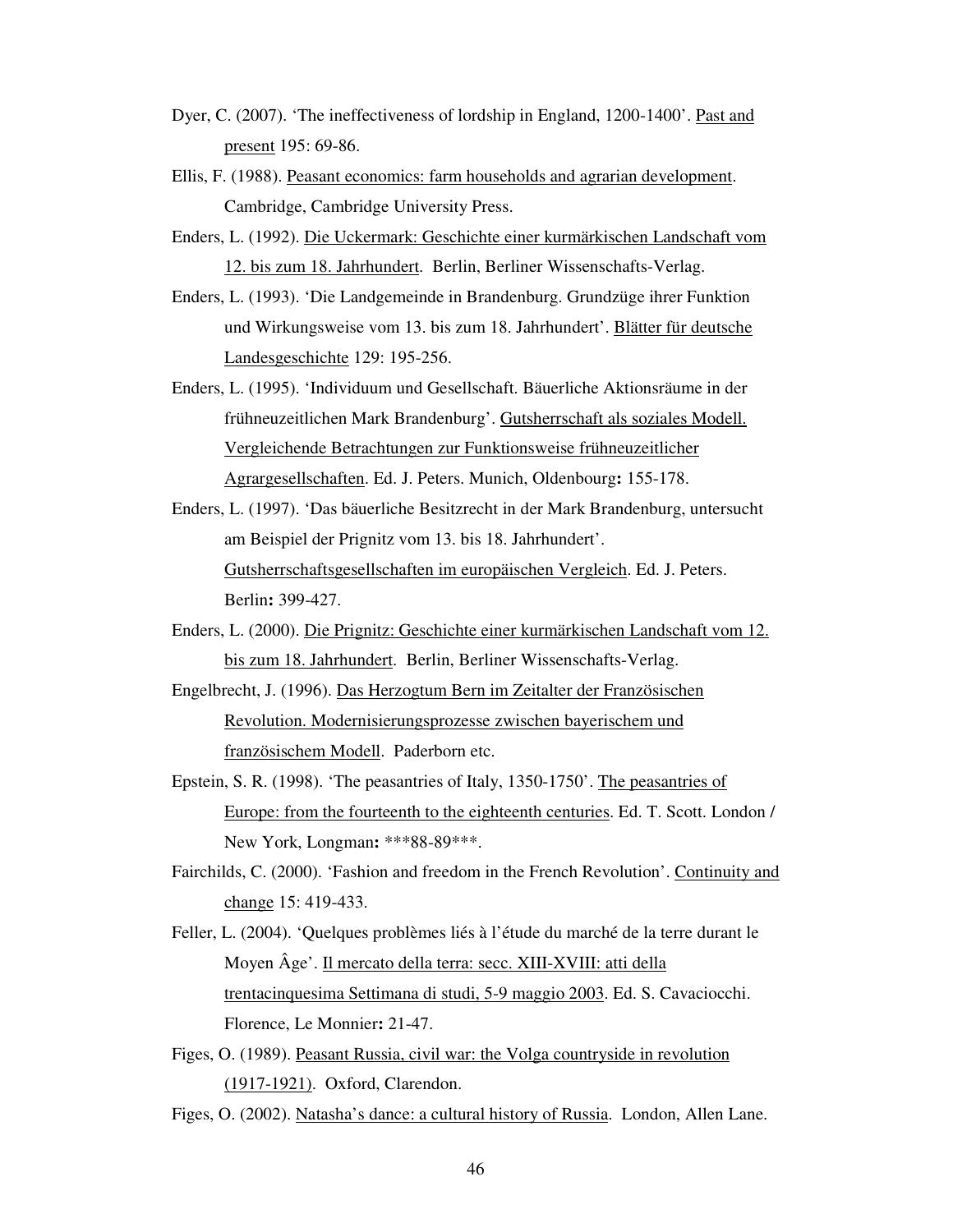Foucault, M. (1975). Surveiller et punir: naissance de la prison. [Paris], Gallimard.

- Fox, T. (1993). 'Land tenure, feudalism, and the state in eighteenth-century hesse'. Themes in rural history of the Western world. Ed. R. Herr. Ames, Iowa, Iowa State University Press**:** 99-139.
- Freeze, G. L. (1976). 'The Disintegration of Traditional Communities: The Parish in Eighteenth-Century Russia'. The Journal of Modern History 48(1): 32-50.
- Freudenberger, H. (1963). 'Fashion, sumptuary laws, and business'. Business history review 37(1/2): 37-48.
- Glaeser, E. L. and A. Shleifer (2002). 'Legal origins'. Quarterly journal of economics 117(4): 1193-1230.
- Goldberg, P. J. P. (1992). Women, work, and life-cycle in a medieval economy: women in York and Yorkshire, c. 1300-1520. Oxford, Clarendon Press.
- Graus, F. (1957). Dějiny venkovského lidu v Čechách v době předhusitské 2 Dějiny venkovského lidu od poloviny 13.stol. do roku 1419. Praha, Státnınakladatelstvi politické literatury.
- Grulich, J. (2005). 'Besitztransfer und regionale Mobilität der untertänigen Bevölkerung (Südböhmen, vom 16. bis 18. Jahrhundert)'. Untertanen, Herrschaft und Staat in Böhmen und im "Alten Reich". Sozialgeschichtliche Studien zur Frühen Neuzeit. Eds. M. Cerman and R. Luft. Munich, Oldenbourg**:** 127-151.
- Hagen, W. W. (2002). Ordinary Prussians. Brandenburg Junkers and villagers 1500- 1840. Cambridge, Cambridge University Press.
- Harnisch, H. (1989). 'Bäuerliche Ökonomie und Mentalität unter den Bedingungen der ostelbischen Gutsherrschaft in den letzten Jahrzehnten vor Beginn der Agrarreformen'. Jahrbuch für Wirtschaftsgeschichte 1989(3): 87-108.
- Hatcher, J. (1981). 'English Serfdom and Villeinage: Towards a Reassessment'. Past & Present(90): 3-39.
- Hilton, R. H. (1949). 'Peasant Movements in England before 1381'. The Economic history review 2(2): 117-136.
- Hilton, R. H. (1973). Bond men made free: medieval peasant movements and the English rising of 1381. London, Temple Smith.
- Hilton, R. H. (1975). The English peasantry in the later Middle Ages. Oxford, Clarendon Press.
- Hoffmann, R. C. (1989). Land, liberties, and lordship in a late medieval countryside: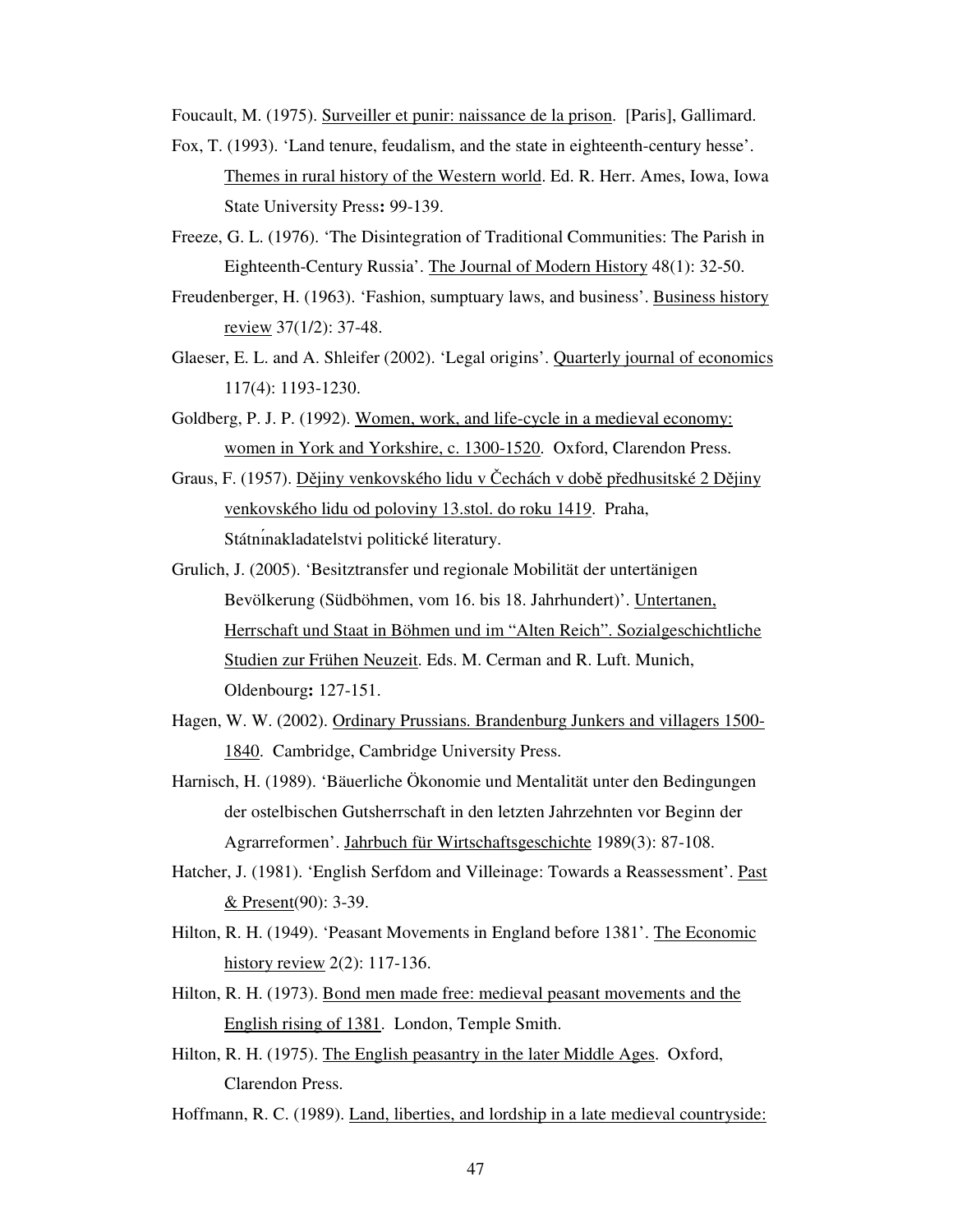agrarian structures and change in the Duchy of Wroclaw. Philadelphia, University of Pennsylania Press.

- Hoffmann, Richard C., N. Langston, James C. McCann, Peter C. Perdue, et al. (2008). 'AHR Conversation: Environmental Historians and Environmental Crisis'. The American Historical Review 113(5): 1431-1465.
- Holenstein, A. and S. Ullmann, Eds. (2004). Nachbarn, Gemeindegenossen und die anderen. Minderheiten und Sondergruppen im Südwesten des Reiches während der Frühen Neuzeit. Oberschwaben - Geschichte und Kultur. Epfendorf.
- Holzem, A. (2003). 'Religiöse Prägungen des Konsumverhaltens in frühneuzeitlichen Dorfgesellschaften: Das Beispiel des Fürstbistums Münster'. Der lange Weg in den Überfluss. Anfänge und Entwicklung der Konsumgesellschaft seit der Vormoderne. Ed. M. Prinz. Paderborn**:** 79-103.
- Homans, G. C. (1941). English villagers of the thirteenth century. New York.
- Hooper, W. (1915). 'The Tudor sumptuary laws'. English historical review 30(119): 433-449.
- Huang, P. C. (1985). The peasant economy and social change in North China. Stanford, CA, Stanford University Press.
- Hunt, A. (1996). Governance of the consuming passions: a history of sumptuary law. Houndmills, Basingstoke, Macmillan.
- Ioffe, G. and T. Nefedova (1997). 'Persistent features of the Russian countryside: communal attachment and reform'. GeoJournal 41(3): 193-204-204.
- Jones, P. J. (1968). 'From manor to mezzadria: a Tuscan case-study in the medieval origins
- of modern agrarian society'. Florentine studies. Ed. N. Rubinstein. London**:** 193-241.
- Kaak, H. (1995). 'Diskussionsbericht'. Gutsherrschaft als soziales Modell. Vergleichende Betrachtungen zur Funktionsweise frühneuzeitlicher Agrargesellschaften. Ed. J. Peters. Munich, Oldenbourg**:** 439-501.
- Kisch, H. (1972). 'From monopoly to laissez-faire: the early growth of the Wupper Valley textile trades'. Journal of European economic history 1(2): 298-407.
- Kochanowicz, J. (1983). 'The peasant family as an economic unit in the Polish feudal economy of the eighteenth century'. Family forms in historic Europe. Eds. R. Wall, J. Robin and P. Laslett. Cambridge, Cambridge University Press**:** 153- 166.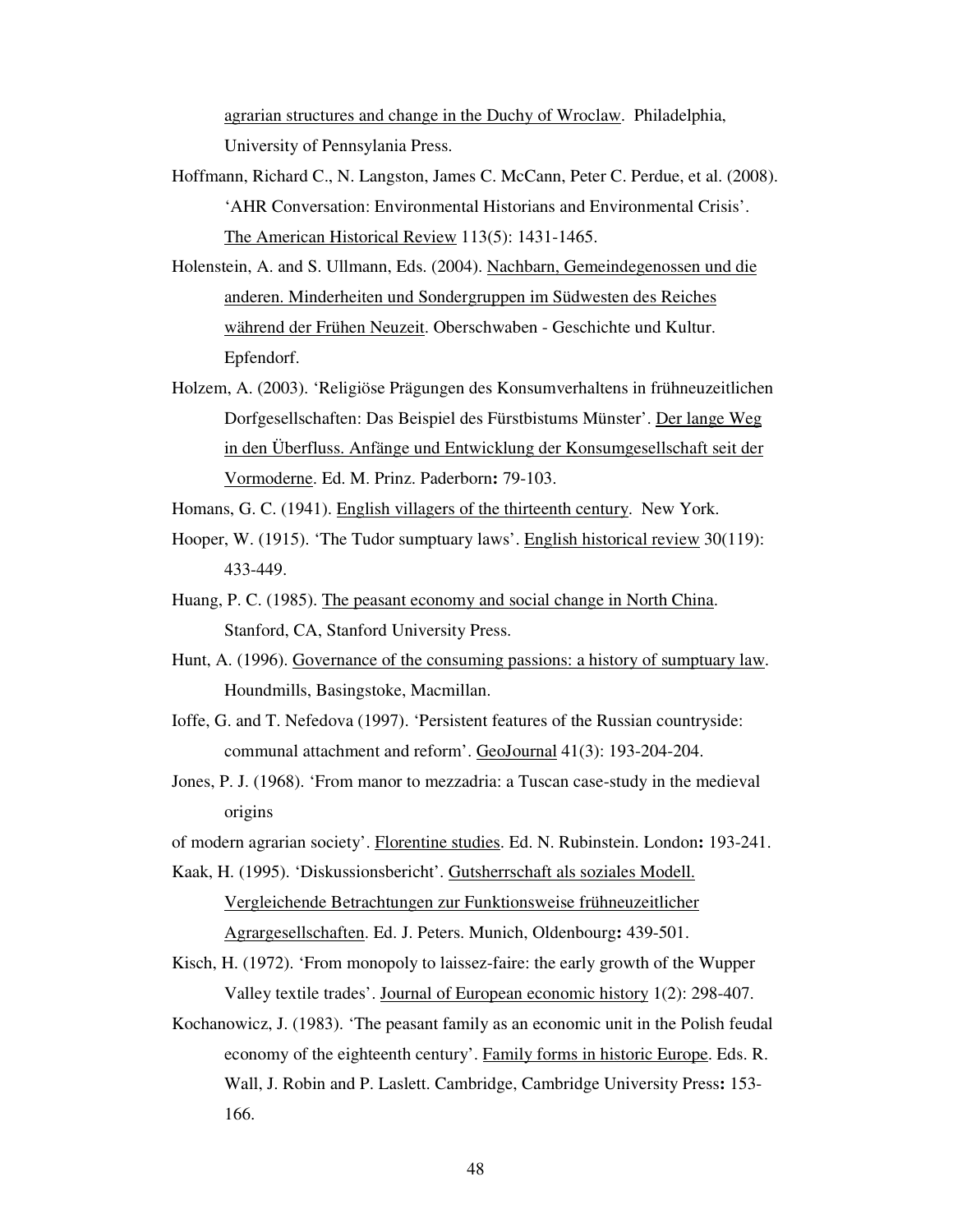- Kriedte, P., H. Medick and J. Schlumbohm (1981). Industrialization before industrialization: rural industry in the genesis of capitalism. Cambridge, Cambridge University Press.
- Kula, W. (1972). 'La seigneurie et la famille paysanne dans la Pologne du XVIIIe siècle'. Annales. Histoire, Sciences Sociales 27(4/5): 949-958.
- La Porta, R., F. Lopez de Silanes and A. Shleifer (2008). 'The economic consequences of legal origins'. Journal of economic literature 46(2): 285-332.
- Landes, D. S. (1999). Wealth and poverty of nations: why some are so rich and some so poor. London, Abacus.

Levett, A. E. (1938). Studies in manorial history. Oxford, Clarendon Press.

- Lienen, B. H. (1991). 'Aspekte des Wandels bäuerlicher Betriebe zwischen dem 14. und dem 17. Jahrhundert an Beispielen aus Tudorf (Kreis Paderborn)'. Westfälische Forschungen 41: 288-315.
- Little, I. M. D. (1982). Economic development: theory, policy, and international relations. New York, Basic Books.
- Lütge, F. (1967). Geschichte der deutschen Agrarverfassung vom frühen Mittelalter bis zum 19. Jahrhundert. Stuttgart.
- MacFarlane, A. (1978). 'The Origins of English Individualism: Some Surprises'. Theory and society 6(2): 255-277.
- Macfarlane, A. (1978). The origins of English individualism: the family, property and social transition. Oxford, Blackwell.
- Macfarlane, A. (1984). 'The myth of the peasantry: family and economy in a northern parish'. Land, kinship and life-cycle. Ed. R. M. Smith. Cambridge, Cambridge University Press.
- Macfarlane, A. (1987). The culture of capitalism. Oxford, Basil Blackwell.
- Mathieu, J. (2004). 'Use, Property and Market of Land Areas, 15th to 19th Centuries'. Il mercato della terra: secc. XIII-XVIII: atti della trentacinquesima Settimana di studi, 5-9 maggio 2003. Ed. S. Cavaciocchi. Florence, Le Monnier**:** 159- 178.
- Matz, K.-J. (1980). Pauperismus und Bevölkerung. Die gesetzlichen Ehebeschränkungen in den süddeutschen Staaten während des 19. Jahrhunderts. Stuttgart.
- Medick, H. (1996). Weben und Überleben in Laichingen 1650-1900. Untersuchungen zur Sozial-, Kultur- und Wirtschaftsgeschichte aus der Perspektive einer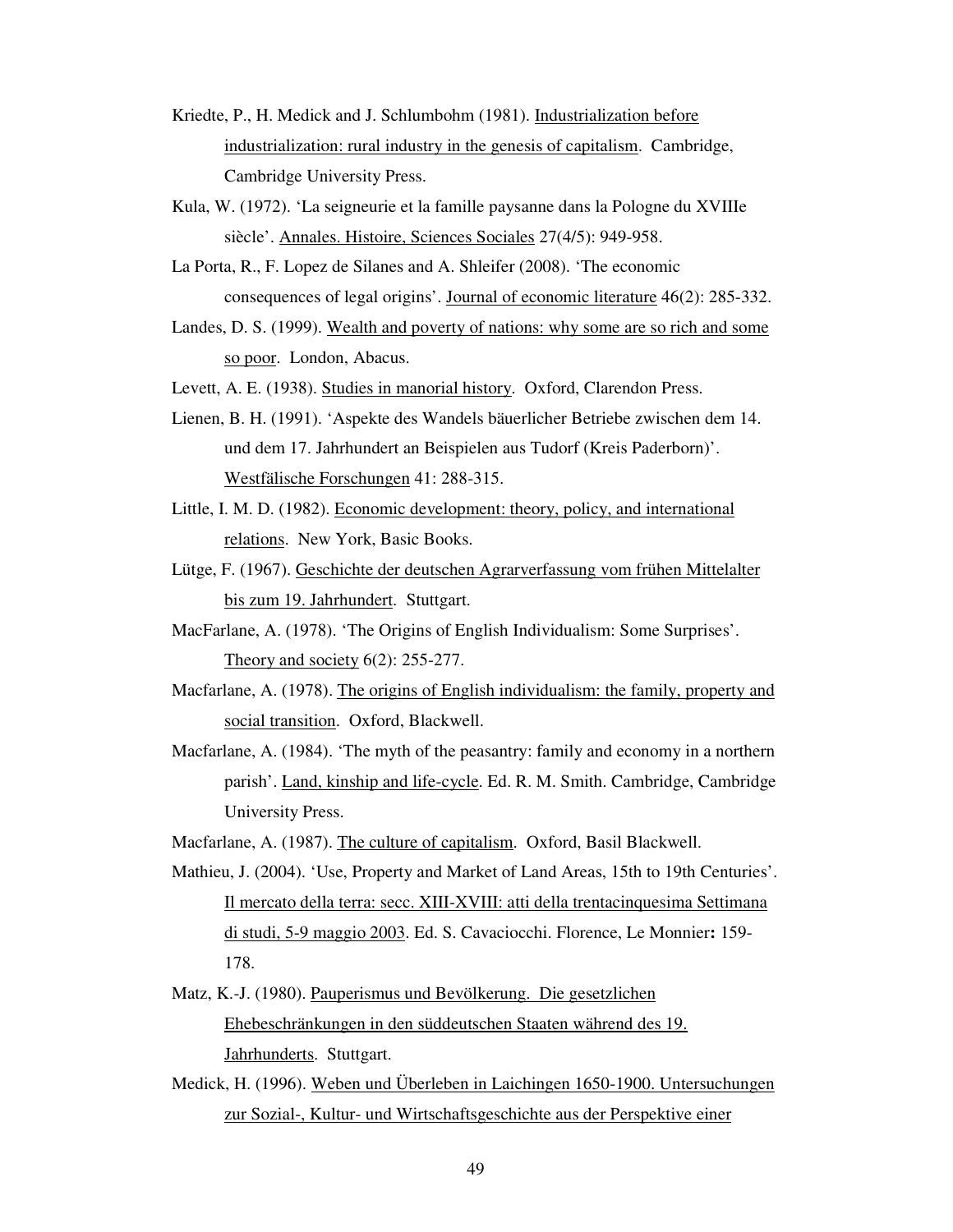lokalen Gesellschaft im frühneuzeitlichen Württemberg. Göttingen, Vandenhoeck & Ruprecht.

- Melton, E. (1988). '*Gutsherrschaft* in East Elbian Germany and Livonia, 1500-1800: a critique of the model'. Central European history 21(4): 315-349.
- Menzel, J. J. (1977). Die schlesischen Lokationsurkunden des 13. Jahrhunderts : Studien zum Urkundenwesen, zur Siedlungs-, Rechts- und Wirtschaftsgeschichte einer ostdeutschen Landschaft im Mittelalter. Würzburg, Holzner.
- Mironov, B. (1990). 'The Russian peasant commune after the reforms of the 1860s'. The world of the Russian peasant: post-emancipation culture and society. Eds. B. Eklof and S. Frank. Boston ; London, Unwin Hyman**:** 7-44.
- Mironov, B. (1996). 'When and why was the Russian peasantry emancipated?'. Serfdom and slavery: studies in legal bondage. Ed. M. L. Bush. Harlow, Longman**:** 323-347.
- Moyer, J. B. (1996). 'Sumptuary law in Ancien Régime France, 1229–1806'. (Ph.D. dissertation, Syracuse University).
- Netting, R. M. (1981). Balancing on an Alp: ecological change and continuity in a Swiss mountain community. Cambridge, Cambridge University Press.
- North, D. C. (1990). Institutions, institutional change and economic performance. Cambridge, Cambridge University Press.
- North, M. (2004). 'From land mobility to immobility: the emergence of the early modern manorial economy'. Il mercato della terra: secc. XIII-XVIII: atti della trentacinquesima Settimana di studi, 5-9 maggio 2003. Ed. S. Cavaciocchi. Florence, Le Monnier**:** 261-269.
- Ogilvie, S. (1997). State corporatism and proto-industry: the Württemberg Black Forest, 1580-1797. Cambridge, Cambridge University Press.
- Ogilvie, S. (2001). 'The economic world of the Bohemian serf: economic concepts, preferences and constraints on the estate of Friedland, 1583-1692'. Economic history review 54: 430-453.
- Ogilvie, S. (2005). 'Communities and the "second serfdom" in early modern Bohemia'. Past and present 187: 69-119.
- Ogilvie, S. (2007). '"Whatever is, is right"? Economic institutions in pre-industrial Europe'. Economic history review 60(4): 649-684.
- Ogilvie, S. and M. Cerman (1995). 'The Bohemian census of 1651 and the position of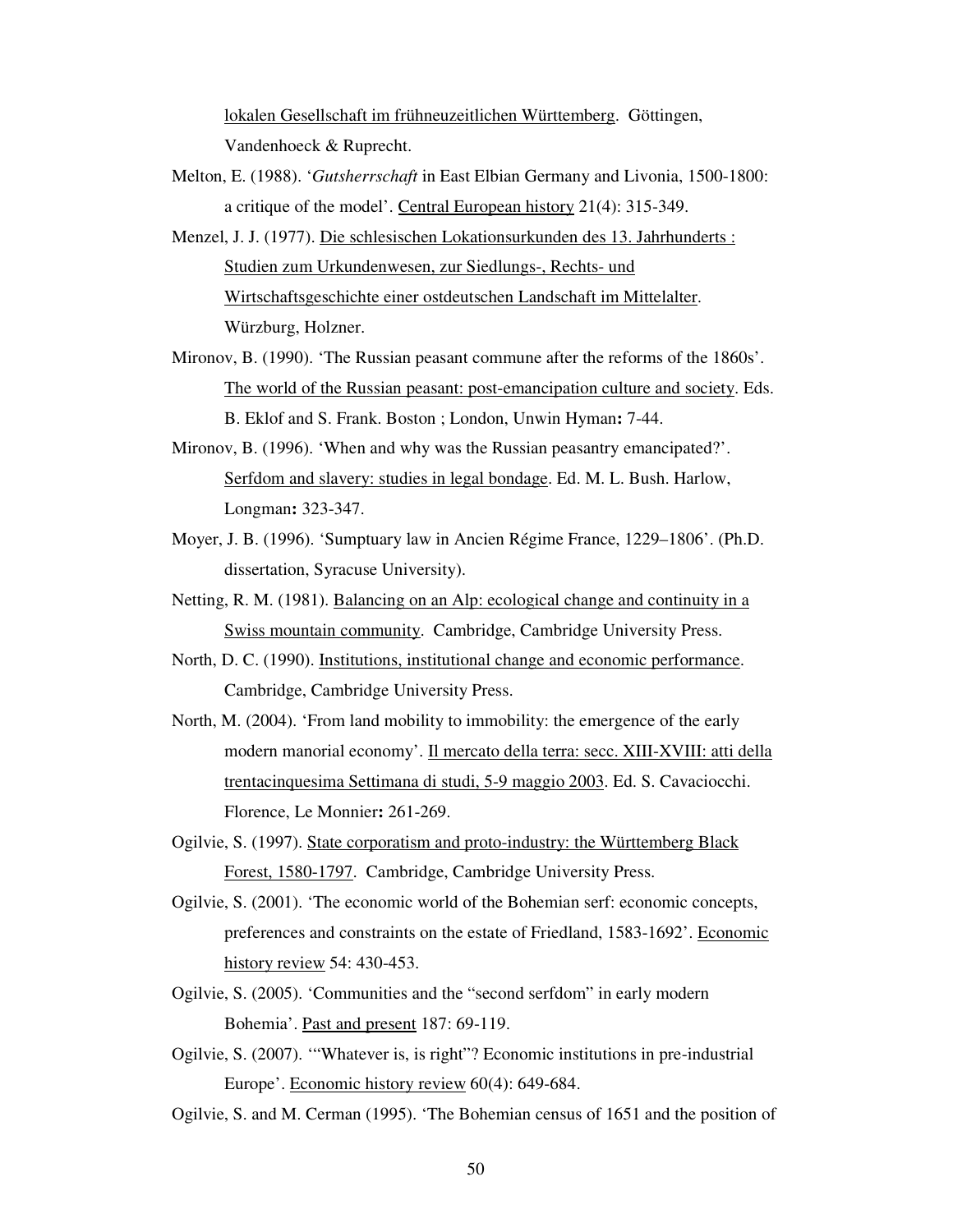inmates'. Histoire sociale/Social history 28(56): 333-346.

- Ogilvie, S. and J. S. S. Edwards (2000). 'Women and the "second serfdom": evidence from early modern Bohemia'. Journal of economic history 60(4): 961-994.
- Ogilvie, S., M. Küpker and J. Maegraith (2011). 'Household debt in early modern Württemberg: evidence from personal inventories'. Cambridge working papers in economics 1148.
- Osheim, D. J. (1989). 'Countrymen and the law in late-medieval Tuscany'. Speculum 64: 317-337.
- Overton, M. (1996). Agricultural revolution in England: the transformation of the agrarian economy 1500-1850. Cambridge, Cambridge University Press.
- Pallot, J. (1999). Land reform in Russia, 1906-1917: peasant responses to Stolypin's project of rural transformation. Oxford, Clarendon Press.
- Peters, J. (1991). 'Eigensinn und Widerstand im Alltag. Abwehrverhalten ostelbischer Bauern unter Refeudalisierungsdruck'. Jahrbuch für Wirtschaftsgeschichte 1991(2): 85-103.
- Plakans, A. (1973). 'Peasant Families East and West: A Comment on Lutz K. Berkner's 'Rural Family. Organization in Europe: A Problem in Comparative History'. Peasant studies newsletter 2(3): 11-16.
- Plakans, A. (1975). 'Peasant Farmsteads and Households in the Baltic Littoral, 1797'. Comparative Studies in Society and History 17(1): 2-35.
- Plakans, A. (1975). 'Seigneurial authority and peasant life: the Baltic area in the eighteenth century'. Journal of interdisciplinary history 5(4): 629-654.
- Plakans, A. and C. Wetherell (1988). 'The Kinship Domain in an East European Peasant Community: Pinkenhof, 1833- 1850'. The American Historical Review 93(2): 359-386.
- Prass, R. (1997). Reformprogramm und bäuerliche Interessen. Die Auflösung der traditionellen Gemeindeökonomie im südlichen Niedersachsen, 1750-1883. Göttingen.
- Raftis, J. A. (1964). Tenure and mobility. Studies in the social history of the mediaeval English village. Toronto.
- Raftis, J. A. (1996). Peasant economic development within the English manorial system. Stroud, Sutton, 1997.
- Razi, Z. (1980). Life Marriage and death in a medieval Parish : Economy Society and Demography in Halesowen 1270-1400. Cambridge, Cambridge University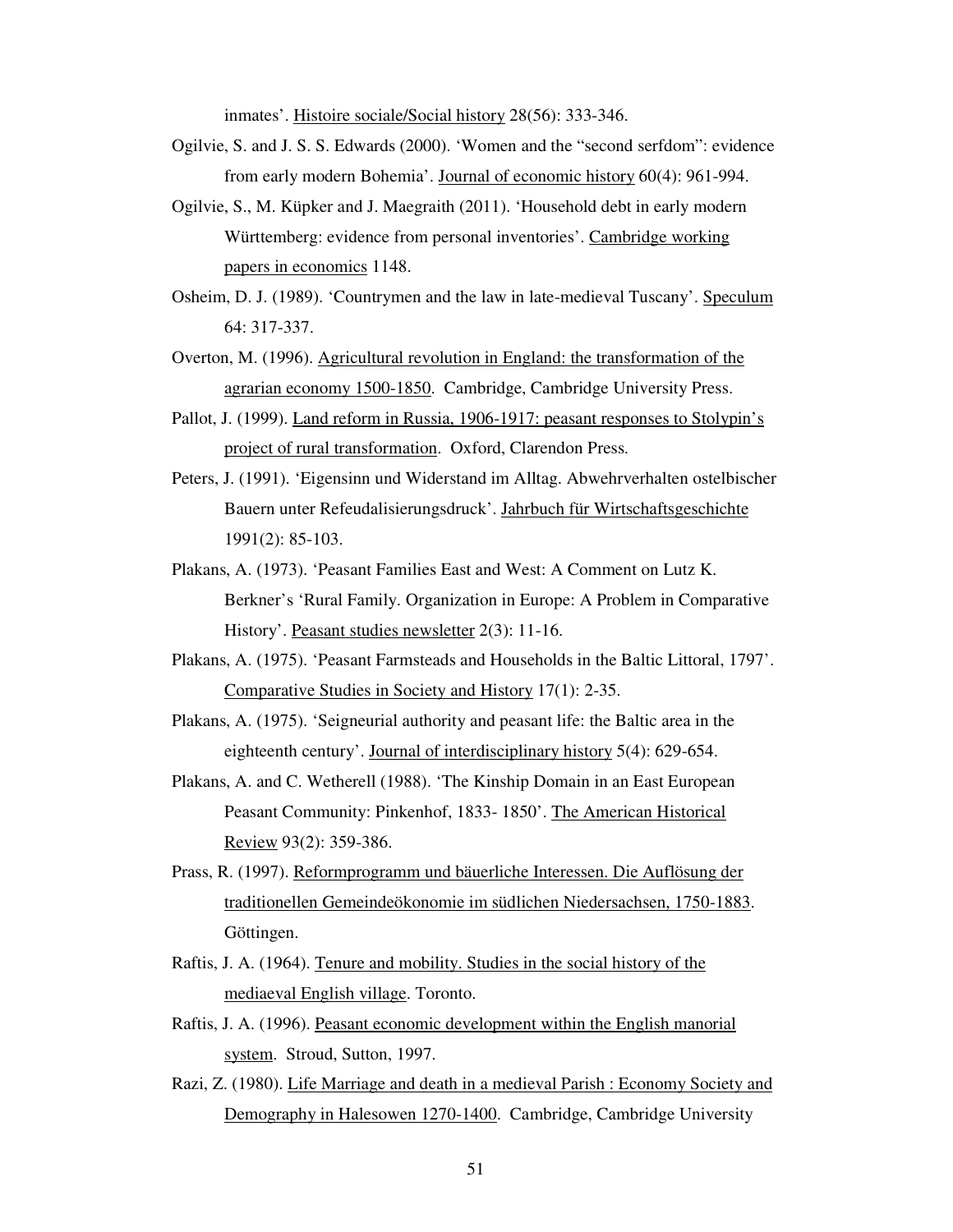Press.

- Razi, Z. (1993). 'The myth of the immutable English family'. Past & Present 140: 3-44.
- Rebel, H. (1983). Peasant classes: the bureaucratization of property and family relations under early Habsburg absolutism, 1511-1636. Princeton.

Robisheaux, T. (1989). Rural society and the search for order in early modern Germany. Cambridge, Cambridge University Press.

Roche, D. (2000). A history of everyday things: the birth of consumption in France, 1600-1800. Cambridge, Cambridge University Press.

Rösener, W. (1992). Peasants in the Middle Ages. Urbana / Chicago.

- Ross, R. (2006). 'Sumptuary laws in Europe, the Netherlands and the Dutch colonies'. Contingent lives: social identity and material culture in the VOC world Ed. NigelWorden. Cape Town, University of Cape Town.**:** 382-391.
- Rudert, T. (1995). 'Gutsherrschaft und ländliche Gemeinde. Beobachtungen zum Zusammenhang von gemeindlicher Autonomie und Agrarverfassung in der Oberlausitz im 18. Jahrhundert'. Gutsherrschaft als soziales Modell. Vergleichende Betrachtungen zur Funktionsweise frühneuzeitlicher Agrargesellschaften. Ed. J. Peters. Munich, Oldenbourg**:** 197-218.
- Rusiński, W. (1976). 'Das Bauernlegen in Mitteleuropa im 16.–18. Jahrhundert'. Studia Historiae Oeconomicae 11: 21-56.
- Sabean, D. W. (1990). Property, production and family in Neckarhausen, 1700-1870. Cambridge, Cambridge University Press.
- Sakai, E. (1967). Der kurhessische Bauer im 19. Jahrhundert und die Grundlastenablösung. Melsungen, Bernecker.
- Schlumbohm, J. (1997). 'Gesetze, die nicht durchgesetzt werden ein Strukturmerkmal des frühneuzeitlichen Staates?'. Geschichte und Gesellschaft 23: 647-663.
- Schnyder-Burghartz, A. (1992). Alltag und Lebensformen auf der Basler Landschaft um 1700 : vorindustrielle, ländliche Kultur und Gesellschaft aus mikrohistorischer Perspektive ; Bretzwil und das das obere Waldenburger Amt von 1690 bis 1750. Liestal, Verl. des Kantons Basel-Landschaft.
- Schofield, P. R. (2003). Peasant and community in medieval England, 1200-1500. Basingstoke, Palgrave Macmillan.
- Schremmer, E. (1963). Die Bauernbefreiung in Hohenlohe. Stuttgart, Fischer.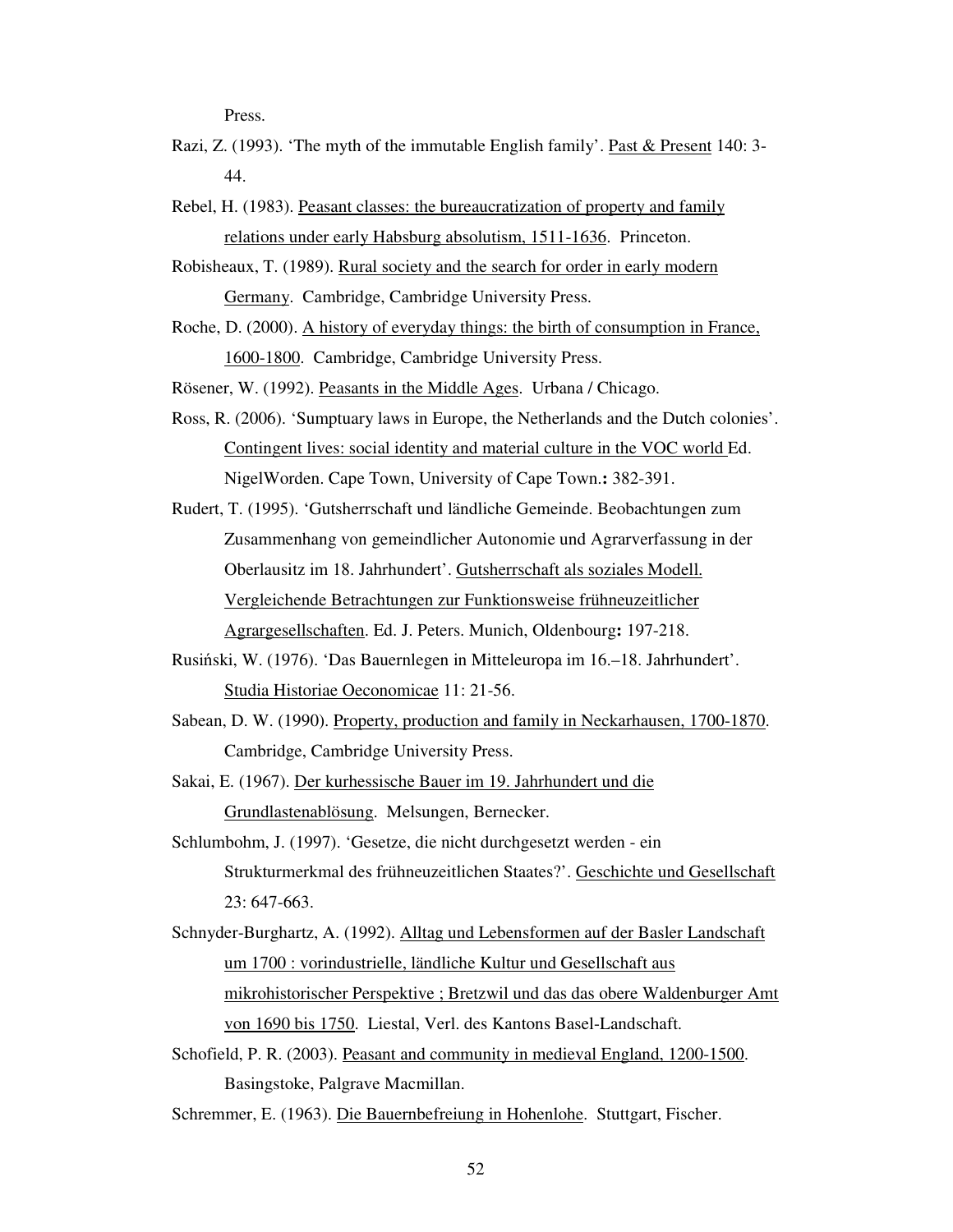- Schubert, E. (1983). Arme Leute, Bettler und Gauner im Franken des 18. Jahrhunderts. Neustadt a.d. Aisch, Degener.
- Shanin, T. (1988). 'Introduction: peasantry as a concept'. Peasants and peasant societies. Ed. T. Shanin. London, Penguin.
- Smith, R. M. (1974). 'English peasant life-cycles and socio-economic networks: a quantitative geographical case study'. (Ph.D. dissertation, University of Cambridge).
- Smith, R. M. (1979). 'Some reflections on the evidence of the origins of the 'European marriage pattern' in England'. The sociology of the family: new directions for Britain. Ed. C. C. Harris. Keele**:** 74-112.
- Smith, R. M. (1984). 'Families and their land in an area of partible inheritance: Redgrave, Suffolk 1260–1320'. Land, kinship and life-cycle. Ed. R. Smith. Cambridge, Cambridge University Press**:** 135-196.
- Smith, R. M. (1998). 'The English peasantry, 1250-1650'. The peasantries of Europe: from the fourteenth to the eighteenth centuries. Ed. T. Scott. London / New York, Longman**:** 339-371.
- Štefanová, D. (1997). 'Herrschaft und Untertanen. Ein Beitrag zur Existenz der rechtlichen Dorfautonomie in der Herrschaft Frýdlant in Nordböhmen (1650- 1700)'. Gutsherrschaftsgesellschaften im europäischen Vergleich. Ed. J. Peters. Berlin**:** 199-210.
- Štefanová, D. (1999). Erbschaftspraxis und Handlungsspielräume der Untertanen in einer gutsherrschaftlichen Gesellschaft. Die Herrschaft Frýdlant in Nordböhmen, 1558-1750. Munich, Oldenbourg.
- Thomson, J. K. J. (1983). 'Variations in industrial structure in pre-industrial Languedoc'. Manufacture in town and country before the factory. Eds. M. Berg, P. Hudson and M. Sonenscher. Cambridge, Cambridge University Press**:**  61-91.
- Thorner, D. (1988). 'Peasant economy as a category in history'. Peasants and peasant societies. Ed. T. Shanin. London, Penguin.
- Ulbrich, C. (1999). Shulamit und Margarete: Macht, Geschlecht und Religion in einer ländlichen Gesellschaft des 18. Jahrhunderts. Vienna / Cologne / Weimar, Böhlau.
- Van Zanden, J.-L. (2006). 'Wages and the standard of living in Europe, 1500–1800'. European Review of Economic History 3(2): 175-197.